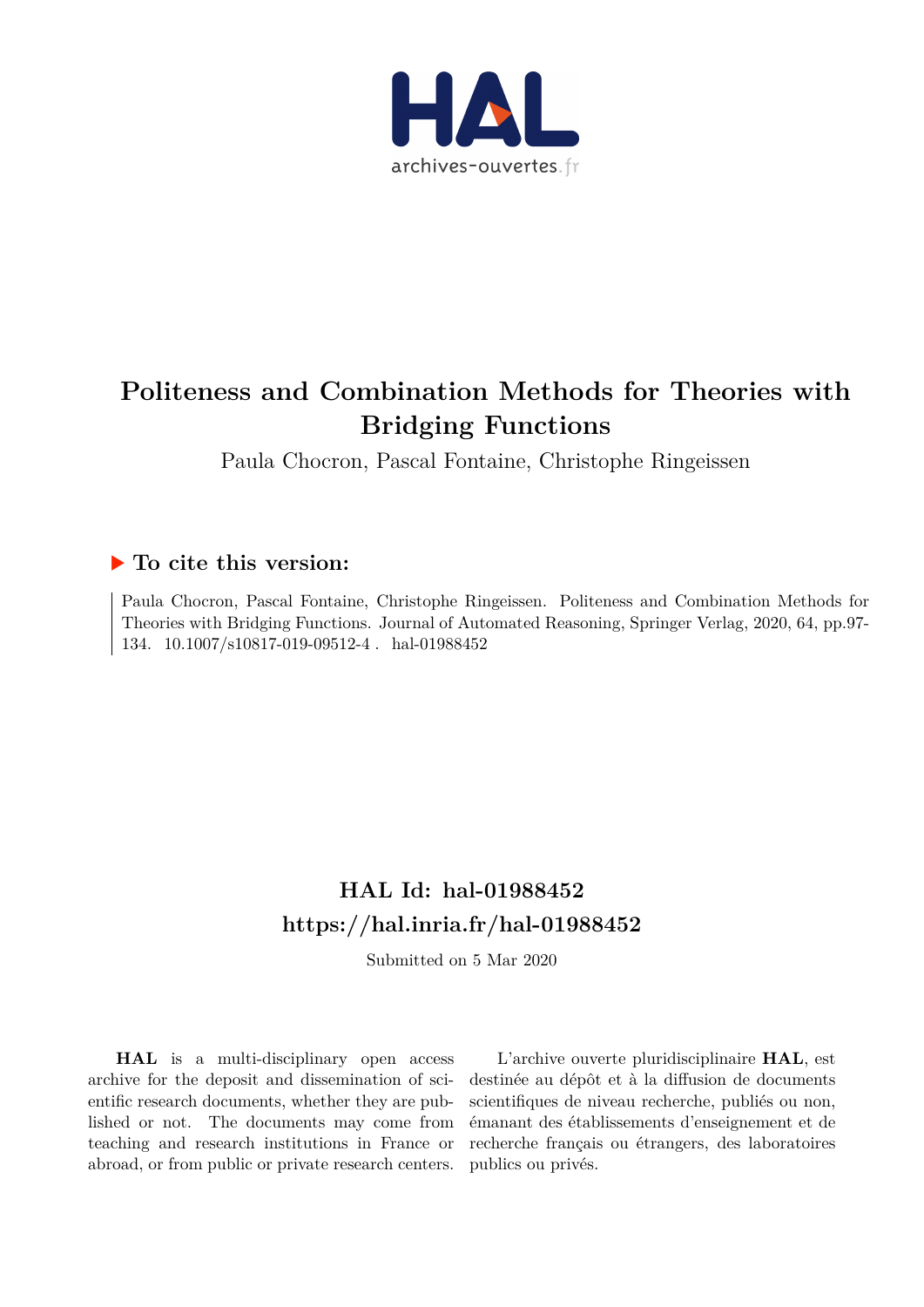# Politeness and Combination Methods for Theories with Bridging Functions?

Paula Chocron<sup>1</sup>, Pascal Fontaine<sup>2</sup>, and Christophe Ringeissen<sup>3</sup>

1 IIIA-CSIC, Bellaterra, Catalonia, Spain <sup>2</sup> INRIA, Université de Lorraine & LORIA, Nancy, France 3 INRIA & LORIA, Nancy, France

Abstract. The Nelson-Oppen combination method is ubiquitous in Satisfiability Modulo Theories solvers. However, one of its major drawbacks is to be restricted to disjoint unions of theories. We investigate the problem of extending this combination method to particular non-disjoint unions of theories defined by connecting disjoint theories via bridging functions. A possible application is to solve verification problems expressed in a combination of data structures connected to arithmetic with bridging functions such as the length of lists and the size of trees. We present a sound and complete combination method à la Nelson-Oppen for the theory of absolutely free data structures, including lists and trees. This combination procedure is then refined for standard interpretations. The resulting theory has a nice politeness property, enabling combinations with arbitrary decidable theories of elements. In addition, we have identified a class of polite data structure theories for which the combination method remains sound and complete. This class includes all the subtheories of absolutely free data structures (e.g, the empty theory, injectivity, projection). Again, the politeness property holds for any theory in this class, which can thus be combined with bridging functions and arbitrary decidable theories of elements. This illustrates the significance of politeness in the context of non-disjoint combinations of theories.

# 1 Introduction

Solving the satisfiability problem modulo a theory given as a union of decidable sub-theories naturally calls for combination methods. The Nelson-Oppen combination method [\[15\]](#page-43-0) is now ubiquitous in SMT (Satisfiability Modulo Theories) solvers. However, this technique imposes strong assumptions on the theories in the combination; in the classical scheme [\[15,](#page-43-0) [27\]](#page-44-0), the theories notably have to be signature-disjoint and stably infinite. Many recent advances aim to go beyond these two limitations.

The design of a combination method for non-disjoint unions of theories is clearly a hard task [\[12,](#page-43-1) [28\]](#page-44-1). To stay within the frontiers of decidability, it is necessary to impose restrictions on the theories in the combination; and at the same

<sup>?</sup> This work has been partially supported by the European Research Council (ERC) starting grant Matryoshka (713999).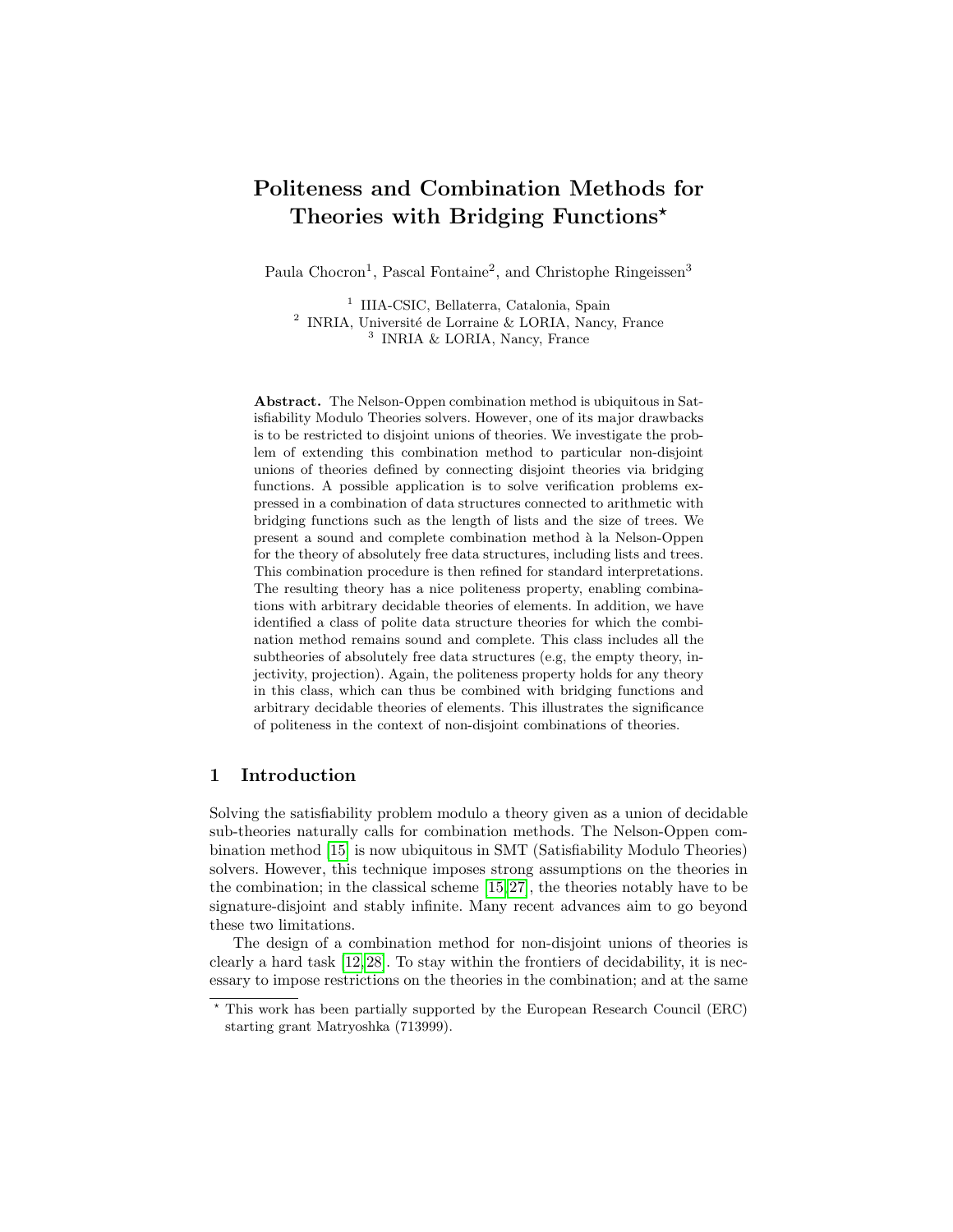time, those restrictions should be permissive enough to accommodate concrete applications of the combination scheme. For this reason, it is worth exploring specific classes of non-disjoint combinations of theories that appear frequently in software specification, and for which it would be useful to have a simple combination procedure. The case of sets, possibly represented by shared unary predicates, is a motivating example [\[8,](#page-43-2) [30\]](#page-44-2). When considering the data structure of sets, the cardinality operator is a natural bridging function from sets to natural numbers [\[33\]](#page-44-3). The length of lists is another classical example of a bridging function between a data structure of lists and a target theory of arithmetic. For these combinations, non-disjointness arises from connecting two disjoint theories via a third theory defining the bridging function. This problem is of prime interest for software verification  $[11, 22, 24, 34]$  $[11, 22, 24, 34]$  $[11, 22, 24, 34]$  $[11, 22, 24, 34]$ , in particular for the verification of recursive (functional) programs with functions defined by pattern-matching. For instance, a satisfiability procedure for data structures combined with bridging functions is the core reasoning engine of the verification tool Leon targeting Scala programs [\[25\]](#page-44-7). To solve instances of this problem, dedicated techniques have been developed [\[24,](#page-44-5) [31\]](#page-44-8), and general frameworks, based on non-disjoint combination [\[3,](#page-43-4) [12\]](#page-43-1), superposition  $[1, 7, 16]$  $[1, 7, 16]$  $[1, 7, 16]$  or locality [\[22\]](#page-44-4) are also applicable. The superposition calculi provide elegant and uniform ways to build satisfiability procedures for data structures [\[1,](#page-42-0) [2\]](#page-42-1), possibly extended with bridging functions [\[7,](#page-43-5) [14,](#page-43-7) [16,](#page-43-6) [17\]](#page-43-8). Then, the resulting satisfiability procedures can be com-bined using a non-disjoint combination approach à la Ghilardi [\[12\]](#page-43-1). This blend of superposition and combination has been applied to unions of data structure theories sharing some particular fragments of arithmetic, like integer offsets [\[17\]](#page-43-8) and Abelian groups [\[16\]](#page-43-6); it is however difficult to go beyond Abelian groups and consider for instance any decidable fragment of arithmetic as a shared theory.

The results by Zhang et al. [\[34\]](#page-44-6), Zarba [\[31\]](#page-44-8), Sofronie-Stokkermans [\[22\]](#page-44-4), and Suter et al. [\[24\]](#page-44-5) have given rise to the straight combination approach highlighted in this paper. In [\[34\]](#page-44-6), Zhang et al. investigate the problem of extending the theory of finite trees with a length function, by showing a decision procedure for the quantifier-free extended theory and more generally a quantifier elimination procedure. The satisfiability procedure given in [\[34\]](#page-44-6) for quantifier-free formulas relies on a reduction to arithmetic. The challenging case appears when the trees are generated by a finite set of constants. To solve that case, the reduction must incorporate counting constraints because there are only finitely many distinct trees with the same given length. In [\[31\]](#page-44-8), Zarba presents a procedure for checking satisfiability of lists with length by using a reduction to arithmetic, and a similar reduction applies to multisets with multiplicity [\[32\]](#page-44-9). The motivation was to relax the stably-infiniteness assumption in Nelson-Oppen's procedure, in particular, to be able to consider data structures over a finite domain of elements, where the elements correspond to the constants in the setting of [\[34\]](#page-44-6). In both [\[34\]](#page-44-6) and [\[31,](#page-44-8) [32\]](#page-44-9), the authors focus on standard interpretations. For instance, the standard interpretation for lists corresponds to the case where lists are interpreted as finite lists of elements. Sofronie-Stokkermans [\[22\]](#page-44-4) relies on locality properties of axiomatized data structures to show that the definition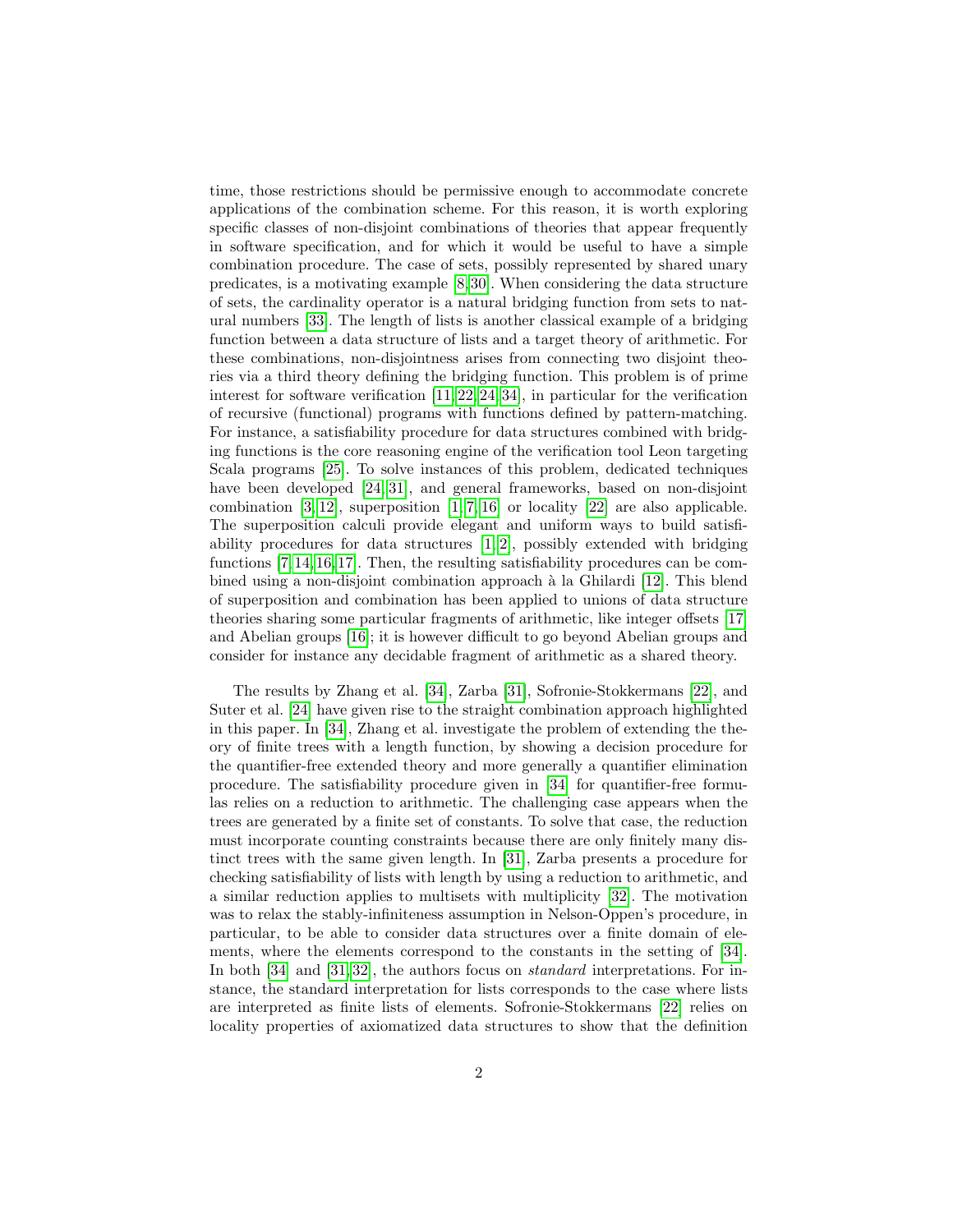of the function connecting the theories can be eliminated (using instantiations by ground terms). The subtle problem of restricting interpretations to standard ones is also discussed. In [\[22\]](#page-44-4), it is mentioned that the case of an infinite set of constants is easy, and counting constraints are used as in [\[34\]](#page-44-6) to deal with a finite set of constants. In [\[24\]](#page-44-5), Suter et al. present a dedicated procedure for standard interpretations that is sound and complete for *sufficiently surjective* abstraction functions.

To solve the satisfiability problem in unions of theories connected with bridging functions, we investigate here an approach by reduction from non-disjoint to disjoint combination. This approach does not impose any limitation on the target theory, and so any (decidable) fragment of arithmetic is suitable. The resulting combination procedure is correct for absolutely free data structures. Our correctness proof is not based on locality principles [\[22\]](#page-44-4), though it bears similarities with it. The proof relies instead on the construction of a combined model in the line of the Nelson-Oppen procedure.

Building on this combination procedure, we then focus on a satisfiability procedure for the restricted class of standard interpretations of absolutely free data structures. The correctness of the combined satisfiability procedure for standard interpretations is based on a politeness property, previously introduced to consider disjoint combinations of some data structure theories with any theory of elements [\[13,](#page-43-9) [20\]](#page-44-10). Intuitively, a polite theory satisfies some form of finite model property and is smooth, i.e. any model can be extended to models of greater cardinality. This paper is a first application of politeness to non-disjoint combinations. The benefit of applying politeness is twofold. First, it provides a way to relate satisfiability in standard interpretations to satisfiability in the class of all interpretations. Second, it is instrumental to solve in a modular way the satisfiability problem in the combination of (1) standard interpretations of a data structure theory extended with a bridging function and (2) an arbitrary theory of elements. The resulting satisfiability procedure has some similarities with the one studied in [\[19,](#page-44-11) [24,](#page-44-5) [25\]](#page-44-7), but thanks to politeness, it is expressed as a clean combination procedure.

Our combination procedures for arbitrary/standard interpretations are first illustrated on the prominent case of lists with length [\[11\]](#page-43-3). This is a simple but meaningful case to grasp the concepts and techniques developed in the paper. We later show that our combination procedures apply to the general case of trees with bridging functions.

Another contribution of this paper is to identify a class of data structure theories for which our first combination method remains complete. In this class, theories are many-sorted, with disjoint sorts to denote respectively the data instances and the structure instances. When the source theory is in this class, the target theory can be arbitrary, due to the fact that we are focusing on data structure theories that also fulfill the politeness property. Hence, the second contribution can be considered as another way to extend the use of polite theories to some simple non-disjoint combinations. The class of data structure theories is of practical interest since it includes well-known finitely axiomatized theories for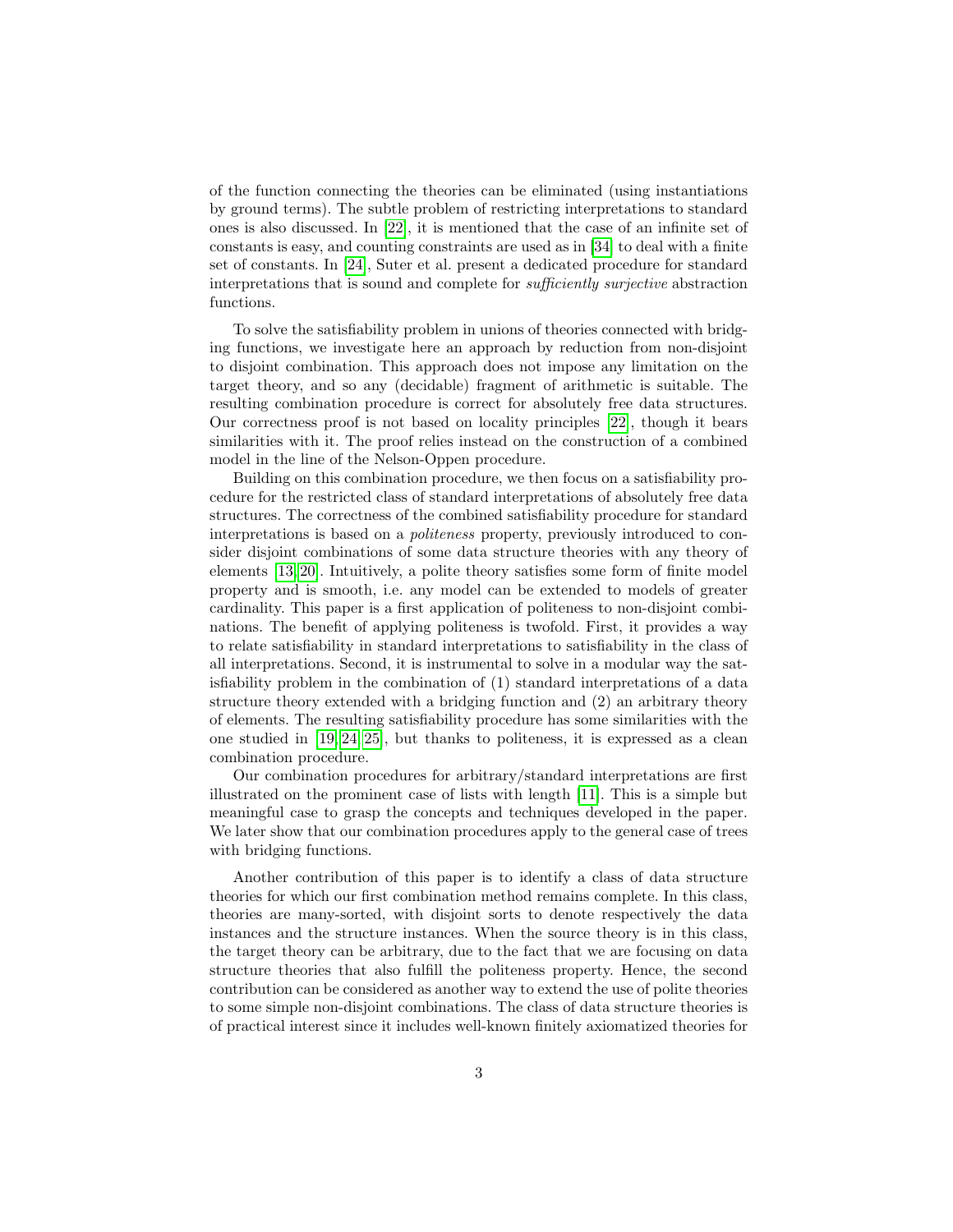which a rewriting approach to satisfiability can be successfully applied  $[1, 2]$  $[1, 2]$ . In this class, one can find the theory of equality, the theory of (acyclic) lists/trees, the theory of absolutely free data structures (with or without selectors).

The completeness proof of our combination method requires the construction of a combined model from the models available in the component theories. For that purpose, we introduce the notion of polished theory, for which a satisfiable input admits particular term-generated models modulo a congruence relation  $E$ , where the generators and  $E$  are derived from the terms of the input. The originality of our rewriting approach is to define a bridging theory as a convergent term rewrite system  $F$ , and to analyze the interplay between  $F$  and  $E$ . The careful study of  $F \cup E$  leads to the construction of the combined model.

The paper extends and improves two previous shorter versions considering respectively standard interpretations [\[9\]](#page-43-10) and axiomatized data structure theories [\[10\]](#page-43-11). The new notion of polished theory represents a significant improvement with respect to the class of basic data structure theories studied in [\[10\]](#page-43-11). Polished theories allow us to get a clear connection with politeness. As a consequence, we can now consider arbitrary target theories instead of stably infinite ones as in [\[10\]](#page-43-11), especially in presence of selectors. Moreover, we show that combinations produce theories that remain polished and can be further combined in the same way. This provides an elegant solution to chain several bridging theories, whereas it was previously not clear in [\[10\]](#page-43-11) that the resulting combined theories remain suitable for further combinations.

Section [2](#page-4-0) recalls basic concepts and notations and Section [3](#page-6-0) introduces the theory of absolutely free data structures. The combination problem and the related combination procedure are presented in Section [4.](#page-8-0) In Section [5,](#page-13-0) we focus on the restriction to standard interpretations for the cases of lists (Sections [5.1–](#page-14-0) [5.2\)](#page-18-0) and trees (Section [5.3\)](#page-21-0), by considering appropriate bridging functions and the combination problem with an arbitrary theory of elements. In Section [6,](#page-27-0) we introduce the class of polished theories. By using a rewriting approach, we prove in Section [6.2](#page-32-0) the completeness of the combination procedure (given in Section [4\)](#page-8-0) for this class of theories. Section [7](#page-38-0) discusses in details the connections of our contributions with existing works.

# <span id="page-4-0"></span>2 Preliminaries

#### 2.1 Terms and Equational Theories

We assume a first-order many-sorted signature  $\Sigma$  given by a set of sorts and sets of function and predicate symbols (equipped with an arity), together with a denumerable set of sorted variables  $V$ . Nullary function symbols are called constant symbols. A  $\Sigma$ -term is a term built over the signature  $\Sigma$  with variables in V. A ground  $\Sigma$ -term is a  $\Sigma$ -term without variables. The set of ground  $\Sigma$ -terms (of sort  $\sigma$ ) is denoted by  $T(\Sigma)$  (resp.  $T_{\sigma}(\Sigma)$ ). Given a set of constants C disjoint from  $\Sigma$ , the signature  $\Sigma \cup C$  is called a *constant expansion* of  $\Sigma$  if sorts of C belong to  $\Sigma$ ; constants in C are said to be free.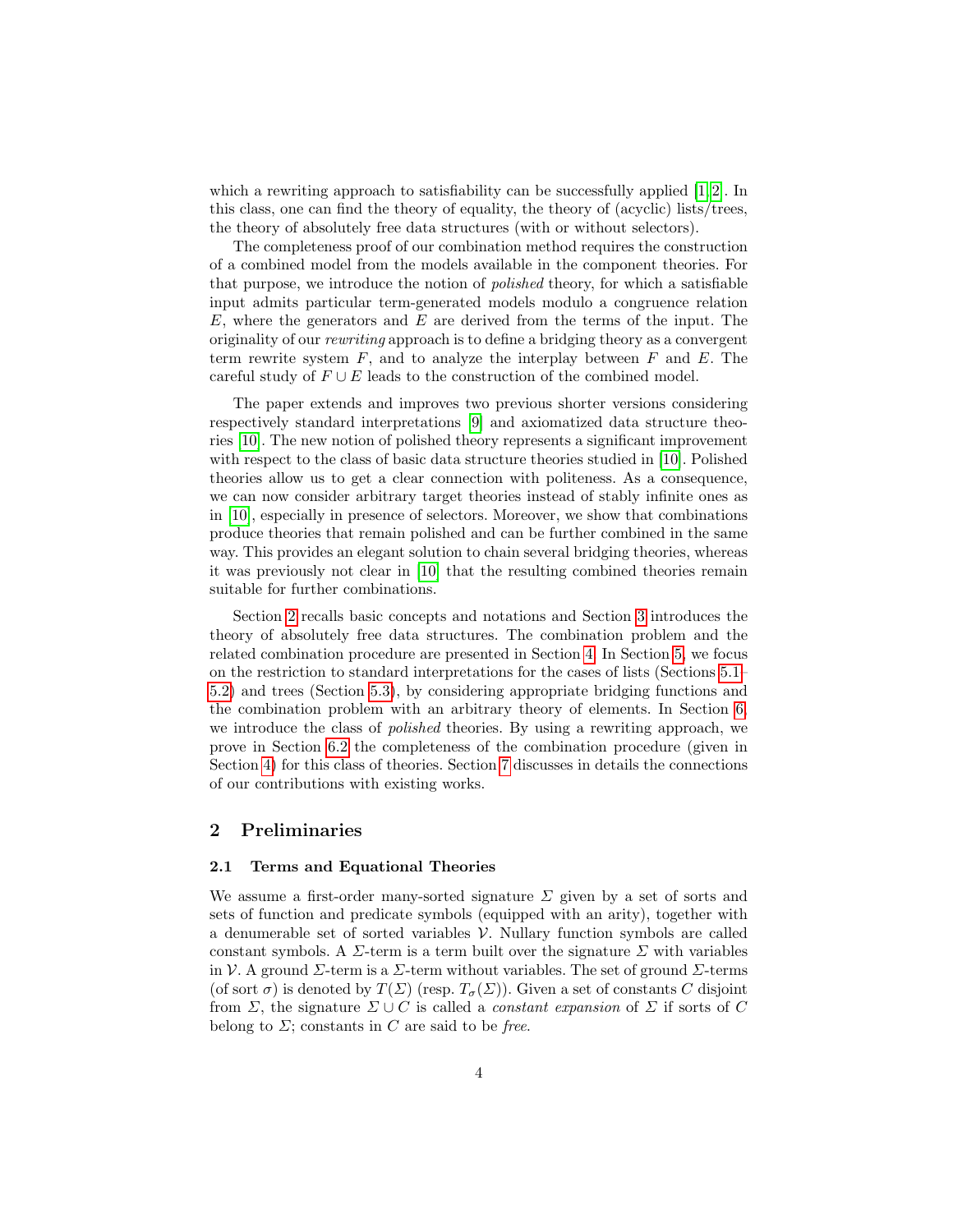We assume that, for each sort  $\sigma$ , the equality symbol "= $\sigma$ " is a logical symbol that does not occur in  $\Sigma$  and that is always interpreted as the identity relation over (the interpretation of)  $\sigma$ ; moreover, as a notational convention, we omit the subscript for sorts and we simply use the symbol  $=$ .

An equality is a pair of terms (of same sort), denoted by  $s = t$ . Given a set of equalities E, the relation  $=_E$  denotes the *equational theory of E* which is defined as the smallest relation including  $E$  which is closed by reflexivity, symmetry, transitivity, congruence and substitutivity. For any term  $t$ , the equivalence class of t modulo  $=_E$  is denoted by  $[[t]]_E$  or simply  $[[t]]$  if E is clear from the context. Given a constant expansion  $\Sigma \cup C$ , the set of equivalence classes of ground  $(\Sigma \cup C)$ -terms modulo = E is denoted by  $T(\Sigma \cup C)/=E$  and by a slight abuse of notation, the corresponding  $(\Sigma \cup C)$ -structure defined in the usual way is also denoted by  $T(\Sigma \cup C)/=E$ . A term rewrite system R is a set of oriented equalities. A convergent term rewrite system  $R$  is defined in the usual way [\[4\]](#page-43-12) and implies, for any term t, the existence and the unicity of its normal form  $t\downarrow_R$ which is the same for all terms of an equivalence class modulo  $=$ <sub>R</sub>.

#### 2.2 Formulas

The notions of atomic  $\Sigma$ -formulas and first-order  $\Sigma$ -formulas are defined in the usual way. In particular an atomic formula is either an equality, or a predicate symbol applied to the right number of well-sorted terms. Formulas are built from atomic formulas, Boolean connectives  $(\neg, \wedge, \vee, \Rightarrow, \equiv)$ , and quantifiers  $(\forall, \vee, \vee, \Rightarrow, \equiv)$ ∃). A literal is an atomic formula or the negation of an atomic formula. A flat equality is either of the form  $t_0 = t_1$  or  $t_0 = f(t_1, \ldots, t_n)$  where each term  $t_0, \ldots, t_n$  is a variable or a constant. A disequality  $t_0 \neq t_1$  is flat when each term  $t_0, t_1$  is a variable or a constant. For any predicate  $p \in \Sigma$ , a literal  $p(t_1, \ldots, t_n)$ or  $\neg p(t_1, \ldots, t_n)$  is flat when each term  $t_1, \ldots, t_n$  is a variable or a constant. An *arrangement* over a finite set of variables  $V$  is a maximal satisfiable set of well-sorted equalities and disequalities  $x = y$  or  $x \neq y$ , with  $x, y \in V$ . Given a quantifier-free  $\Sigma$ -formula  $\varphi$  and a set S of sorts in  $\Sigma$ , a S-sorted arranged form of  $\varphi$  is any conjunction of  $\varphi$  with an arrangement over the S-sorted variables in  $\varphi$ . For *n* distinct variables  $x_1, \ldots, x_n$ , the set of literals  $\{x_i \neq x_j \mid i \neq j, i, j =$  $1, \ldots, n$  is denoted by  $\{x_1 \neq \cdots \neq x_n\}$ . Free variables are defined in the usual way, and the set of free variables of a formula  $\varphi$  is denoted by  $Var(\varphi)$ . Given a sort  $\sigma$ ,  $Var_{\sigma}(\varphi)$  denotes the set of variables of sort  $\sigma$  in  $Var(\varphi)$ . A formula with no free variables is closed, and a formula without variables is ground. A universal formula is a closed formula  $\forall x_1 \dots \forall x_n$ .  $\varphi$  where  $\varphi$  is quantifier-free. A (finite)  $\Sigma$ -theory is a (finite) set of closed  $\Sigma$ -formulas. Two theories are disjoint if no predicate or function symbols occur in both respective signatures.

#### 2.3 Semantics

From the semantic side, a  $\Sigma\text{-}interpretation \mathcal{I}$  comprises non-empty pairwise disjoint domains  $\mathcal{I}[\sigma]$  for every sort  $\sigma$ , a sort- and arity-matching total function  $\mathcal{I}[f]$  for every function symbol f, a sort- and arity-matching predicate  $\mathcal{I}[p]$  for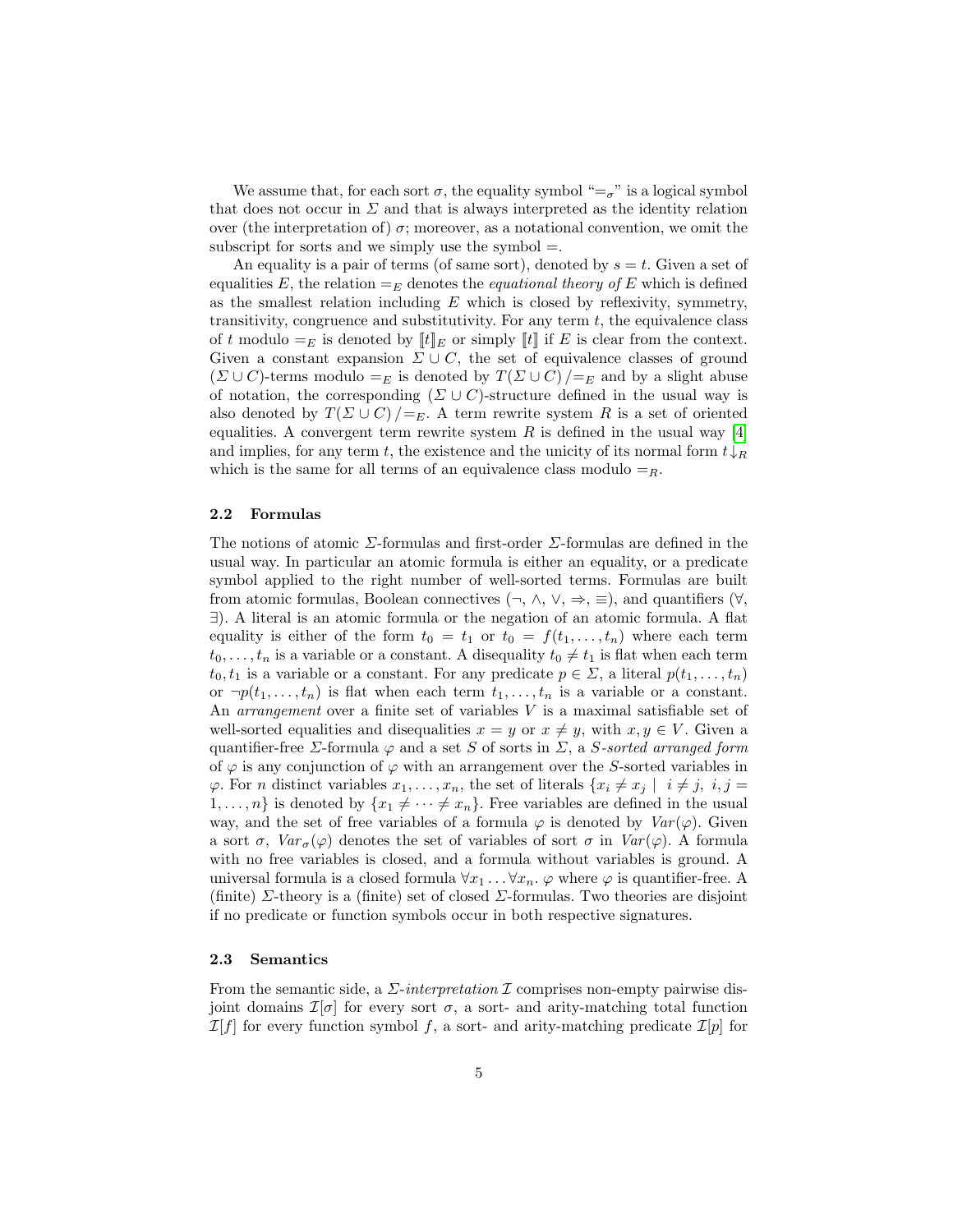every predicate symbol p, and an element  $\mathcal{I}[x] \in \mathcal{I}[\sigma]$  for every variable  $x \in \mathcal{V}$ of sort  $\sigma$ . By extension, an interpretation defines a value in  $\mathcal{I}[\sigma]$  for every term of sort  $\sigma$ , and a truth value for every formula. We may write  $\mathcal{I} \models \varphi$  whenever  $\mathcal{I}[\varphi] = \top$ . A *Σ*-structure is a *Σ*-interpretation over an empty set of variables.

A model of a formula (theory) is an interpretation that evaluates the formula (resp. all formulas in the theory) to true. A formula or theory is satisfiable (or consistent) if it has a model; it is unsatisfiable otherwise. The unsatisfiable formula  $\perp$  is used to denote the empty clause, i.e., the empty disjunction of literals. A formula G is T-satisfiable if it is satisfiable in the theory  $T$ , that is, if  $T \cup \{G\}$  is satisfiable. A T-model of G is a model of  $T \cup \{G\}$ . A formula G is Tunsatisfiable if it has no T-models. Given a signature  $\Sigma$  and a set of sorts S in  $\Sigma$ , a  $\Sigma$ -theory T is stably infinite with respect to S if any T-satisfiable set of literals is satisfiable in a model A of T whose domain  $\mathcal{A}[\sigma]$  is infinite for any  $\sigma \in S$ .  $\Sigma$ -theory is said to be stably infinite if it is stably infinite with respect to the set of all sorts in  $\Sigma$ . A  $\Sigma$ -theory T can be equivalently defined as a pair  $T = (\Sigma, \mathbf{A})$ , where **A** is a class of  $\Sigma$ -structures. We may write  $A \in T$  when  $T = (\Sigma, \mathbf{A})$  and  $A \in \mathbf{A}$ . Given a *Σ*-structure A and a signature  $\Sigma' \subseteq \Sigma$ ,  $\mathcal{A}^{\Sigma'}$  is the  $\Sigma'$ -structure defined by restricting A to interpret only symbols in  $\Sigma'$ . Given a  $\Sigma$ -theory T and a signature  $\Sigma' \subseteq \Sigma$ ,  $T^{\Sigma'}$  is the  $\Sigma'$ -theory  $(\Sigma', \mathbf{A}^{\Sigma'})$  where  $\mathbf{A}^{\Sigma'}$  is the class of  $\Sigma'$ -structures  $\mathcal{A}^{\Sigma'}$  such that  $\mathcal{A} \in T$ . Given theories  $T_i = (\Sigma_i, \mathbf{A}_i)$  for  $i = 1, 2,$ the combination of  $T_1$  and  $T_2$  is the theory  $(\Sigma_1 \cup \Sigma_2, \mathbf{A})$  where **A** is the set of  $\Sigma_1 \cup \Sigma_2$ -structures A such that the  $\Sigma_i$ -structure  $\mathcal{A}^{\Sigma_i}$  is in  $\mathbf{A}_i$  for  $i = 1, 2$ . When theories are defined as sets of closed formulas like in Section [6,](#page-27-0) the combination corresponds to the union of theories and so the union operator ∪ is used to combine them. We also use the union operator ∪ to denote the combination of theories defined as classes of structures, i.e.,  $T_1 \cup T_2 = (\Sigma_1 \cup \Sigma_2, \mathbf{A}).$ 

# <span id="page-6-0"></span>3 Absolutely Free Data Structures

<span id="page-6-1"></span>The theory of Absolutely Free Data Structures (AFDS for short) [\[22\]](#page-44-4) is convenient to capture usual constructor-based data structures, e.g. lists and trees.

Definition 1 (Absolutely Free Data Structures). Consider a set of sorts Elem, and a sort struct  $\notin$  Elem. Let  $\Sigma$  be a signature whose set of sorts is  $\{\text{struct}\}\cup\text{Element}$  and whose function symbols  $c \in \Sigma$  (called constructors) have arities of the form:

 $c:\sigma_1\times\cdots\times\sigma_m\times$  struct  $\times\cdots\times$  struct  $\to$  struct

where  $\sigma_1, \ldots, \sigma_m \in \mathbb{E}$  lem. Consider the following axioms (where upper case letters denote implicitly universally quantified variables)

$$
(Inj_c) \quad c(X_1, \ldots, X_n) = c(Y_1, \ldots, Y_n) \Rightarrow \bigwedge_{i=1}^n X_i = Y_i
$$
  
\n
$$
(Dis_{c,d}) \quad c(X_1, \ldots, X_n) \neq d(Y_1, \ldots, Y_m)
$$
  
\n
$$
(Avgc_{\Sigma}) \quad X \neq t[X] \text{ if } t \text{ is a non-variable } \Sigma\text{-term}
$$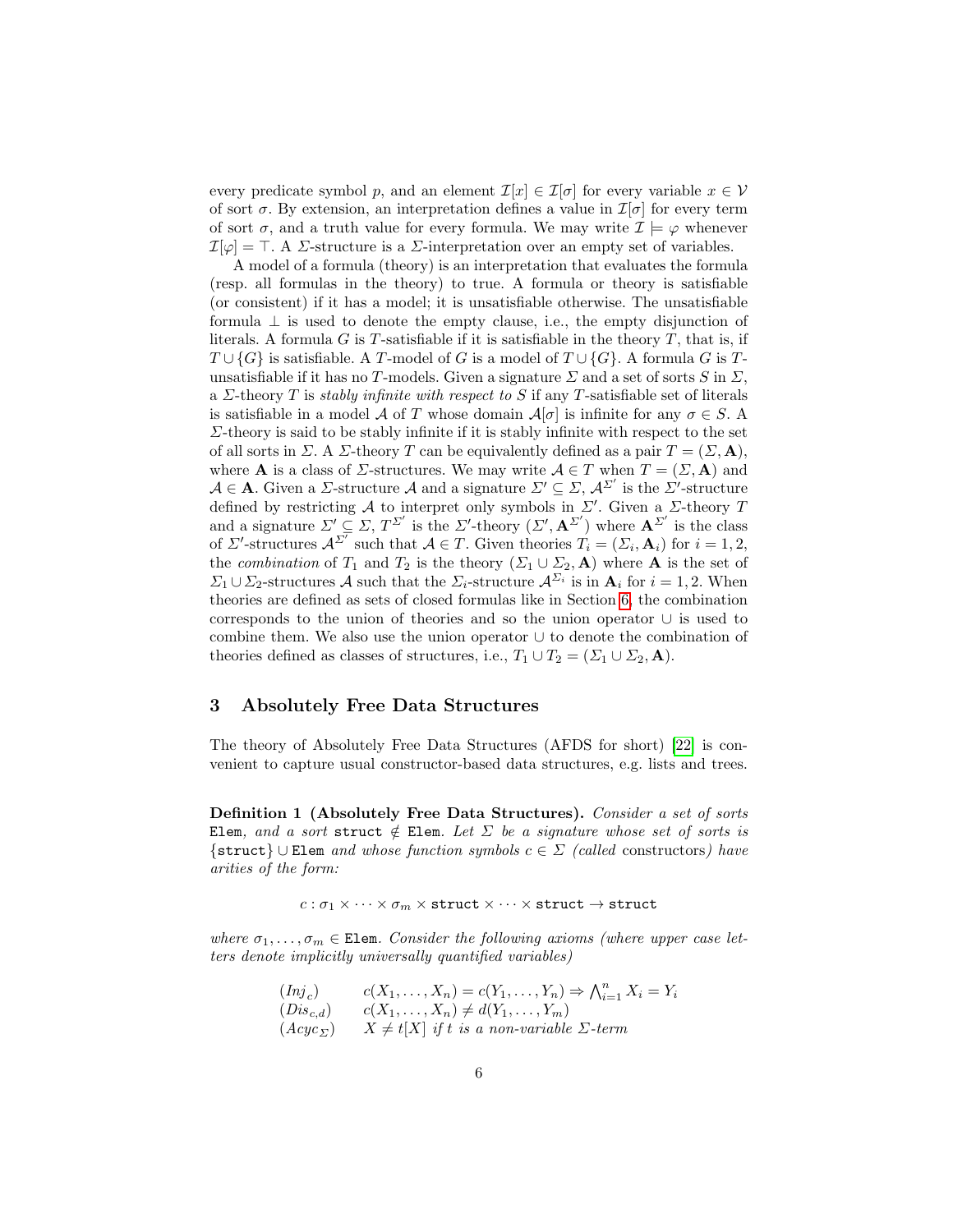The theory of Absolutely Free Data Structures over  $\Sigma$  is

$$
AFDS_{\Sigma} = \big(\bigcup_{c \in \Sigma} Inj_c\big) \cup \big(\bigcup_{c,d \in \Sigma, c \neq d} Dis_{c,d}\big) \cup Acyc_{\Sigma}
$$

We do not consider yet selectors, e.g., car and cdr for lists. Handling selectors is easy with standard interpretations (of lists and trees) as discussed in Section [5,](#page-13-0) but requires some care with axiomatized theories (Section [6\)](#page-27-0). Also notice that Definition [1](#page-6-1) above is predicate-free, hence, every  $\Sigma$ -literal is either an equality or a disequality.

<span id="page-7-0"></span>Example 1. The theory of lists is an example of AFDS where the constructors are cons : elem  $\times$  struct  $\rightarrow$  struct and nil : struct. Similarly (binary) trees are also a classical AFDS example, with the constructor operators  $cons :$  elem $\times$ struct  $\times$  struct  $\rightarrow$  struct and nil: struct. The theory of pairs (of numbers) is another example of AFDS, with the constructor cons :  $\text{num} \times \text{num} \rightarrow \text{struct}$ .  $\blacksquare$ 

The theory AFDS has nice properties with respect to the satisfiability problem. Like any Horn theory, AFDS is convex [\[26\]](#page-44-12). Thanks to this, a satisfiability procedure modulo AFDS can consider separately the set of equalities, and each of the disequalities. Given an input set of flat literals divided into a set of equalities  $\Gamma$  and a set of disequalities  $\Delta$ , the procedure works as follows:

- 1. It applies the rules in Figure [1](#page-8-1) on  $\Gamma$  exhaustively, to compute a solved form E. If  $E = \perp$ , then the procedure reports unsatisfiability. Otherwise, E is a set of equalities leading through variable replacement to an idempotent substitution  $\mu$ .
- 2. The procedure reports unsatisfiability if there is some disequality  $x \neq y \in \Delta$ such that  $x\mu = y\mu$ . Otherwise, it reports satisfiability.

As a side note, remark that AFDS is a Shostak theory [\[21\]](#page-44-13), which means that it admits a solver (the syntactic unification procedure in Figure [1\)](#page-8-1) and a canonizer which is simply the identity. As illustrated above, a satisfiability procedure modulo a Shostak theory can be constructed by using both the solver and the canonizer [\[29\]](#page-44-14). Also, as usual for Shostak theories, equality entailment is easily checked by canonizing the output of the solver.

<span id="page-7-1"></span>**Proposition 1.** Let  $\varphi = \Gamma \cup \Delta$  be a set of flat  $\Sigma$ -literals with  $\Gamma$  and  $\Delta$  respectively the sets of equalities and disequalities in  $\varphi$ . If  $\varphi$  is AFDS  $\Sigma$ -satisfiable, then  $\varphi$  is satisfiable in an AFDS  $\Sigma$ -interpretation  $T(\Sigma \cup V) / =_E$ , where V is the set of variables in  $\varphi$  and E is the solved form of  $\Gamma$  computed by the syntactic unification algorithm given in Figure [1.](#page-8-1)

Proof. In Figure [1,](#page-8-1) we adapt a standard syntactic unification algorithm to maintain equalities in flat form. This syntactic unification algorithm is used to compute the solved form  $E$  of  $\Gamma$ . Consider the interpretation  $\mathcal A$  whose domain  $A$  is  $T(\Sigma \cup V)/=E$  and such that constructors  $c \in \Sigma$  are interpreted as expected: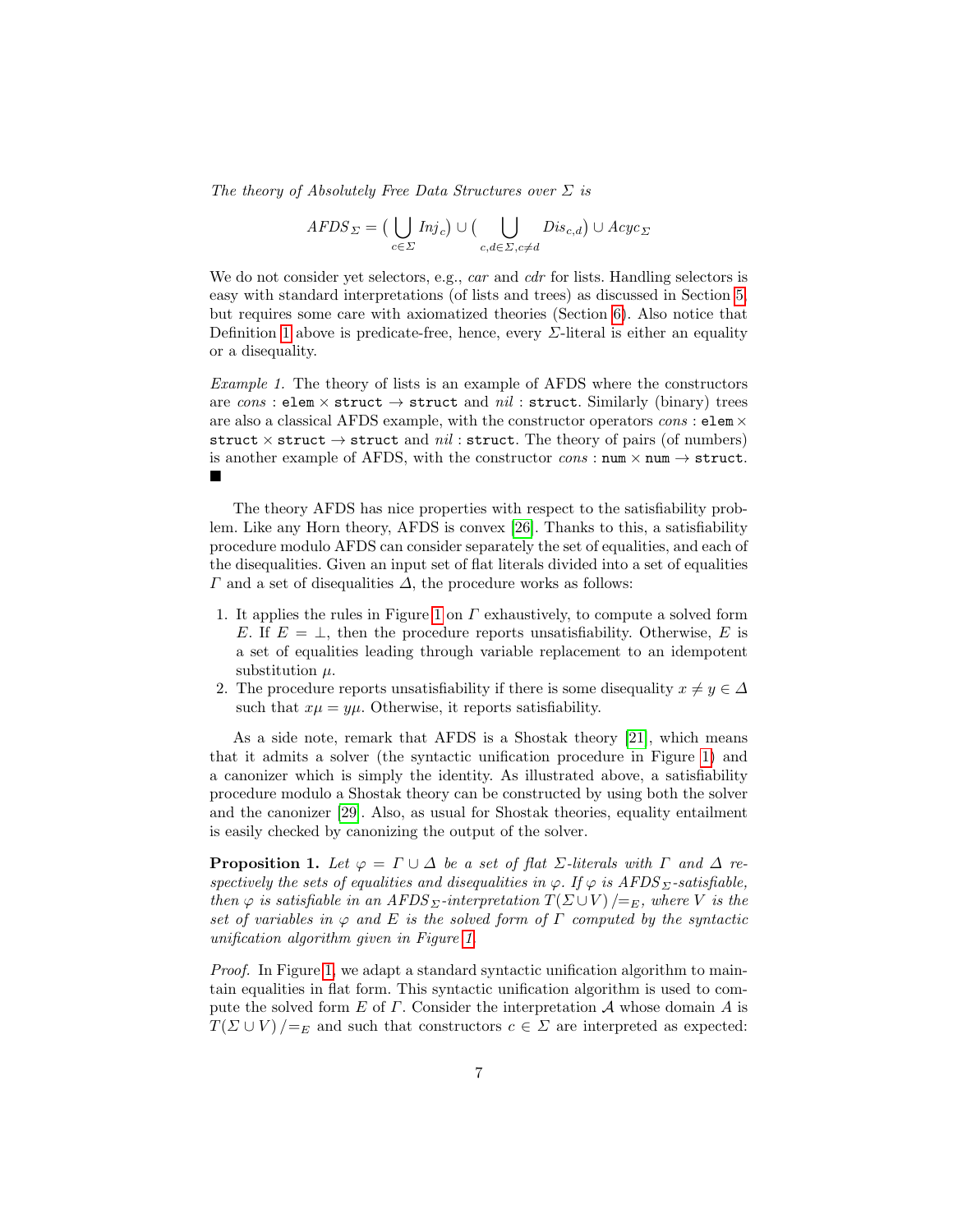|  | Del: $\{x=x\} \cup \Gamma \vdash \Gamma$                                                          |
|--|---------------------------------------------------------------------------------------------------|
|  | <b>Dec</b> : $\{x = c(x_1, \ldots, x_n), x = c(x'_1, \ldots, x'_n)\} \cup \Gamma$                 |
|  | $f \in \{x = c(x_1, \ldots, x_n), x_1 = x'_1, \ldots, x_n = x'_n\} \cup \Gamma$ if $c \in \Sigma$ |
|  | <b>Clash</b> : $\{x = c(x_1, , x_n), x = d(y_1, , y_m)\} \cup \Gamma \vdash \bot$                 |
|  | if $c, d \in \Sigma$ , $c \neq d$                                                                 |
|  | <b>Cycle</b> : $\{x = t_1[x_1], \ldots, x_{n-1} = t_n[x]\} \cup \Gamma \vdash \bot$               |
|  | if $t_1, \ldots, t_n$ are $\Sigma$ -terms of depth 1                                              |
|  | Merge : $\{x=y\} \cup \Gamma \vdash \{x \mapsto y\}(\Gamma) \cup \{x=y\}$                         |
|  | if $x, y \in Var(\Gamma), x \neq y$                                                               |

<span id="page-8-1"></span>Fig. 1. Syntactic unification over flat equalities

 $\mathcal{A}[c]([\![e]\!]; [t_1], \ldots, [t_n]) = [c(e; t_1, \ldots t_n)]$  and  $\mathcal{A}[v] = [v]$  for each  $v \in V$ . By this definition, A is a model of  $AFDS_{\Sigma}$ , and A satisfies E, as well as the set of equalities in  $\varphi$ . Moreover, A satisfies all the disequalities in  $\varphi$ , otherwise it would contradict the assumption that  $\varphi$  is AFDS  $\Sigma$ -satisfiable. Hence, we can conclude that A satisfies  $\varphi$ .

# <span id="page-8-0"></span>4 The Combination Problem for Bridging Functions

Consider a many-sorted  $\Sigma_s$ -theory  $T_s$  (where s stands for source). In this paper, the set of sorts in  $\Sigma_s$  is {struct} ∪ Elem with struct  $\notin$  Elem, and  $\Sigma$  denotes the subsignature of  $\Sigma_s$  containing only the *constructor* symbols  $c : \sigma_1 \times \cdots \times$  $\sigma_n \to$  struct, with  $\sigma_1, \ldots, \sigma_n \in \{\text{struct}\}\cup \text{Element}$ . Similarly to Definition [1](#page-6-1) and without loss of generality, we assume that each constructor in  $\Sigma$  is of the form  $c: \sigma_1 \times \cdots \times \sigma_m \times$  struct  $\times \cdots \times$  struct  $\rightarrow$  struct, with  $\sigma_1, \ldots, \sigma_m \in$  Elem. Given a tuple  $e$  of terms of sorts in Elem and a tuple  $t$  of terms of sort struct, the tuple  $e, t$  may be written  $e; t$  to distinguish terms of sort struct from the other ones, e.g. to denote a term  $c(\mathbf{e}; \mathbf{t})$ .

In addition to the  $\Sigma_s$ -theory  $T_s$ , we consider a  $\Sigma_t$ -theory  $T_t$  (where t stands for target) such that  $T_s$  and  $T_t$  are disjoint and the set of sorts shared by  $\Sigma_s$ and  $\Sigma_t$  are included in Elem. A bridging theory  $T_f$  connecting  $T_s$  to  $T_t$  is a set of equational axioms defining a bridging function  $f$  by structural induction over the constructors in  $\Sigma$ . A similar notion is sometimes called *catamorphism* in the literature, e.g., in [\[19\]](#page-44-11).

<span id="page-8-2"></span>**Definition 2 (Bridging Theory).** Let  $\Sigma$  be a signature as given in Defini-tion [1](#page-6-1) and let  $\Sigma_t$  be a signature such that  $\Sigma$  and  $\Sigma_t$  have distinct function symbols, and may share sorts, except struct. A bridging function  $f \notin \Sigma \cup \Sigma_t$ has arity struct  $\rightarrow$  t where t is a sort in  $\Sigma_t$ . A bridging theory  $T_f$  associated with a bridging function f has the form:

$$
T_f = \bigcup_{c \in \Sigma} \left\{ \forall e \forall t_1, \ldots, t_n. \ f(c(e; t_1, \ldots, t_n)) = f_c(e; f(t_1), \ldots, f(t_n)) \right\}
$$

where  $f_c(\mathbf{x}; \mathbf{y})$  denotes a  $\Sigma_t$ -term. When x does not occur in  $f_c(\mathbf{x}; \mathbf{y})$  for any  $c \in \Sigma$ , we say that  $T_f$  is **Elem-independent**.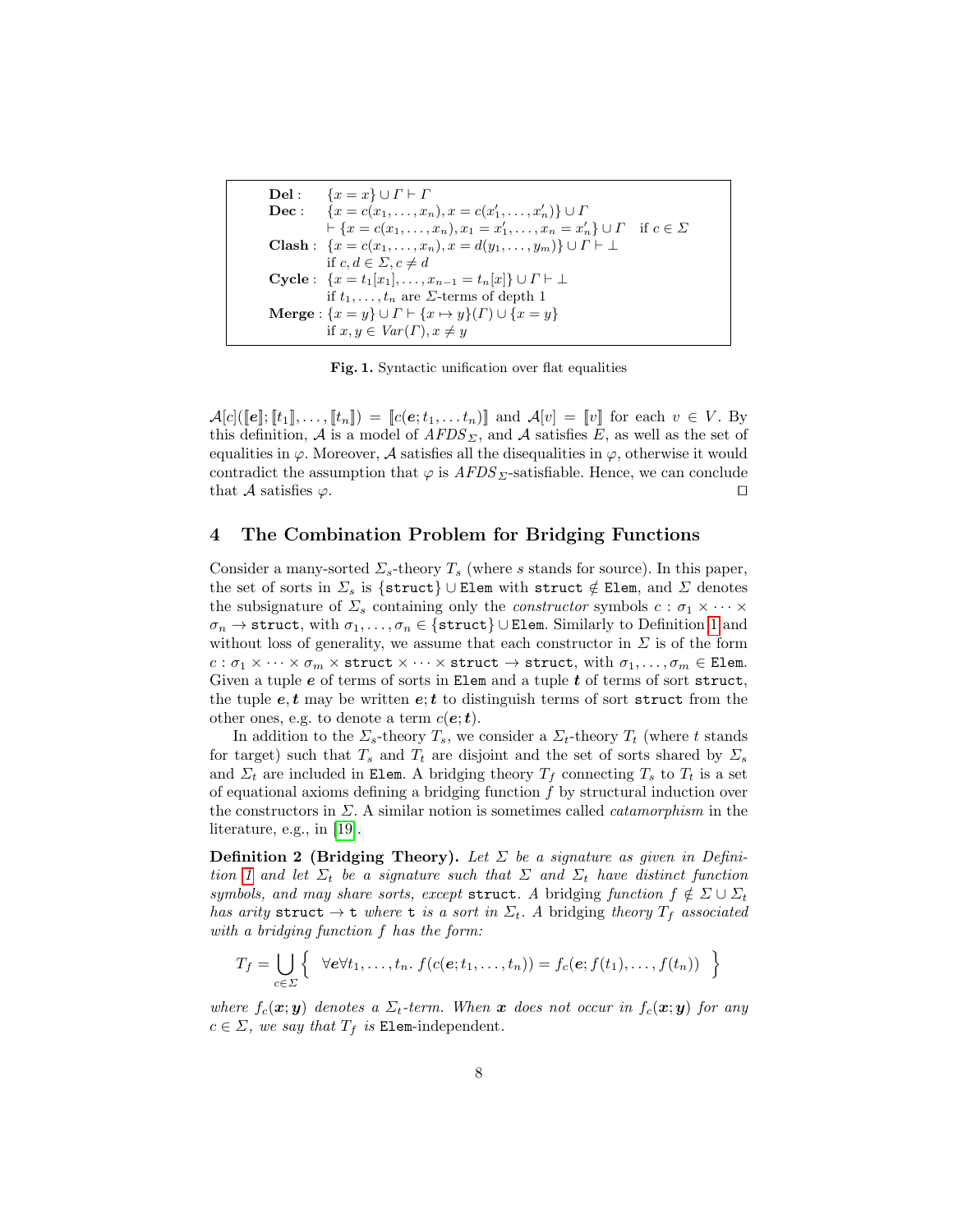Observe that the notation  $f_c(x; y)$  does not enforce all elements of x; y to occur in the term  $f_c(\mathbf{x}; \mathbf{y})$ . In particular  $f_c(\mathbf{x}; \mathbf{y})$  may only depend on elements in x of sort in  $\Sigma_t$ . Or the bridging theory may be **Elem**-independent, in which case  $f_c(\boldsymbol{x}; \boldsymbol{y})$  does not depend at all on  $\boldsymbol{x}$ . By definition, for any constant c in  $\Sigma$  there is an equality  $f(c) = f_c$  in  $T_f$  and for simplicity  $f_c$  is assumed to be a constant in  $\Sigma_t$ . For instance, in the case of length of lists,  $\ell(nil) = \ell_{nil} = 0$ .

Example 2. (Example [1](#page-7-0) continued). Many useful theories fall into the above definition such as:

- Length of lists:  $\ell(\text{cons}(e, y)) = 1 + \ell(y), \ell(\text{nil}) = 0$
- Sum of lists of numbers:  $lsum(cons(e, y)) = e + lsum(y), \;lsum(nil) = 0$
- Sum of pairs of numbers:  $psum(cons(e, e')) = e + e'$

Among these bridging theories, only the length of lists is  $Elem-independent$ .

We introduce a combination method for a non-disjoint union of theories  $T =$  $T_s \cup T_f \cup T_t$  where the bridging theory  $T_f$  follows Definition [2.](#page-8-2) We describe below a decision procedure for checking the T-satisfiability of sets of literals. As usual, the input set of literals is first purified to get a separate form.

**Definition 3 (Separate Form).** A set of literals  $\varphi$  is in separate form if  $\varphi$  =  $\varphi_s \cup \varphi_t \cup \varphi_f$  where:

- $-\varphi_s$  contains only  $\Sigma_s$ -literals such that its struct-sorted subterms only occur in flat literals;
- $\varphi_t$  contains only  $\Sigma_t$ -literals;
- $-\varphi_f$  contains only flat equalities of the form  $f_x = f(x)$ , where  $f_x$  denotes a variable associated with  $f(x)$ , such that  $f_x$  and  $f(x)$  occur once in  $\varphi_f$  and  $Var_{\text{struct}}(\varphi_s) = Var_{\text{struct}}(\varphi_f).$

It is easy to convert any set of literals into an equisatisfiable separate form by introducing fresh variables to denote impure terms.

<span id="page-9-0"></span>*Example 3.* Consider the theory of (acyclic) lists with a length function  $\ell$ . The constructors of lists are cons : elem  $\times$  struct  $\rightarrow$  struct and nil : struct, where elem is distinct from the sort for integers. Assume  $\varphi$  is the set of literals  $\{x = cons(a, cons(b, z)), \ell(x) + 1 = \ell(z)\}.$  By purification,  $\varphi$  is transformed into the separate form  $\varphi_s \cup \varphi_{int} \cup \varphi_\ell$  where:

$$
-\varphi_s = \{ y = cons(b, z), x = cons(a, y) \},\n-\varphi_{int} = \{ \ell_x + 1 = \ell_z \},\n-\varphi_{\ell} = \{ \ell_x = \ell(x), \ell_y = \ell(y), \ell_z = \ell(z) \}.
$$

Unlike classical disjoint combination methods, it is not sufficient to guess just one arrangement on the shared variables to get a modular decision procedure. Notably it is necessary to include information derived from the bridging theory.

<span id="page-9-1"></span>Definition 4 (Combinable Separate Form). Given a set of literals in separate form  $\varphi = \varphi_s \cup \varphi_t \cup \varphi_f$  and two arrangements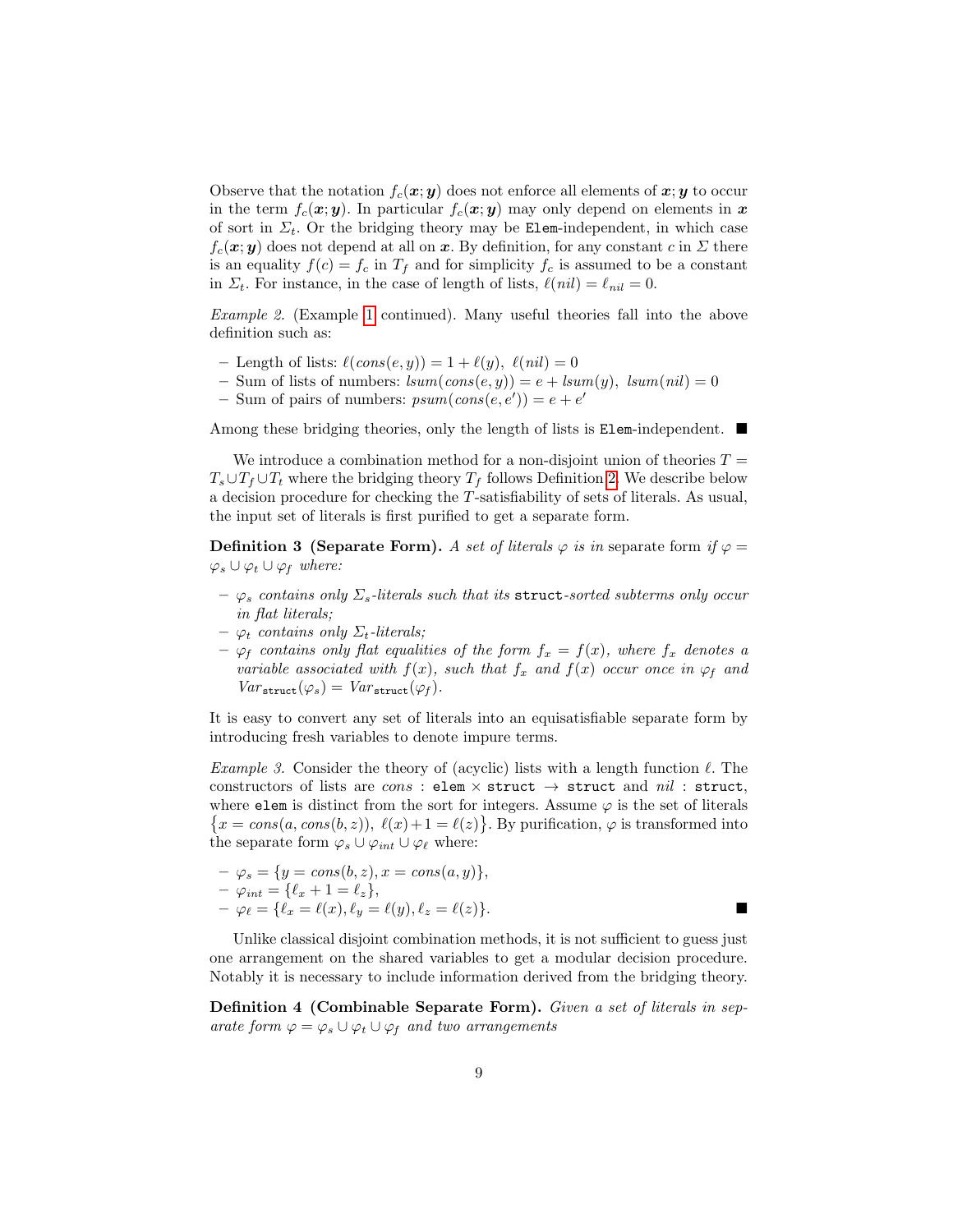- $\alpha$  over the variables of sorts in  $\Sigma_s \cap \Sigma_t$  occurring in  $\varphi_s$ ;
- $\alpha'$  over the variables of sort struct in  $\varphi_s$ ;

the combinable separate form extending  $\varphi$  with  $\alpha$ ,  $\alpha'$  is

$$
\varphi(\alpha, \alpha') = (\varphi_s \cup \alpha' \cup \alpha) \cup (\varphi_t \cup \alpha \cup CP_E) \cup \varphi_f
$$

where E is the set of  $\Sigma$ -equalities in  $\varphi \cup \alpha \cup \alpha'$ , and  $CP_E$  is the target encoding of E on the bridging theory  $T_f$ , defined as the set of  $\Sigma_t$ -literals

$$
CP_E = \{f_{x'} = f_c(e; f_{x_1}, \dots, f_{x_n}) \mid c(e; x_1, \dots, x_n) = x' \in E\}
$$
  

$$
\cup \{f_{x'} = f_x \mid x = \text{struct } x' \in E\}
$$

Since  $\varphi$  is in separate form, the target encoding  $CP_E$  contains a  $\Sigma_t$ -equality for each struct-sorted equality in  $E$ . It results from the superposition of equalities in E into the axioms of  $T_f$ . Thus,  $CP_E$  can be viewed as a set of critical pairs, a classical notion used in the completion of term rewrite systems [\[4\]](#page-43-12).

*Example 4.* Consider the separate form  $\varphi_s \cup \varphi_{int} \cup \varphi_\ell$  from Example [3.](#page-9-0) For the arrangement  $\alpha' = \{x \neq y \neq z\}$ , the target encoding  $CP_E$  is  $\{\ell_y = \ell_z + \ell_z\}$  $1, \ell_x = \ell_y + 1$  where  $E = \varphi_s$ , and the corresponding combinable separate form is  $(\varphi_s \cup \{x \neq y \neq z\}) \cup (\varphi_{int} \cup \{\ell_y = \ell_z + 1, \ell_x = \ell_y + 1\}) \cup \varphi_{\ell}$ . For the arrangement  $\alpha' = \{x = y, x \neq z\}$ , the corresponding combinable separate form is  $(\varphi_s \cup \{x = y, x \neq z\}) \cup (\varphi_{int} \cup \{\ell_x = \ell_y, \ell_y = \ell_z + 1, \ell_x = \ell_y + 1\}) \cup \varphi_{\ell}.$ 

Proposition 2. Any separate form is T-equivalent to a finite disjunction of combinable separate forms.

*Proof.* Let  $\varphi$  be a separate form. Consider all the finitely many possible arrangements  $\alpha, \alpha'$  as given in Definition [4.](#page-9-1) We have that  $T \models \varphi \Leftrightarrow \bigvee_{\alpha, \alpha'} (\varphi \cup \alpha \cup \alpha')$ . Let  $\varphi(\alpha, \alpha') = \varphi \cup \alpha \cup \alpha' \cup CP_E$  where E is the set of *Σ*-equalities in  $\varphi \cup \alpha \cup \alpha'$ . By definition,  $\varphi(\alpha, \alpha')$  is the combinable separate form extending  $\varphi$  by  $\alpha, \alpha'$ . Since  $T \models (\varphi \cup \alpha \cup \alpha') \Rightarrow CP_E$ , we have that  $\varphi(\alpha, \alpha')$  is T-equivalent to  $\varphi \cup \alpha \cup \alpha'$ , and so  $T \models \varphi \Leftrightarrow \bigvee_{\alpha,\alpha'} \varphi(\alpha,\alpha')$ ).  $\qquad \qquad \Box$ 

From now on, we will only consider combinable separate forms and assume that a combinable separate form  $\varphi_s \cup \varphi_t \cup \varphi_f$  includes  $\alpha \cup \alpha'$  and  $\alpha \cup CP_E$ respectively in  $\varphi_s$  and  $\varphi_t$  for some arrangements  $\alpha, \alpha'$ .

<span id="page-10-0"></span>In Section [6,](#page-27-0) we investigate a class of source theories  $T_s$  (including  $AFDS_{\Sigma}$ ) where the T-satisfiability of any combinable separate form  $\varphi$  can be checked in a modular way, by considering the  $T_s$ -satisfiability of  $\varphi_s$  and the  $T_t$ -satisfiability of  $\varphi_t$ . Notice that  $\varphi_f$  is not used when checking satisfiability: these constraints are indeed now encoded within  $\varphi_t$ , according to Definition [4.](#page-9-1) The proof of this modular result is given below for the particular case where  $T_s$  is  $AFDS_\Sigma$ . Even if it is subsumed by a similar proof presented for a more general case in Section [6,](#page-27-0) we believe it is interesting to provide a first simplified version in the case of AFDS.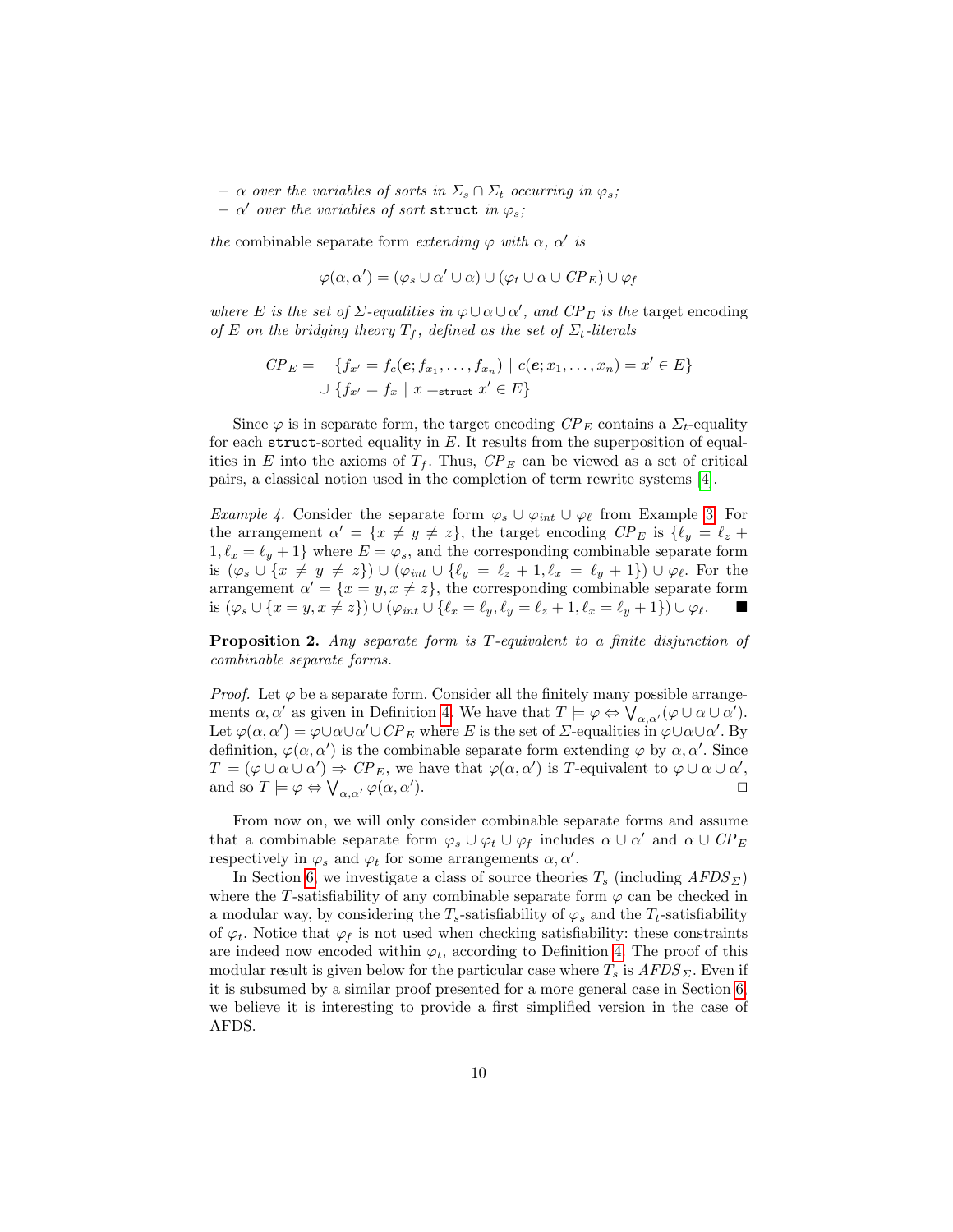**Theorem 1.** Let  $T = T_s \cup T_f \cup T_t$ , where  $T_s = AFDS_{\Sigma}$ ,  $T_t$  shares only sorts with  $T_s$  and  $T_f$  is a bridging theory. A combinable separate form  $\varphi_s \cup \varphi_t \cup \varphi_f$  is T-satisfiable if and only if  $\varphi_s$  is  $T_s$ -satisfiable and  $\varphi_t$  is  $T_t$ -satisfiable.

*Proof.* The soundness (only-if direction) is obvious since  $T_s$  and  $T_t$  are included in  $T$ . To prove the completeness (if-direction), consider the set  $S$  of sorts shared by  $\Sigma_s$  and  $\Sigma_t$ , and the following sets of variables:

$$
- V = Var(\varphi_s),
$$

- $V_{\text{struct}} = Var_{\text{struct}}(\varphi_s),$
- $-V_t = \{x \mid x \in Var_{\sigma}(\varphi_s \cup \varphi_t \cup \varphi_f), \sigma \text{ is a sort in } \Sigma_t\}.$

Note that  $V \cap V_t$  is the set of S-sorted variables in  $\varphi_s$ .

According to Proposition [1,](#page-7-1) there exists a term-generated  $T_s$ -interpretation H satisfying  $\varphi_s$  such  $\mathcal{H}^{\Sigma}$  is  $T(\Sigma \cup V)/=E$  where E is the finite set of flat equalities occurring in  $\varphi_s$ . Second, let B be a  $T_t$ -interpretation satisfying  $\varphi_t$ . Given H and B, there exists another  $T_s$ -interpretation A satisfying  $\varphi_s$  such that

 $\mathcal{A}[\sigma]$  coincides with  $\mathcal{B}[\sigma]$  for each sort  $\sigma$  in S;

 $\mathcal{A}^{\Sigma}$  is  $T(\Sigma \cup V \cup D)$   $\neq_{E}$  for an appropriate set of elements D of sorts in S.

This particular model A exists due to the arrangement  $\alpha$  over  $V \cap V_t$ , and the fact that the sorts Elem in  $\Sigma_s$  can be considered as uninterpreted in  $T_s$  since there are no function symbols in  $\Sigma_s$  of arity  $\sigma_1 \cdots \sigma_n \to \sigma$  with  $\sigma \in \text{Elem}$ .

We are now ready to define an interpretation  $M$ . First, we specify the domains. Let  $\mathcal{M}[\sigma] = \mathcal{B}[\sigma]$  for any sort  $\sigma \in \Sigma_t$  and  $\mathcal{M}[\sigma] = \mathcal{A}[\sigma]$  for any  $\sigma \in \Sigma_s$ . Hence M[struct] is  $T_{struct}(\Sigma \cup V \cup D)/=E$ . We consider the following interpretation in M:

- for each  $u \in V_t$ ,  $\mathcal{M}[u] = \mathcal{B}[u]$  and for each  $x \in V$ ,  $\mathcal{M}[x] = ||x||$ ; this is well-defined due to the arrangement  $\alpha$  over  $V \cap V_t$
- the interpretation of constructors  $c \in \Sigma_s$  is defined on the equivalence classes in the usual way:  $\mathcal{M}[c](\mathcal{M}[e]; [t_1], \ldots, [t_n]) = [c(e; t_1, \ldots, t_n)]$
- the interpretation of the symbols in  $\Sigma_t$  is the same as the one in  $\mathcal B$
- the interpretation of the function  $f$  is defined recursively over the equivalence classes in  $M[\text{struct}]$  as follows:
	- If it is the equivalence class of some  $x \in V_{\text{struct}}$ , then  $\mathcal{M}[f]([x]) = \mathcal{B}[f_x]$ .
	- Otherwise, the equivalence class must consist of just one constructed element. If  $\llbracket c(e; t_1, \ldots t_n) \rrbracket$  is an equivalence class of this form, then

$$
\mathcal{M}[f]([\llbracket c(e;t_1,\ldots,t_n)\rrbracket) = f_c(\mathcal{M}[e];\mathcal{M}[f]([\llbracket t_1\rrbracket),\ldots,\mathcal{M}[f]([\llbracket t_n\rrbracket)))
$$

Now we need to show that M is a T-interpretation satisfying  $\varphi_s \cup \varphi_t \cup \varphi_f$ . The sets of literals  $\varphi_s$  and  $\varphi_t$  are clearly satisfied by M, since they are respectively satisfied by  $A$  and  $B$  and we preserve these interpretations. It remains to check that  $\varphi_f$  is satisfied by M. For any  $x \in V_{\text{struct}}$ , we have that  $\mathcal{M}[f](\mathcal{M}[x]) =$  $\mathcal{M}[f]([x]) = \mathcal{B}[f_x] = \mathcal{M}[f_x]$ , and so  $\varphi_f = \bigcup_{x \in V_{\text{struct}}} \{f_x = f(x)\}$  is satisfied by M.

Then we still need to prove that  $\mathcal{M} \models T$ . By construction of  $\mathcal{M}$ , we have that  $M \models AFDS_{\Sigma}$  and  $M \models T_t$ . To prove that  $M \models T_f$ , let us analyze the different equivalence classes of  $M[\text{struct}]$ :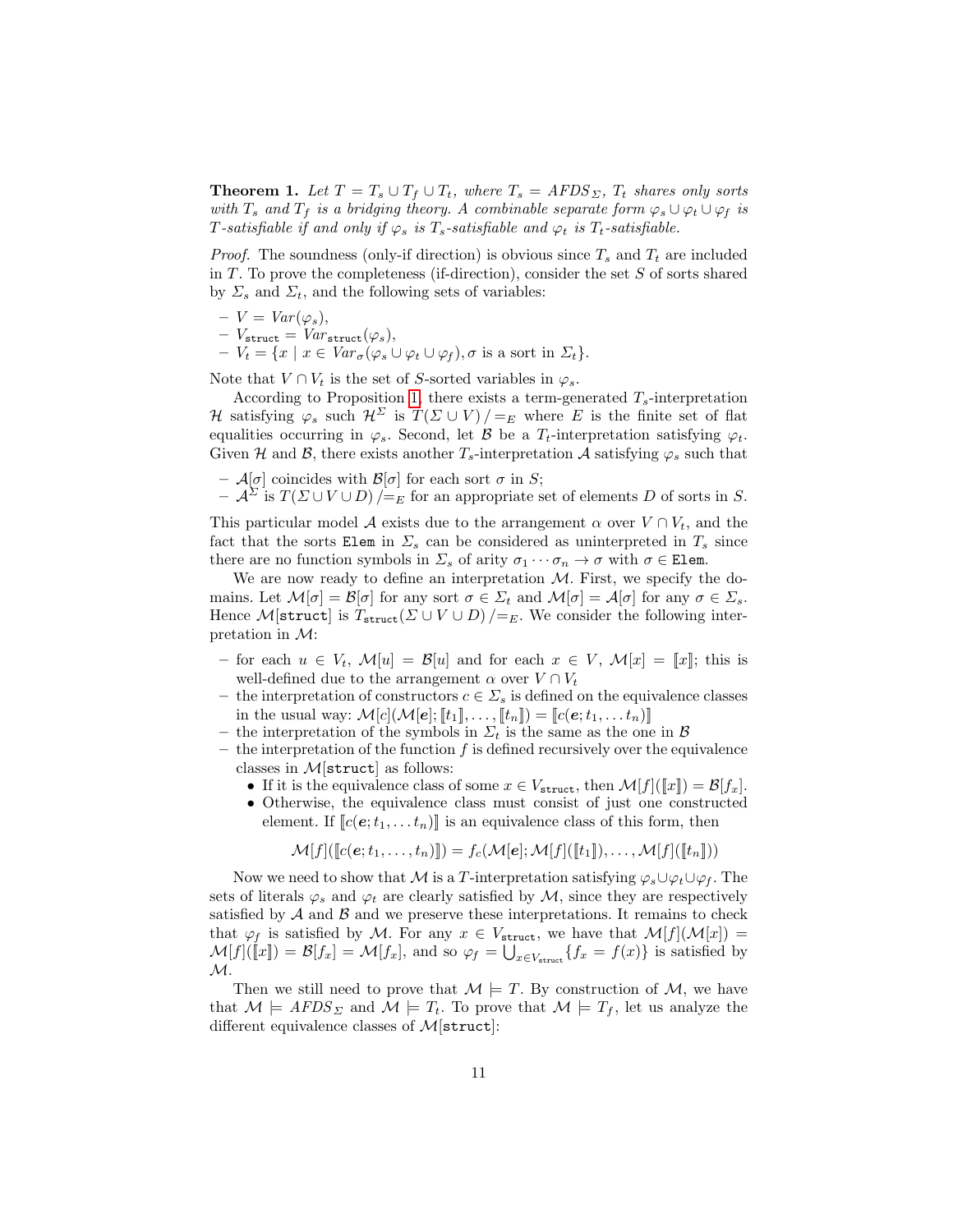- If we consider the equivalence class of some  $x \in V_{\text{struct}}, \varphi_t$  contains the literal  $f_x = f_c(e; f_{x_1}, \ldots, f_{x_n})$  if  $x = c(e; x_1, \ldots, x_n)$  occurs in  $\varphi_s$ . This literal is satisfied by B, and since  $\mathcal{M}[f]([v]) = \mathcal{B}[f_v]$  for any  $v \in V_{\text{struct}}$ , the axioms of  $T_f$  must hold.
- Otherwise, we recursively define  $\mathcal{M}[f]$  by resorting to the definition given by the axioms of  $T_f$ , so they hold by construction.

For simplicity, the combination method given by Theorem [1](#page-10-0) is presented in a non-deterministic way, guessing two arrangements  $\alpha$  and  $\alpha'$ . Since  $AFDS_\Sigma$  is a convex theory, it is also possible to get a more deductive method by replacing the guessing of  $\alpha'$  with the computation of all struct-sorted equalities between variables which are entailed by  $\varphi_s \cup \alpha$ . Then, the resulting (combined) deductive method is similar to the one obtained by applying the locality approach [\[22,](#page-44-4) [23\]](#page-44-15). The arrangement  $\alpha$  is used to take into account the possible non-convexity of  $T_t$ . By assumption,  $T_t$  is not necessarily stably infinite with respect to the set of sorts Elem. This can be assumed without loss of completeness because the theory  $AFDS_\Sigma$  is indeed polite with respect to Elem (cf. Section [6\)](#page-27-0). Consequently, a satisfiability procedure for  $AFDS \Sigma \cup T_t$  can be obtained by applying a Nelson-Oppen combination method [\[13,](#page-43-9)[20\]](#page-44-10), when  $T_t$  is an arbitrary theory sharing only sorts in Elem with  $AFDS_{\Sigma}$ . In the same way, Theorem [1](#page-10-0) provides a Nelson-Oppen combination method for  $AFDS_\Sigma \cup T_t$  extended with some bridging theory  $T_f$ connecting  $AFDS_\Sigma$  to  $T_t$ .

Example 5. Consider the theory of (acyclic) lists with a length function  $\ell$  and the separate form  $\varphi_s \cup \varphi_{int} \cup \varphi_\ell$  given in Example [3.](#page-9-0) Let  $\alpha'$  be the only arrangement over the list variables such that  $\alpha' \cup \varphi_s$  is satisfiable, i.e.  $\{x \neq y \neq z\}$ . By Definition [4,](#page-9-1)  $CP_E$  is  $\{\ell_y = \ell_z + 1, \ell_x = \ell_y + 1\}$  since  $E = \varphi_s$ . The set  $\varphi_s \cup \alpha'$ is satisfiable in the theory of lists. However  $\varphi_{int} \cup CP_E$  is unsatisfiable in the theory of linear arithmetic (over the integers). The original set of literals  $\varphi$  is thus unsatisfiable.

<span id="page-12-0"></span>The next satisfiable formula is used as a running example in Section [5.](#page-13-0)

Example 6. Consider again the theory of (acyclic) lists with a length function  $\ell$ , and the following set of literals  $\varphi = \{x_1 = const(d, y_1), x_2 = const(d, y_2), x_1 \neq 0\}$  $x_2 \neq y_1 \neq y_2 \neq y_3, \ell(y_2) = \ell(y_3)$ . By purification,  $\varphi$  is transformed into the separate form  $\varphi_s \cup \varphi_{int} \cup \varphi_\ell$  where:

 $-\varphi_s = \{x_1 = cons(d, y_1), x_2 = cons(d, y_2), x_1 \neq x_2 \neq y_1 \neq y_2 \neq y_3\},\$  $- \varphi_{int} = {\ell_{y_2} = \ell_{y_3}},$  $-\varphi_{\ell} = {\ell_{x_1} = \ell(x_1), \ell_{x_2} = \ell(x_2), \ell_{y_1} = \ell(y_1), \ell_{y_2} = \ell(y_2), \ell_{y_3} = \ell(y_3)}.$ 

Formula  $\varphi_s$  already includes the arrangement  $\alpha' = \{x_1 \neq x_2 \neq y_1 \neq y_2 \neq y_3\}.$ The target encoding is  $CP_E = \{ \ell_{x_1} = \ell_{y_1} + 1, \ell_{x_2} = \ell_{y_2} + 1 \}$  since E is the set of equalities in  $\varphi_s$ . The set  $\varphi_s$  is satisfiable in the theory of lists. The set  $\varphi_{int} \cup CP_E$  is also satisfiable in the theory of linear arithmetic (over the integers), e.g.  $\ell_{x_1} = 4, \ell_{x_2} = 3, \ell_{y_1} = 3, \ell_{y_2} = 2, \ell_{y_3} = 2$ . Thus  $\varphi$  is satisfiable. According to the proof of Theorem [1,](#page-10-0)  $\varphi$  is satisfiable in a model M such that  $M[\text{struct}] =$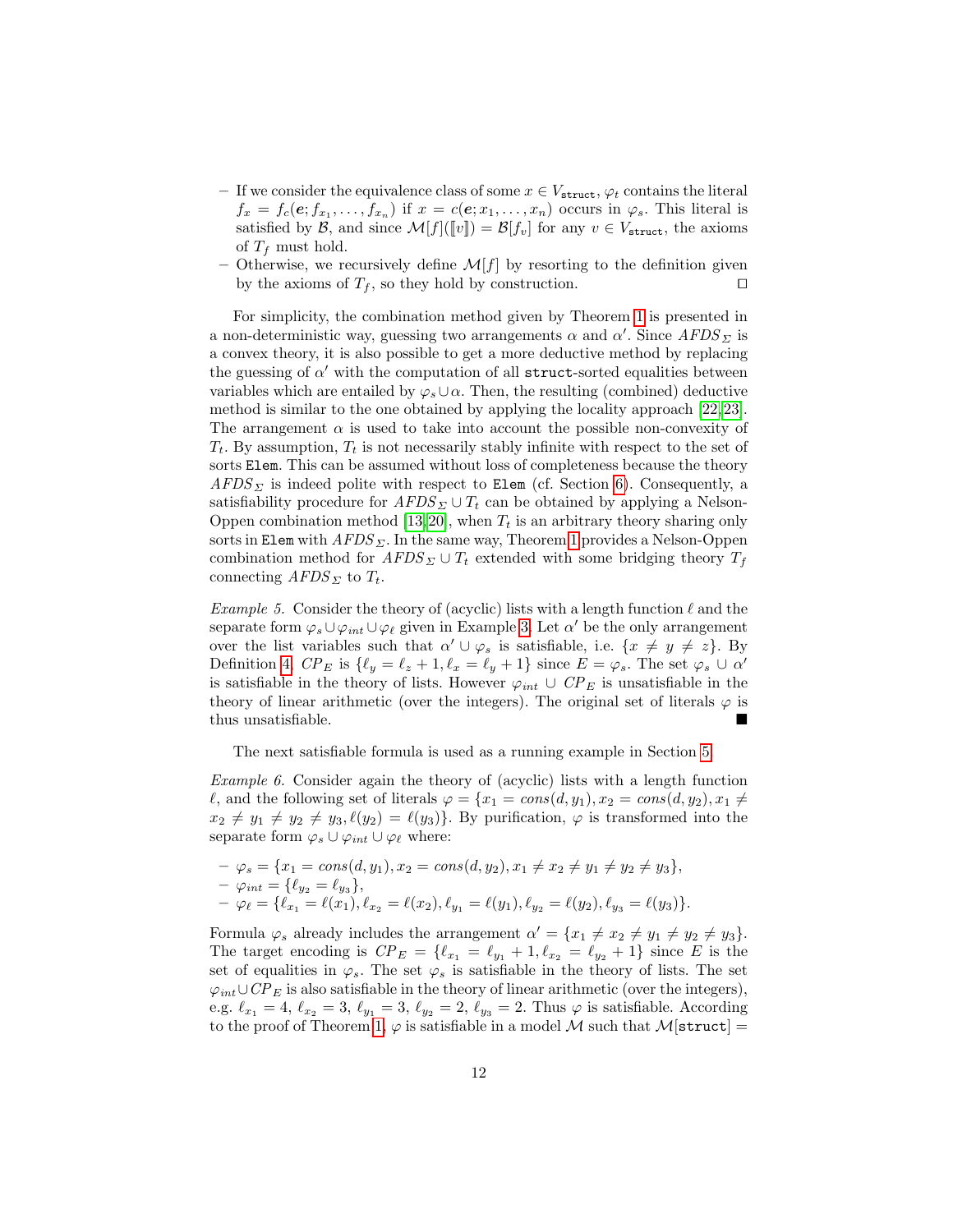$T_{\text{struct}}(\Sigma \cup V) / =_E$  for  $\Sigma = \{cons, nil\}$  and  $V = \{d, x_1, x_2, y_1, y_2, y_3\}, \mathcal{M}$  [elem] =  $\{\llbracket d \rrbracket\}$ , and  $\mathcal{M}[\text{int}] = \mathbb{Z}$ . The function  $\mathcal{M}[\ell] : \mathcal{M}[\text{struct}] \to \mathcal{M}[\text{int}]$  is defined recursively as follows:

$$
- \mathcal{M}[\ell]([\![x_1]\!]) = 4, \mathcal{M}[\ell]([\![x_2]\!]) = \mathcal{M}[\ell]([\![y_1]\!]) = 3, \mathcal{M}[\ell]([\![y_2]\!]) = \mathcal{M}[\ell]([\![y_3]\!]) = 2, \text{and } \mathcal{M}[\ell]([\![nil]\!]) = 0; \n- \mathcal{M}[\ell]([\![cons(d, Y)]\!]) = 1 + \mathcal{M}[\ell]([\![Y]\!]).
$$

As another example, consider the combinable separate form  $\psi = \psi_s \cup \psi_{int} \cup \psi_{\ell}$ where:

 $-\psi_s = \{x_1 = cons(d, y_1), x_2 = cons(d, y_2), x_1 \neq x_2 \neq y_1 \neq y_2 \neq y_3\},\$  $- \psi_{int} = {\ell_{y_2} = \ell_{y_3}, \ell_{x_1} = \ell_{y_1} + 1, \ell_{x_2} = \ell_{y_2} + 1, \ell_{y_2} = \ell_{y_1} - \ell_{x_1}},$  $-\psi_{\ell} = {\ell_{x_1} = \ell(x_1), \ell_{x_2} = \ell(x_2), \ell_{y_1} = \ell(y_1), \ell_{y_2} = \ell(y_2), \ell_{y_3} = \ell(y_3)}.$ 

Again,  $\psi_s$  is satisfiable in the theory of lists, and  $\psi_{int}$  is also satisfiable in the theory of linear arithmetic (over the integers), where necessarily  $\ell_{x_2} = 0, \ell_{y_2} =$  $-1, \ell_{y_3} = -1.$  Thus,  $\psi$  is satisfiable in a model such that the range of  $\ell$  includes necessarily  $-1$  and  $\ell$  maps both *nil* and  $x_2$  to 0. Thus, this model does not correspond to a standard interpretation of lists, where the length of any list is necessarily positive and *nil* is the unique list whose length is 0. To avoid this kind of non-desirable models, we study in Section [5](#page-13-0) the satisfiability problem in standard interpretations of lists.

The example below discusses the case of lists over the integers where the sort of integers is shared by the theory of lists and the theory of integers.

<span id="page-13-1"></span>Example 7. Consider the theory of (acyclic) lists over the integers with a length function  $\ell$ . In that case, the constructors of lists are cons : int  $\times$  struct  $\rightarrow$ struct and *nil* : struct, where int denotes the sort for integers. Assume the separate form  $\varphi = \varphi_s \cup \varphi_{int} \cup \varphi_\ell$  where:

$$
-\varphi_s = \{x = cons(\ell_x, z), y = cons(\ell_y, z), x \neq y\},-\varphi_{int} = \emptyset,
$$

$$
-\varphi_{\ell} = {\ell_x = \ell(x), \ell_y = \ell(y), \ell_z = \ell(z)}.
$$

Let  $\alpha'$  be the only arrangement over the list variables such that  $\varphi_s \cup \alpha'$  is satisfiable, i.e.  $\{x \neq y \neq z\}$ . By Definition [4,](#page-9-1)  $CP_E$  is  $\{\ell_x = \ell_z + 1, \ell_y = \ell_z + 1\}$ . Let  $\alpha$  be the only arrangement over the int-sorted variables in  $\varphi_s$  such that  $\varphi_{int} \cup \alpha \cup CP_E$  is satisfiable, i.e.  $\{\ell_x = \ell_y\}$ . Then  $\varphi_s \cup \alpha' \cup \alpha$  is unsatisfiable. Consequently, all combinable separate forms of  $\varphi$  are unsatisfiable, and so  $\varphi$  is unsatisfiable.

# <span id="page-13-0"></span>5 Standard Interpretations

Now consider the satisfiability problem modulo data structure theories defined as classes of standard structures: each interpretation domain of struct contains only the (infinite set of) finite terms generated by the constructors and the elements in the interpretation domains of Elem. Thanks to this natural assumption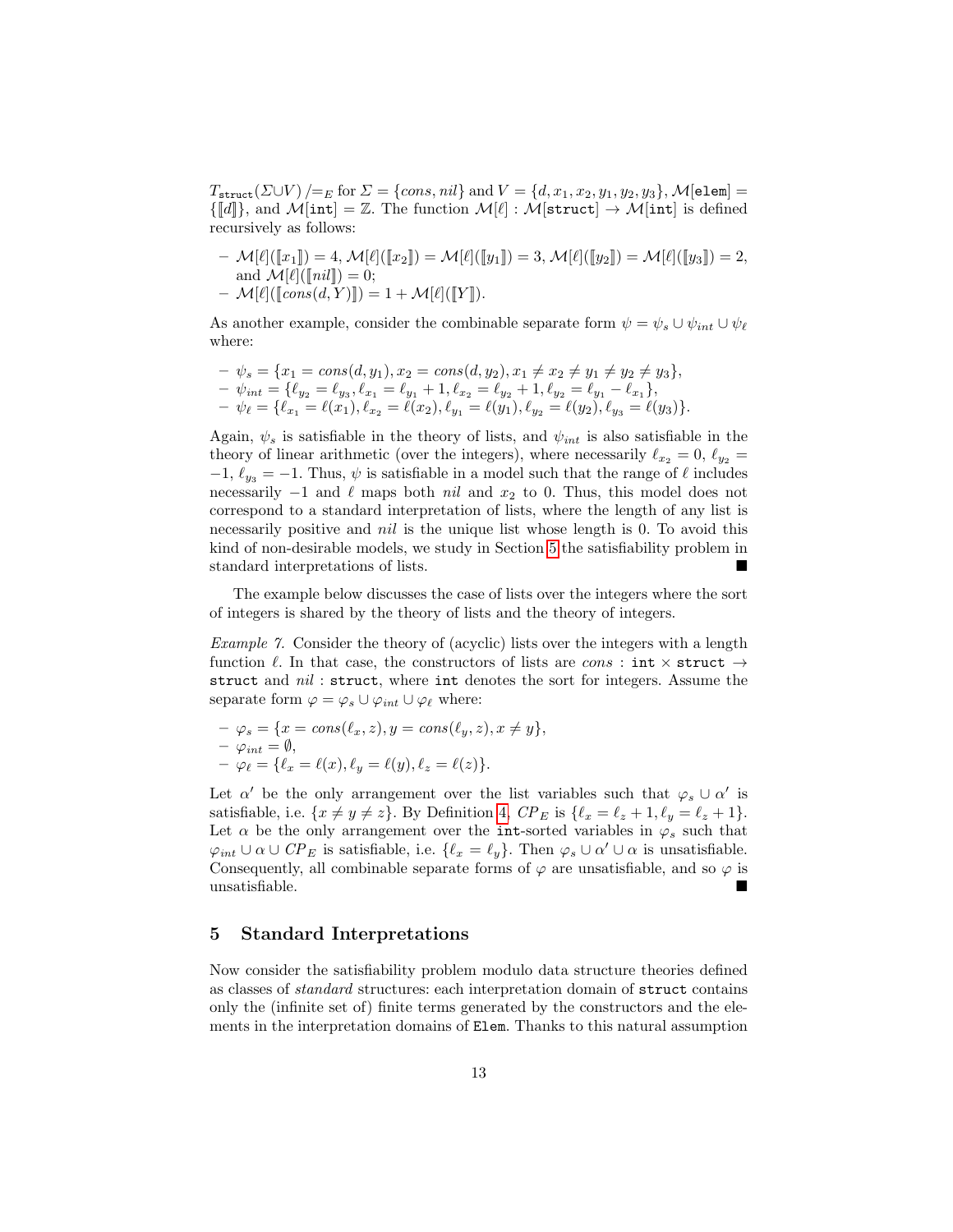on the domains, these standard structures faithfully capture the concept of the data structures, while remaining models of the (axiomatized) theories considered in previous sections. We investigate satisfiability procedures for standard structures based on the combination method of Section [4.](#page-8-0) We first study the case of lists, and then the general case of trees corresponding to the standard interpretations of absolutely free data structures. Both cases involve a theory of integers defined as follows.

<span id="page-14-1"></span>Definition 5 (Theory of Integers). Given a signature  $\Sigma_{int}$  including {0 : int, 1 : int, + : int  $\times$  int  $\rightarrow$  int,  $\le$ : int  $\times$  int}, the theory of integers  $T_{\mathbb{Z}}$  is  $(\Sigma_{int}, \{\mathcal{A}\})$  where A is the  $\Sigma_{int}$  interpretation such that  $\mathcal{A}$ [int] = Z and symbols in  $\Sigma_{int}$  are interpreted according to their standard interpretation in  $\mathbb{Z}$ .

In the following, we assume the existence of a  $T_{\mathbb{Z}}$ -satisfiability procedure.

### <span id="page-14-0"></span>5.1 Lists with Length

<span id="page-14-2"></span>Definition 6 (Standard List-Interpretation). Consider a  $\Sigma_{int}$ -theory of integers  $T_{\mathbb{Z}}$  as in Definition [5,](#page-14-1) a signature  $\Sigma = \{cons : \text{elem} \times \text{struct} \rightarrow \emptyset\}$ struct, nil : struct} such that elem  $\neq$  int, and let  $\Sigma_{list} = \Sigma \cup \{ \ell :$  struct  $\rightarrow$  $\{\text{int}\}\cup\Sigma_{int}$ . A standard list-interpretation A is a  $\Sigma_{list}$ -interpretation satisfying the following conditions:

 $-$  A[struct] =  $(A[elem])^*$  where  $(A[elem])^*$  is the set of finite sequences  $\langle e_1, \ldots, e_n \rangle$  for  $n \geq 0$  and  $e_1, \ldots, e_n \in \mathcal{A}[\text{elem}];$  $\mathcal{A}[nil] = \langle \rangle;$  $\mathcal{A}[cons](e, \langle e_1, \ldots, e_n \rangle) = \langle e, e_1, \ldots, e_n \rangle$ , for  $n \geq 0$  and  $e, e_1, \ldots, e_n \in \mathcal{A}[\text{elem}];$  $\mathcal{A}[\ell](\langle e_1, \ldots, e_n \rangle) = n$ , and in particular  $\mathcal{A}[\ell](\langle \rangle) = 0;$  $-\;\mathcal{A}^{\mathit{\Sigma}_{int}}\in T_{\mathbb{Z}}.$ 

The theory of (standard interpretations) of lists with length is defined as the pair  $T_{list}^{si} = (\Sigma_{list}, \mathbf{A})$ , where **A** is the class of all standard list-structures.

Remark 1. The sorts elem and int in Definition [6](#page-14-2) are distinct. As a consequence elem can be interpreted as an arbitrary set of elements, possibly finite or infinite. The case of lists over the integers is discussed in Remark [3.](#page-16-0)

Remark 2. Definition [6](#page-14-2) does not mention selectors car and cdr . A standard listinterpretation  $A$  with selectors car, cdr would follow the additional conditions:

 $\{-\; car_\mathcal{A}(\langle e_1,\ldots,e_n\rangle)=e_1,\text{ for each }n>0\text{ and }e_1,\ldots,e_n\in\mathcal{A}[\texttt{elem}];$  $- \; cdr_{\mathcal{A}}(\langle e_1,\ldots,e_n \rangle) = \langle e_2,\ldots,e_n \rangle, \, \text{for each}\; n > 0 \; \text{and} \; e_1,\ldots,e_n \in \mathcal{A}[\texttt{elem}].$ 

Thus, selectors *car* and *cdr* are defined only on non-empty lists, and can be seen as syntactic sugar: any equality  $e = car(x)$  (resp.  $y = cdr(x)$ ) can be equivalently expressed as an equality  $x = \text{cons}(e, x')$  (resp.  $x = \text{cons}(d, y)$ ) where  $x'$  (resp.  $d$ ) is a fresh variable. For this reason, we have chosen to define standard interpretations of lists without selectors.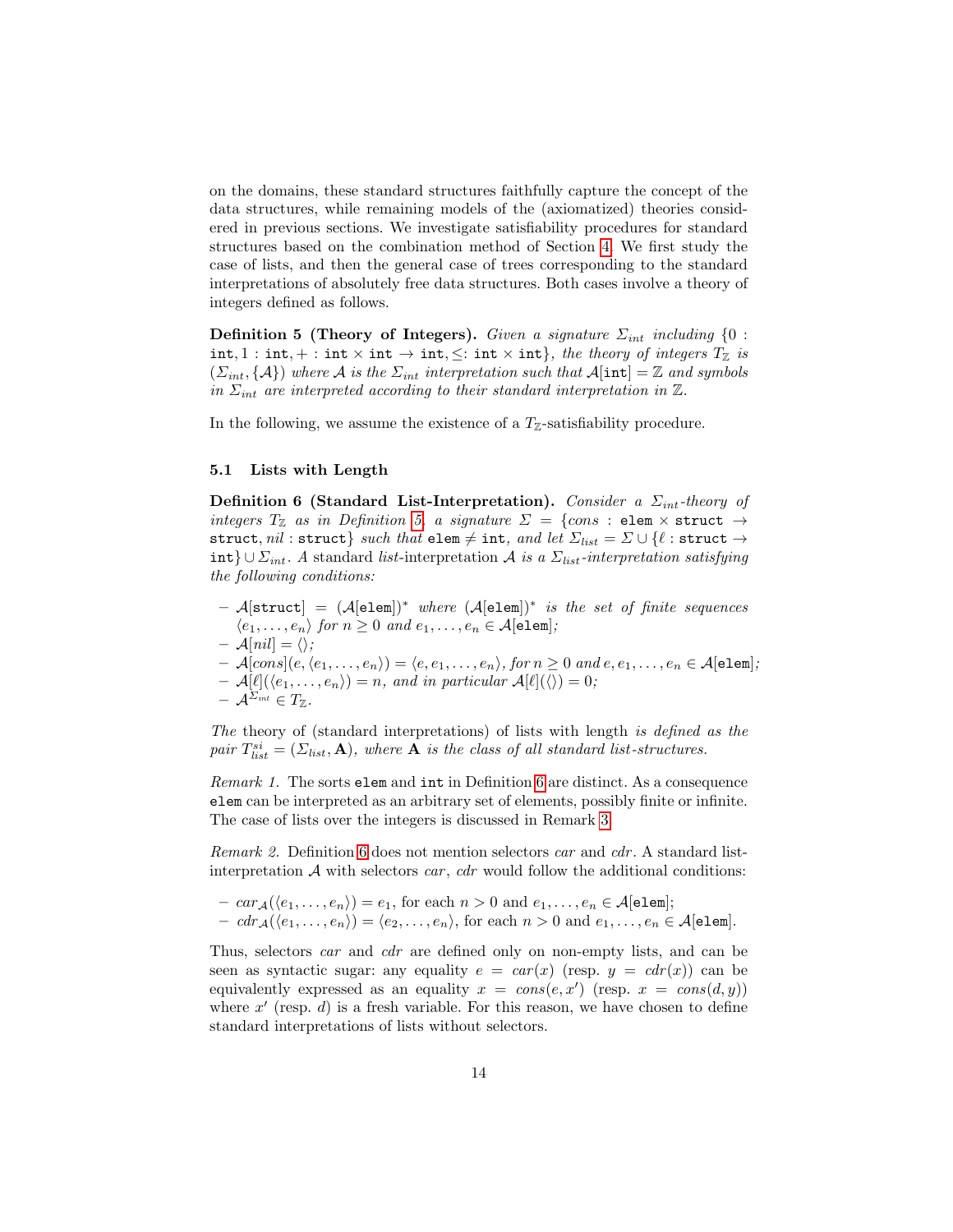We show below that  $T_{list}^{si}$ -satisfiability can be reduced to satisfiability modulo the combined theory of lists with length  $T_{list}$  defined as (the class of all the models of) the union of theories  $AFDS_\Sigma \cup T_\ell \cup T_\mathbb{Z}$  where  $\Sigma = \{cons : \text{element} \rightarrow \bot\}$ struct, nil: struct}, and  $T_\ell = {\forall e \forall y. \ell(cons(e, y)) = 1 + \ell(y), \ell(nil) = 0}.$ Since  $T_{list}^{si} \models T_{list}$ , a  $T_{list}^{si}$ -satisfiable formula is also  $T_{list}$ -satisfiable. However, a  $T_{list}$ -satisfiable formula is not necessarily  $T_{list}^{si}$ -satisfiable, as illustrated by the formula  $\psi$  in Example [6.](#page-12-0) To tackle this problem, the solution consists in guessing the different forms of standard lists, using the length function as an abstraction to denote empty and non-empty lists. Thanks to arithmetic constraints stating that each positive value of a length variable  $\ell_x$  corresponds to the length of some finite list  $x$ , it is possible to guarantee the existence of a standard model. Given a set of literals  $\varphi$  in separate form and a natural number n, a range constraint for  $\varphi$  bounded by n is a set of literals  $\rho = {\rho(\ell_x) | \ell_x \in Var_{\text{int}}(\varphi_\ell)}$  where  $\rho(\ell_x)$ is either  $\ell_x = i \ (0 \leq i < n)$  or  $\ell_x \geq n$ . A range constraint  $\rho$  is feasible for  $\varphi$  if  $\varphi_{int} \cup \rho$  is T<sub>Z</sub>-satisfiable. The set  $\mathcal{R}_n(\varphi)$  is defined as the set of all range constraints bounded by n that are feasible for  $\varphi$ . For instance, given the bound  $n = 1$  and the formula  $\psi$  introduced in Example [6,](#page-12-0) it is easy to check that  $\mathcal{R}_1(\psi) = \emptyset$ . The bound  $n = 1$  suffices to get a  $T_{list}^{si}$ -satisfiability procedure:

<span id="page-15-0"></span>**Proposition 3.** For any combinable separate form  $\varphi$  and any  $\rho \in \mathcal{R}_1(\varphi)$ , let  $w(\varphi \wedge \rho)$  be the formula  $\varphi \cup \rho \cup \{x = nil \mid \ell_x = 0 \in \rho\}$ . Any combinable separate form  $\varphi$  is  $T_{list}^{si}$ -satisfiable iff there exists a feasible range constraint  $\rho \in \mathcal{R}_1(\varphi)$ such that  $w(\varphi \wedge \rho)$  is  $T_{list}$ -satisfiable.

*Proof.* Given a feasible range constraint  $\rho$  such that there exists a  $T_{list}$ -model of  $w(\varphi \wedge \rho)$ , we show the existence of a  $T_{list}^{si}$ -model of  $\varphi \wedge \rho$ .

By using syntactic unification as in Section [3,](#page-6-0)  $w(\varphi \wedge \rho)$  is equivalent to a set of literals  $\varphi'$  whose struct part contains only flat disequalities and equalities of the following forms:

- (1) flat equalities  $v = x$  such that v occurs once in  $\varphi'$ ,
- (2) equalities  $x = t$ , where t is a nil-terminated list and x occurs once in the equalities of  $\varphi'$ ,
- (3) equalities  $x = \cos(d, y)$ , where x and y cannot be equal to nil-terminated lists (by applying the variable replacement of syntactic unification).

Let us detail how to interpret struct-variables. For variables occurring in  $(2)$ , the interpretation is obvious. The solved form  $\varphi'$  defines a (partial) ordering > on variables occurring in (3):  $x > y$  if  $x = const(d, y)$  occurs in  $\varphi'$ . Each minimal variable with respect to  $>$  has a length greater or equal than 1, otherwise it would occur in (2). For the minimal variables, we use the interpretation satisfying  $\rho$ to consider lists of appropriate strictly positive lengths and containing fresh (distinct) elements. For non-minimal variables, the interpretation is inductively defined by the equalities of the form (3) occurring in  $\varphi$ . By this construction, different struct-variables are still interpreted by distinct lists. Moreover, any equality  $\ell_x = \ell(x)$  in  $\varphi_\ell$  is satisfied by this interpretation since  $\varphi$  is a combinable separate form. Therefore, all literals of  $\varphi'$  are true in this interpretation, and so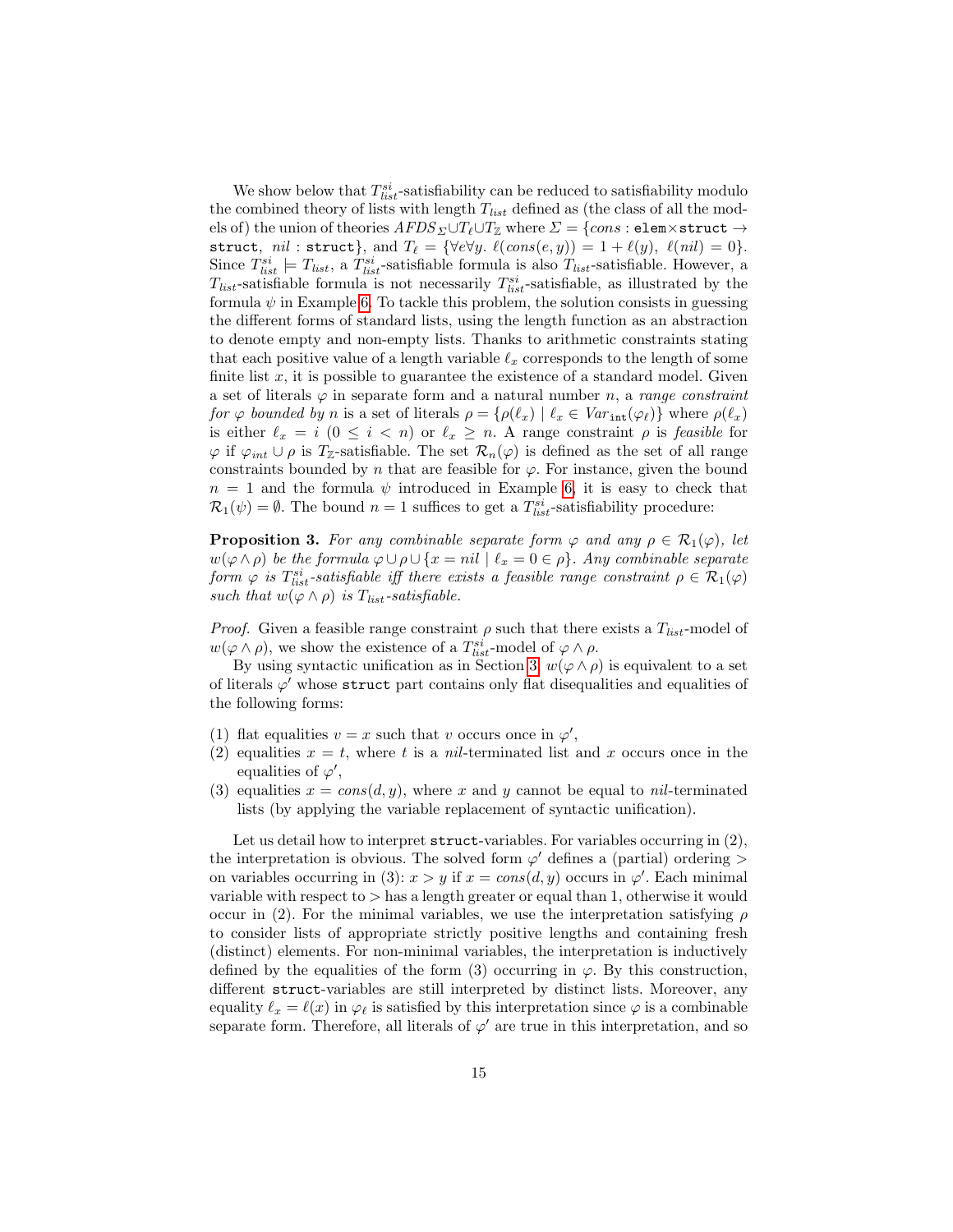a  $T_{list}^{si}$ -model of  $\varphi'$  has been constructed. It is a  $T_{list}^{si}$ -model of  $\varphi$  since  $\varphi'$  is  $T_{list}^{si}$ equivalent to  $\varphi \wedge \rho$ .

<span id="page-16-0"></span>Remark 3. The proof of Proposition [3](#page-15-0) also holds when considering lists over the integers with the length function. Let  $T_{list[\mathbb{Z}]}$  be the theory introduced in Example [7](#page-13-1) and the related theory of standard interpretations  $T_{list[\mathbb{Z}]}^{si}$  obtained from the definition of  $T_{list}^{si}$  by replacing elem with int. Just like in Proposition [3,](#page-15-0) satisfiability in  $T^{si}_{list[\mathbb{Z}]}$  can be reduced to satisfiability in  $T_{list[\mathbb{Z}]}$  since the domain of  $\mathbb Z$  is infinite. Actually, the proof of Proposition [3](#page-15-0) is perfectly suitable also in this case. After guessing range constraints bounded by  $n = 1$ , the combination method introduced in Section [4](#page-8-0) can be applied to get a satisfiability procedure in  $T_{list[\mathbb{Z}]}$ .

The theory  $T_{list}^{si}$  can be divided in two complementary subtheories where the length function behaves completely differently:

1. the theory of lists built over only one element,

$$
T_{list}^{=1}=T_{list}^{si}\cup\{\exists v:\texttt{elem}\; \forall x:\texttt{elem}. \; x=v\},
$$

2. and the theory of lists built over at least two elements,

$$
T_{list}^{\geq 2} = T_{list}^{si} \cup \{\exists v,v':\texttt{elem. } v\neq v'\}.
$$

The  $T_{list}^{si}$ -satisfiability problem can be obviously divided into two cases since a formula is  $T_{list}^{si}$ -satisfiable if and only if it is  $T_{list}^{-1}$ -satisfiable or  $T_{list}^{\geq 2}$ -satisfiable. In the singular case of  $T_{list}^{-1}$ , the length function  $\ell$  is a bijection between the lists built over only one element and  $\mathbb{N}$ . Thus, a  $T_{list}^{-1}$ -satisfiability procedure can be easily obtained by adding to a combinable separate form  $\varphi(\alpha, \alpha')$  the target constraint

$$
\bigcup_{x \neq y \in \alpha'} \{\ell_x \neq \ell_y\} \cup \bigcup_{\ell_x \in \text{Var}_{\text{int}}(\varphi_{\ell})} \{\ell_x \geq 0\}
$$

to encode the bijectivity of  $\ell$ . Then, such a separate form is  $T_{list}^{-1}$ -satisfiable if and only if its  $int$ -part is  $T_{\mathbb{Z}}$ -satisfiable. The problem of  $T_{list}^{-1}$ -satisfiability being solved, it remains now to study the  $T_{list}^{\geq 2}$ -satisfiability problem, where there are at least two elements in standard interpretations. The  $T_{list}^{\geq 2}$ -satisfiability problem can be solved by another finite and complete guessing of values for list lengths. Compared to the guessing used for  $T_{list}^{si}$ -satisfiability in Proposition [3,](#page-15-0) this new guessing leads to a  $T_{list}^{\geq 2}$ -satisfiability procedure with the property of being more generally combinable. It is a complete guessing because beyond a limit value n, that now depends on the input formula, there are enough different lists to build a  $T_{list}^{\geq 2}$ -model satisfying constraints of the form  $x_1 \neq \cdots \neq x_m \wedge \ell(x_1) \geq$  $n \wedge \cdots \wedge \ell(x_m) \geq n.$ 

<span id="page-16-1"></span>**Proposition 4.** For any set of literals  $\varphi$  in combinable separate form, there exists a bound n such that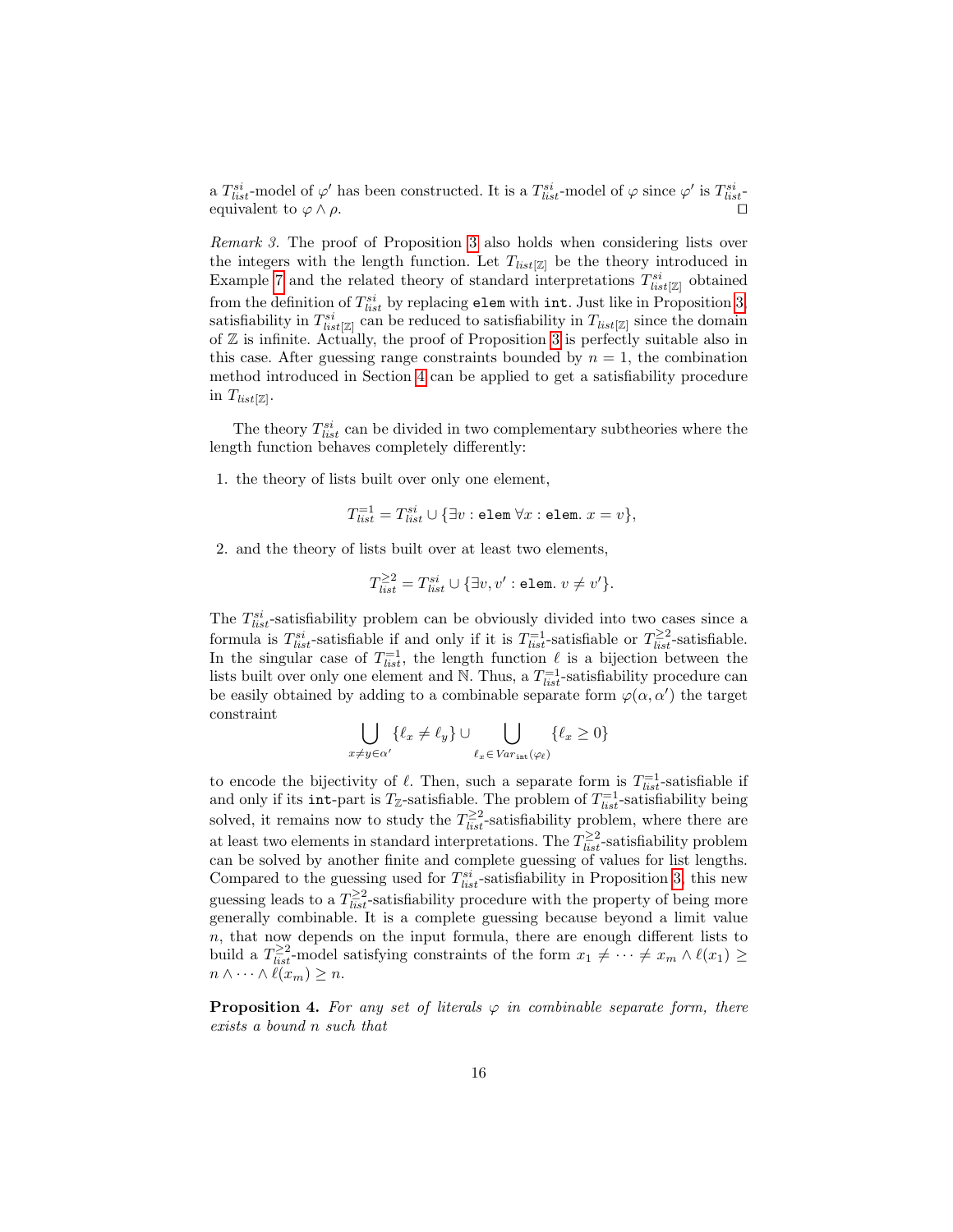- $\varphi$  is  $T_{\text{list}}^{\geq 2}$ -equivalent to  $\bigvee_{\rho \in \mathcal{R}_n(\varphi)} (\varphi \wedge \rho)$
- For any  $\rho \in \mathcal{R}_n(\varphi)$ , there exists a formula denoted by witness $(\varphi \wedge \rho)$  such that  $\varphi \wedge \rho$  is  $T^{\geq 2}_{list}$ -equivalent to  $(\exists \overline{v})$  witness $(\varphi \wedge \rho)$  for the set of variables  $\bar{v} = \textit{Var}(\textit{witness}(\varphi \land \rho)) \setminus \textit{Var}(\varphi \land \rho), \textit{ and any } \{\texttt{elem}\}\textit{-sorted arranged form}$ of witness  $(\varphi \wedge \rho)$  is  $T_{list}^{\geq 2}$ -satisfiable iff it is  $T_{list}$ -satisfiable.

*Proof.* Since  $\varphi$  is a combinable separate form, it implies a unique arrangement over struct-variables. Let  $m$  be the number of the corresponding equivalence classes over struct-variables. In order to have m different lists of length at least *n*, it is sufficient to define the bound *n* of range constraints as  $n = \lfloor \log_2(m) \rfloor$ . Let us now define the witness of a range constraint  $\rho$ :

- $-$  witness<sub>rc</sub>({ $\ell_x = 0$ }  $\cup \rho$ ) = { $x = nil$ }  $\cup$  witness<sub>rc</sub>( $\rho$ )
- $-$  witness<sub>rc</sub>( $\{\ell_x = i\} \cup \rho$ ) = { $x = cons(e_1, \ldots cons(e_i, nil) \ldots)$ }  $\cup$  witness<sub>rc</sub>( $\rho$ ) if  $0 < i < n$ , where  $e_1, \ldots, e_i$  are fresh elem-variables
- $-$  witness<sub>rc</sub>({ $\ell_x$  ≥ n} ∪ ρ) = witness<sub>rc</sub>(ρ)

Then, witness $(\varphi \wedge \rho) = (e \neq e') \wedge \varphi \wedge \rho \wedge \text{witness}_{rc}(\rho)$ , where  $e, e'$  are two distinct fresh elem-variables.

Consider an arbitrary arrangement arr over the elem-variables occurring in witness( $\varphi \wedge \rho$ ). Similarly to the proof of Proposition [3](#page-15-0) and by using syntactic unification as in Section [3,](#page-6-0) if witness( $\varphi \wedge \rho$ )  $\wedge$  arr is T<sub>list</sub>-satisfiable then it is possible to construct a  $T_{list}$ -equivalent set of literals  $\varphi'$  whose struct-part contains only flat disequalities and equalities of the following forms:

- (1) flat equalities  $v = x$  such that v occurs once in  $\varphi'$ ,
- (2) equalities  $x = t$ , where t is a nil-terminated list and x occurs once in the equalities of  $\varphi'$ ,
- (3) equalities  $x = \cos(d, y)$ , where x and y cannot be equal to nil-terminated lists (by applying the variable replacement of syntactic unification).

<span id="page-17-0"></span>Let us now define a  $T_{list}^{\geq 2}$ -interpretation. First, the equalities in (1) can be discarded since v occurs once in  $\varphi'$ . The interpretation of variables occurring in (2) directly follows from  $\varphi'$ . It remains to show how to interpret variables occurring in (3). Note that each of these variables has a length greater or equal than  $n$ , otherwise it would occur in (2). As in the proof of Proposition [3,](#page-15-0) the solved form  $\varphi'$  defines a (partial) ordering > on these variables:  $x > y$  if  $x = const(d, y)$ occurs in  $\varphi'$ . Each minimal variable y with respect to  $\varphi$  is interpreted by a fresh nil-terminated list not occurring in  $\varphi'$  whose elements are (the representatives of)  $e, e',$  and whose length is the interpretation of  $\ell_y$  (this is possible by definition of n and the fact that  $\ell_y \geq n$ ). Then, the interpretation of non-minimal variables follows from the equalities (3) in  $\varphi'$ . By construction, distinct variables are interpreted by distinct lists. In other words, the struct-disequalities introduced by arr are satisfied by this interpretation. Furthermore, any equality  $\ell_x = \ell(x)$ in  $\varphi_{\ell}$  is satisfied by this interpretation since  $\varphi$  is a combinable separate form. Therefore, all literals of  $\varphi'$  are true in this interpretation, and so we have built a  $T_{list}^{\geq 2}$ -model of witness( $\varphi \wedge \rho$ )  $\wedge$  arr.

 $\Box$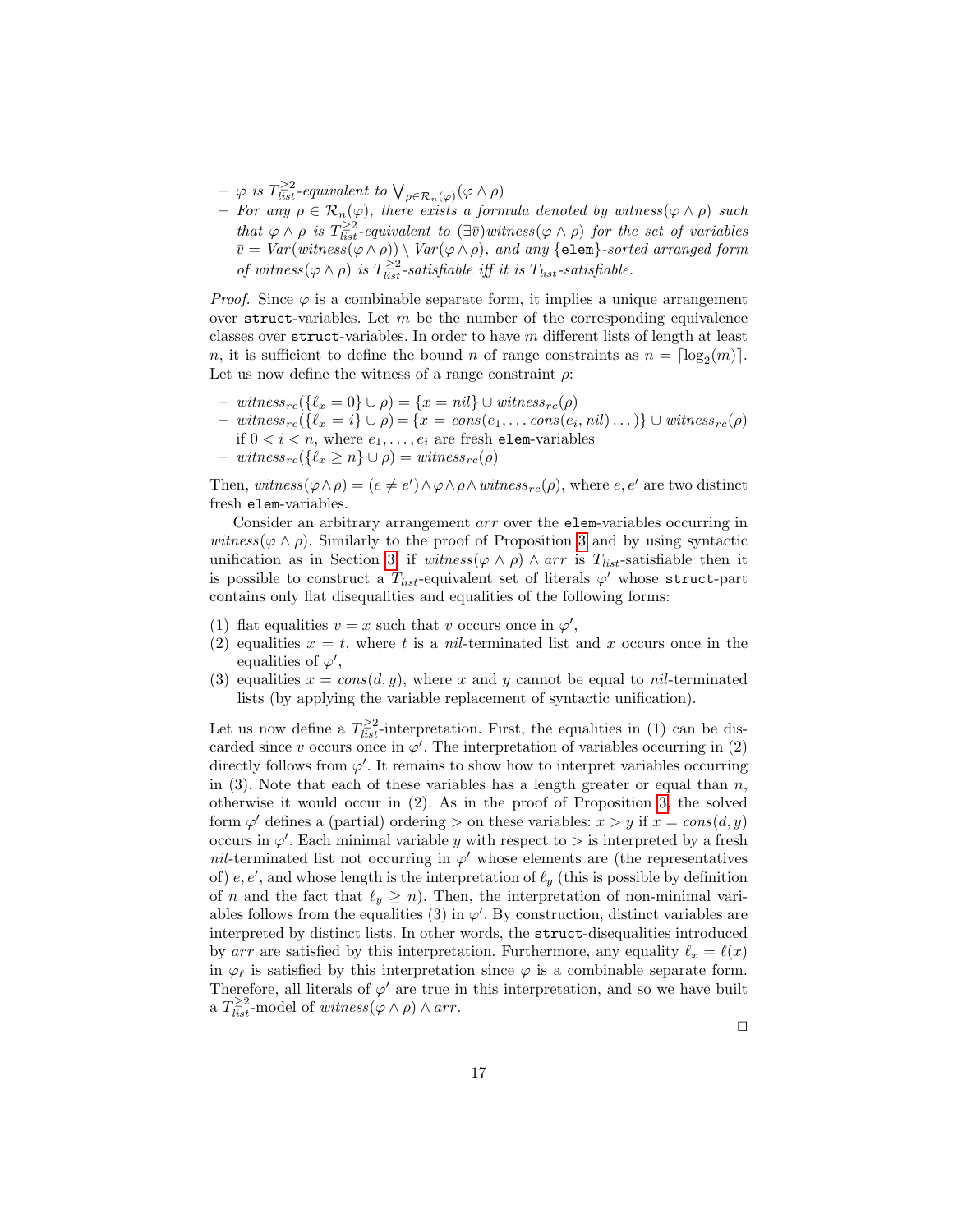*Example 8.* Consider the  $T_{list}^{\geq 2}$ -satisfiability of the combinable separate form built in Example [6:](#page-12-0)  $\varphi = \varphi_{\ell} \cup \{x_1 = const(d, y_1), x_2 = const(d, y_2), x_1 \neq x_2 \neq y_1 \neq y_2 \neq z_1\}$  $y_3, \ell_{x_1} = \ell_{y_1} + 1, \ell_{x_2} = \ell_{y_2} + 1, \ell_{y_2} = \ell_{y_3}$ . The five distinct struct-variables imply that range constraints are bounded by  $n = \lfloor \log_2(5) \rfloor = 3$ . There are  $4<sup>5</sup> = 1024$  possible range constraints since each variable can be equal to 0, 1, 2 or greater than or equal to 3. We now focus on a few feasible range constraints and their related witness, the remaining ones are handled similarly.

- 1.  $\rho = \{\ell_{x_1} = \ell_{x_2} = 1, \ell_{y_1} = \ell_{y_2} = \ell_{y_3} = 0\}$ . To obtain a witness of  $\varphi$  and  $\rho$ , we add  $y_1 = y_2 = y_3 = nil$ ,  $x_1 = cons(e_{x_1}, nil)$ , and  $x_2 = cons(e_{x_2}, nil)$ . It follows that  $e_{x_1} = e_{x_2} = d$  and  $x_1 = x_2$  which contradicts  $\varphi$ .
- 2.  $\rho = \{\ell_{x_1} \geq 3, \ell_{y_1} = \ell_{x_2} = 2, \ell_{y_2} = \ell_{y_3} = 1\}.$  A possible witness for this range constraint would comprise
	- $y_1 = cons(e'_{y_1}, cons(e_{y_1}, nil))$
	- $y_2 = cons(e_{y_2}, nil)$
	- $y_3 = cons(e_{y_3}, nil)$
	- $x_1 = cons(d, y_1) = cons(d, cons(e'_{y_1}, cons(e_{y_1}, nil)))$
	- $x_2 = cons(d, y_2) = cons(d, cons(e_{y_2}, nil))$

All the struct-variables are instantiated by distinct lists, provided the arrangement over **elem-**variables is such that  $e_{y_2} \neq e_{y_3}$  and, either  $e_{y_1} \neq e_{y_2}$ or  $e'_{y_1} \neq d$ .

- 3.  $\rho = {\ell_{x_1} = 1, \ell_{y_1} = 0, \ell_{x_2} \ge 3, \ell_{y_2} \ge 3, \ell_{y_3} \ge 3}.$  The related witness is equisatisfiable to  $\varphi \cup \rho \cup \{y_1 = nil, e \neq e'\}$ , which is satisfiable with
	- $y_2 = cons(e, cons(e, cons(e, nil)))$  $- y_3 = \text{cons}(e, \text{cons}(e, \text{cons}(e', \text{nil})))$
	- $y_1 = nil$
	- $x_1 = const(d, nil)$
	- $x_2 = cons(d, cons(e, cons(e, cons(e, nil))))$

In the following section we will prove that the  $T_{list}^{\geq 2}$ -satisfiability procedure of Proposition [4](#page-16-1) is useful for the combination of  $T_{list}^{\geq 2}$  with an arbitrary theory for elements, whereas the  $T_{list}^{si}$ -satisfiability procedure of Proposition [3](#page-15-0) is restricted to the combination of  $T_{list}^{si}$  with a stably infinite theory for elements.

 $\blacksquare$ 

#### <span id="page-18-0"></span>5.2 Combining Lists with an Arbitrary Theory of Elements

We here show that  $T_{list}^{\geq 2}$  is actually a polite theory, and so it can be combined with an arbitrary disjoint theory of elements, using the combination method designed for polite theories [\[13,](#page-43-9)[20\]](#page-44-10). By definition, a polite theory is both finitely witnessable and smooth.

<span id="page-18-1"></span>**Definition 7 (Polite Theory).** Consider a set  $S = {\sigma_1, \ldots, \sigma_n}$  of sorts in a signature  $\Sigma$ . A  $\Sigma$ -theory T is smooth with respect to S if:

 $-$  for every T-satisfiable quantifier-free  $\Sigma$ -formula  $\varphi$ ,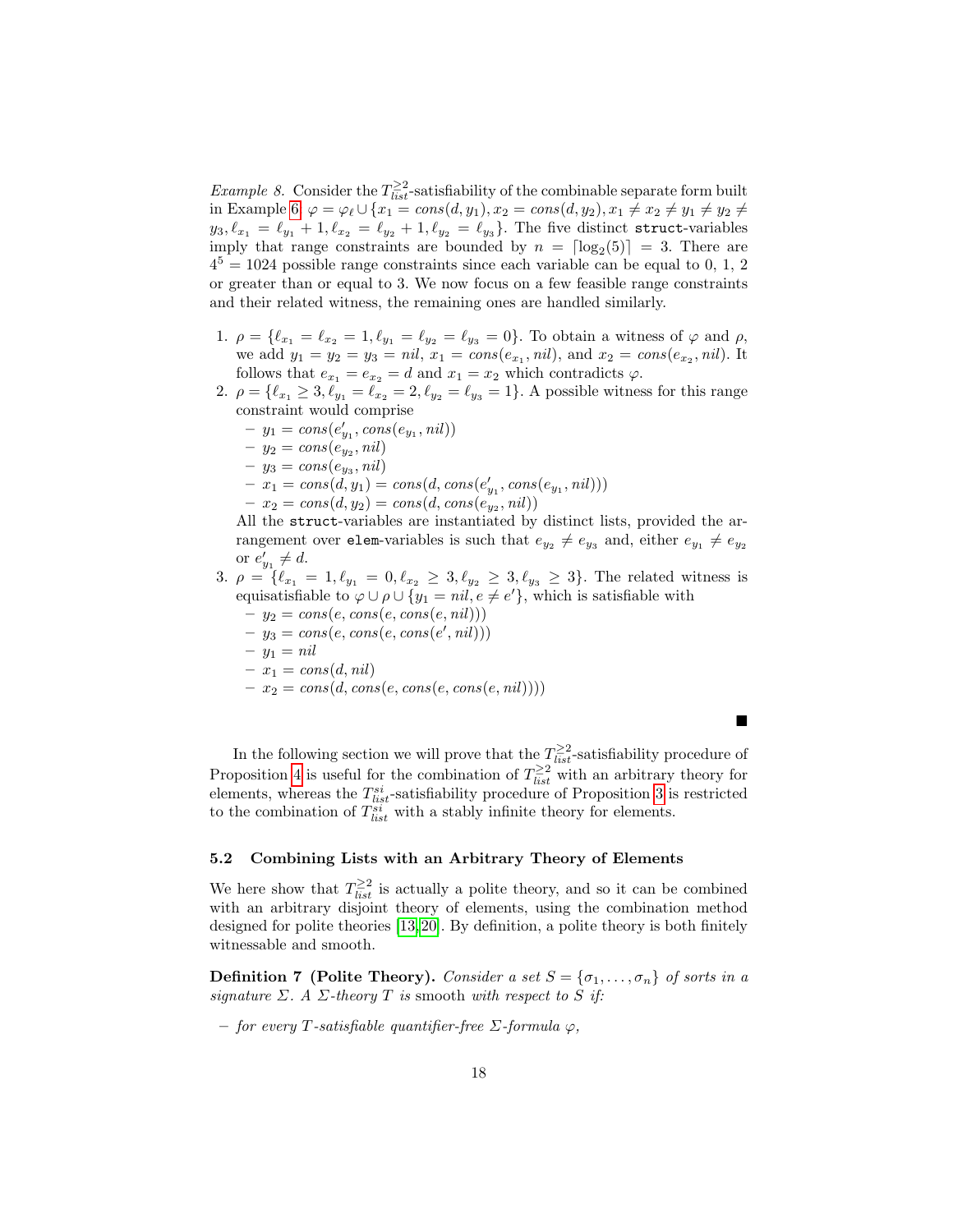- $-$  for every T-interpretation A satisfying  $\varphi$ ,
- $-$  for every cardinal number  $\kappa_1, \ldots, \kappa_n$  such that  $\kappa_i \geq |\mathcal{A}[\sigma_i]|$ , for  $i = 1, \ldots, n$ ,

there exists a T-model B of  $\varphi$  such that  $|\mathcal{B}[\sigma_i]| = \kappa_i$  for  $i = 1, \ldots, n$ .

Given a Σ-theory T, a quantifier-free  $\Sigma$ -formula  $\psi$  is a finite witness of  $\varphi$  in  $T$  with respect to  $S$  if:

- 1.  $\varphi$  and  $(\exists \bar{v})\psi$  are T-equivalent, where  $\bar{v} = Var(\psi) \setminus Var(\varphi)$ ;
- 2. for any S-sorted arranged form  $\psi'$  of  $\psi$ , if  $\psi'$  is T-satisfiable then there exists a T-model A of  $\psi'$  such that  $\mathcal{A}[\sigma] = \{ \mathcal{A}[v] \mid v \in Var_{\sigma}(\psi') \}$ , for each  $\sigma \in S$ .

 $T$  is finitely witnessable with respect to  $S$  if there exists a computable function witness such that, for every quantifier-free  $\Sigma$ -formula  $\varphi$ , witness $(\varphi)$  is a finite witness of  $\varphi$  in T with respect to S.

A  $\Sigma$ -theory  $T$  is polite with respect to  $S$  if it is both smooth and finitely witnessable with respect to S.

<span id="page-19-0"></span>**Proposition 5.**  $T_{list}^{\geq 2}$  is polite with respect to {elem}.

Proof. The smoothness of the theory of standard interpretations of lists has been shown in [\[20\]](#page-44-10), and this is preserved when considering the length function. By definition of  $T^{\geq 2}_{list}$ , any set of elements can be used to build the lists (since  $\ell$  is {elem}independent). Hence, any  $T_{list}^{\geq 2}$ -satisfiable formula remains  $T_{list}^{\geq 2}$ -satisfiable when augmenting the domain of sort element with new elements, and so  $T_{list}^{\geq 2}$  is smooth.

To show the finite witnessability of  $T^{\geq 2}_{list}$ , consider the *witness* function defined for Proposition [4.](#page-16-1) For any combinable separate form  $\varphi$ , the formula

$$
\bigvee_{\rho \in \mathcal{R}_n(\varphi)} \textit{witness}(\varphi \land \rho)
$$

is a finite witness of  $\varphi$  in  $T^{\geq 2}_{list}$  with respect to {elem}. Indeed, the  $T^{\geq 2}_{list}$ -model built in the proof of Proposition [4](#page-16-1) interprets the elem sort as the set of interpreted elem-variables occurring in that formula.  $\Box$ 

Consider the satisfiability problem in the disjoint combination  $T_{list}^{\geq 2} \cup T_{elem}$ where  $T_{elem}$  is a  $\Sigma_{elem}$ -theory sharing only the sort elem with  $T_{list}^{\geq 2}$ . Due to the politeness of  $T_{list}^{\geq 2}$ , we can directly use the combination method known for polite theories [\[13,](#page-43-9) [20\]](#page-44-10), and this leads to the following result.

<span id="page-19-1"></span>**Theorem 2.** Let  $T_{elem}$  be a  $\Sigma_{elem}$ -theory sharing only the sort elem with  $T_{list}^{\geq 2}$ . For any combinable separate form  $\varphi$  and any finite set  $\varphi_{elem}$  of  $\Sigma_{elem}$ -literals, the formula  $\varphi \wedge \varphi_{elem}$  is  $T_{list}^{\geq 2} \cup T_{elem}$ -satisfiable iff there exists a range constraint  $\rho \in \mathcal{R}_n(\varphi)$  and an arrangement arr such that (1) witness $(\varphi \wedge \rho) \wedge arr$  is  $T_{list}$ satisfiable and (2)  $\varphi_{elem} \wedge arr$  is  $T_{elem}$ -satisfiable, where witness( $\varphi \wedge \rho$ ) is the formula defined for Proposition [4](#page-16-1) and arr is an arrangement over the variables of sort elem in witness( $\varphi \wedge \rho$ ).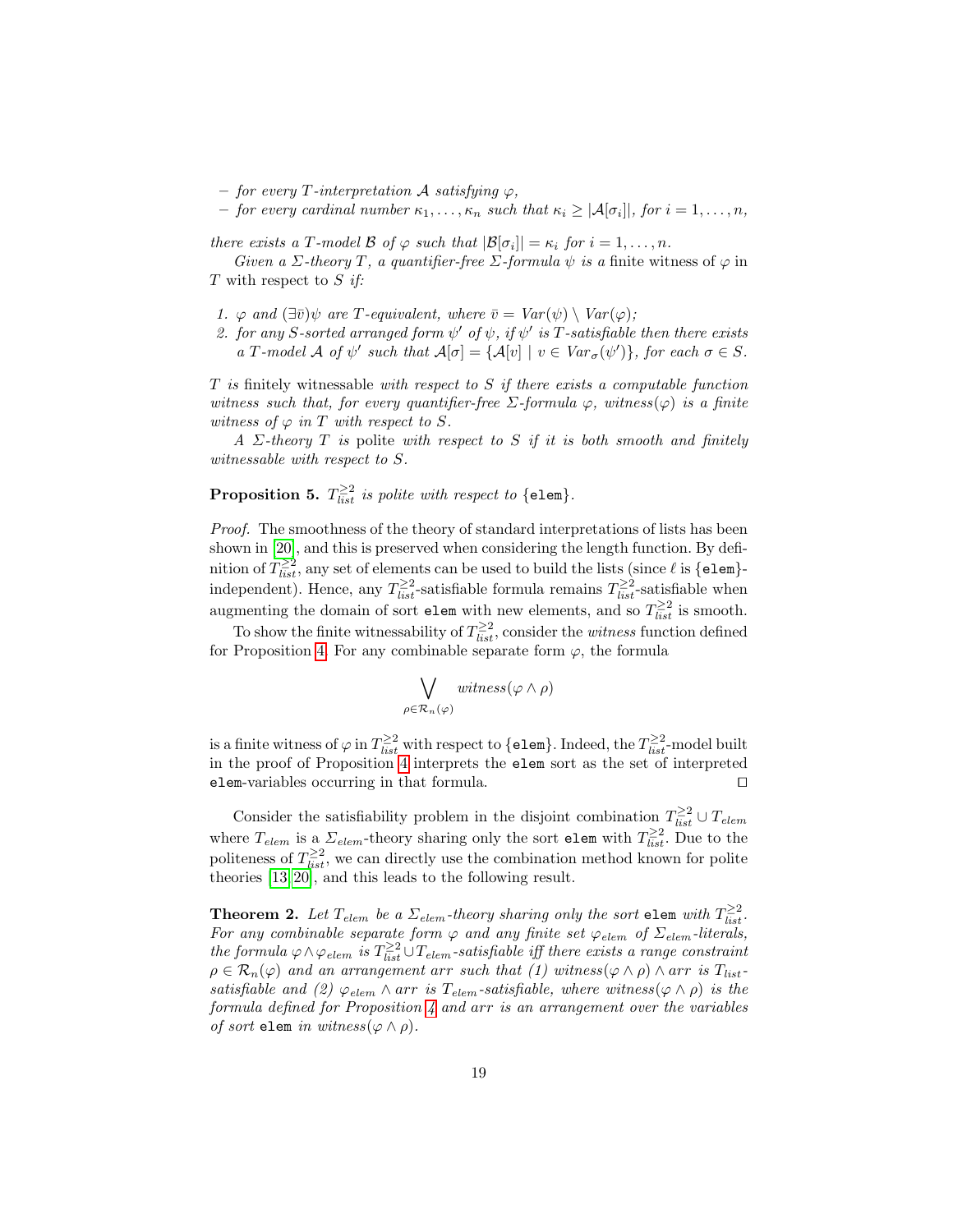Proof. It follows from the correctness proof of the combination method known for polite theories [\[13,](#page-43-9)[20\]](#page-44-10), using the finite witness of a combinable separate form given in the proof of Proposition [5.](#page-19-0)

To conclude the proof, Proposition [4](#page-16-1) shows that  $witness(\varphi \wedge \rho) \wedge arr$  is  $T_{list}^{\geq 2}$ satisfiable iff it is  $T_{list}$ -satisfiable.

Thus, the  $T_{list}^{\geq 2} \cup T_{elem}$ -satisfiability problem is NP-decidable if the  $T_{elem}$ satisfiability problem is NP-decidable. Indeed, in the combination procedure of Theorem [2,](#page-19-1) the guessing of range constraints and the guessing of arrangements can be done in nondeterministic polynomial time; the witness function is computable in polynomial time; and the satisfiability problems in  $AFDS_\Sigma$  and in  $T_{\mathbb{Z}}$  are NP-decidable.

Example 9. Consider the combinable separate form of Example [8](#page-17-0) and suppose we add a new literal stating that the sum of the lengths of  $y_1$ ,  $y_2$  and  $y_3$  is 3, i.e.,  $\varphi = \varphi_{\ell} \cup \{x_1 = const(d, y_1), x_2 = const(d, y_2), x_1 \neq x_2 \neq y_1 \neq y_2 \neq z_1\}$  $y_3, \ell_{x_1} = \ell_{y_1} + 1, \ell_{x_2} = \ell_{y_2} + 1, \ell_{y_2} = \ell_{y_3}, \ell_{y_1} + \ell_{y_2} + \ell_{y_3} = 3$ . Consider also the theory of elements  $T_{elem} = \{\exists a, b : \texttt{elem}.~ a \neq b \land \forall x : \texttt{elem}.~ x = a \lor x = b\}.$  As in Example [8,](#page-17-0) there are five struct-variables and so range constraints are bounded by  $n = 3$ . Among the  $4^5$  range constraints, most of them are not feasible. It is easy to see that any range constraint such that  $\ell_{y_2} \geq 2$  is not feasible. There are only two feasible range constraints, obtained by considering  $\ell_{y_2} = 0$  or  $\ell_{y_2} = 1$ :

- 1.  $\ell_{x_1} \geq 3, \ell_{y_1} \geq 3, \ell_{x_2} = 1, \ell_{y_2} = 0, \ell_{y_3} = 0$ , which leads to  $\ell_{x_1} = 4$  and  $\ell_{y_1} = 3$ . But this is  $T_{list}^{\geq 2}$ -unsatisfiable, as it requires  $y_2 = nil$  and  $y_3 = nil$ , which makes  $y_2 \neq y_3$  false.
- 2.  $\ell_{x_1} = 2, \ell_{y_1} = 1, \ell_{x_2} = 2, \ell_{y_2} = 1, \ell_{y_3} = 1$ , which implies  $-y_1 = cons(e_{y_1}, nil), y_2 = cons(e_{y_2}, nil), y_3 = cons(e_{y_3}, nil)$  $- x_1 = cons(d, cons(e_{y_1}, nil)), x_2 = cons(d, cons(e_{y_2}, nil))$ But this requires  $e_{y_1} \neq e_{y_2} \neq e_{y_3}$ , which is  $T_{elem}$ -unsatisfiable.

Hence  $\varphi$  is  $T_{list}^{\geq 2} \cup T_{elem}$ -unsatisfiable.

Let us now assume  $T_{elem}$  is stably infinite with respect to {elem}. Since  $T_{list}^{si}$ is stably infinite too, the classical Nelson-Oppen combination method applies to  $T_{list}^{si} \cup T_{elem}$  by using the  $T_{list}^{si}$ -satisfiability procedure stated in Proposition [3.](#page-15-0) This leads to a result similar to Theorem [2,](#page-19-1) where it is sufficient to guess only few particular range constraints and less arrangements.

<span id="page-20-0"></span>**Proposition 6.** Let  $T_{elem}$  be a  $\Sigma_{elem}$ -theory sharing only the sort elem with  $T_{list}^{si}$  and such that  $T_{elem}$  is stably infinite with respect to {elem}. For any combinable separate form  $\varphi$ , and any finite set  $\varphi_{elem}$  of  $\Sigma_{elem}$ -literals, the formula  $\varphi \wedge \varphi_{elem}$  is  $T_{list}^{si} \cup T_{elem}$ -satisfiable iff there exists a feasible range constraint  $\rho \in \mathcal{R}_1(\varphi)$  and an arrangement arr such that  $(1) w(\varphi \wedge \rho) \wedge arr$  is  $T_{list}$ -satisfiable and (2)  $\varphi_{elem} \wedge arr$  is  $T_{elem}$ -satisfiable, where  $w(\varphi \wedge \rho)$  is defined in Proposition [3](#page-15-0) and arr is an arrangement over the variables in  $Var(\varphi) \cap Var(\varphi_{elem}).$ 

In the above proposition,  $arr$  is an arrangement over elem-sorted variables where  $Var(\varphi) = Var(w(\varphi \wedge \rho)).$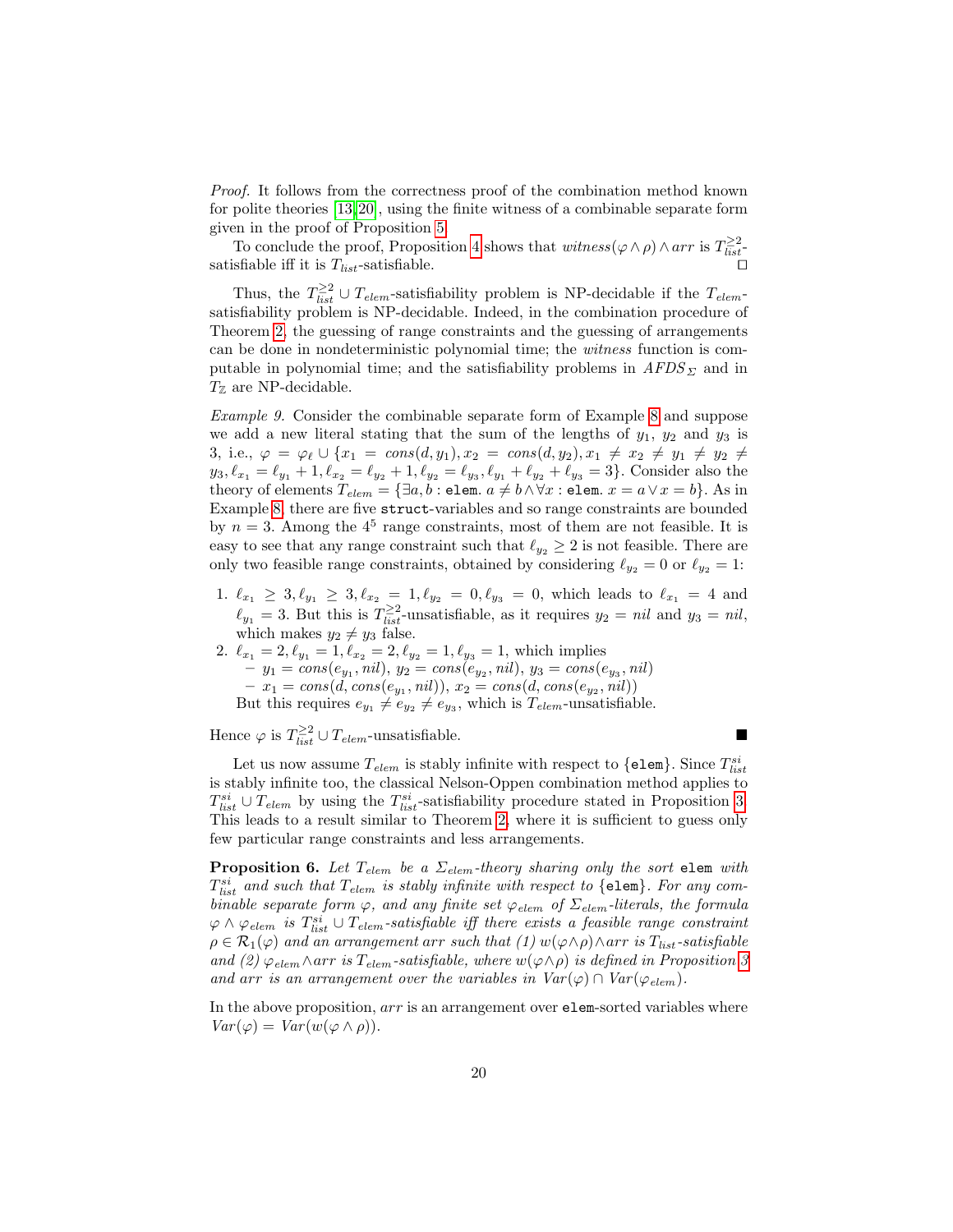#### <span id="page-21-0"></span>5.3 Trees with Bridging Functions over the Integers

The combination method presented for standard interpretations of lists can be extended to standard interpretations of any AFDS theory.

Definition 8 (Standard Tree-Interpretation). Consider a  $\Sigma_{int}$ -theory of integers  $T_{\mathbb{Z}}$  as in Definition [5,](#page-14-1) a signature  $\Sigma_{tree} = \Sigma \cup \{f : \text{struct} \to \text{int}\} \cup \Sigma_{int}$ where  $\Sigma$  is a signature as in Definition [1](#page-6-1) with int  $\notin$  Elem, and let  $T_f$  be an Elemindependent bridging theory as in Definition [2.](#page-8-2) A standard tree-interpretation A is a  $\Sigma_{tree}$ -interpretation satisfying the following conditions:

- $-$  A[struct] is the set of  $\Sigma$ -terms of sort struct built with Elem-sorted elements in A;
- $-$  A[c] = c for each constant constructor  $c \in \Sigma$ ;
- $-\mathcal{A}[c](e, t_1, \ldots, t_n) = c(e, t_1, \ldots, t_n)$  for each non-constant constructor  $c \in \Sigma$ , tuple e of Elem-sorted elements in A, and  $t_1, \ldots, t_n \in A[\text{struct}];$
- $-$  A[f](c) = f<sub>c</sub> for each constant constructor  $c \in \Sigma$ ;
- $-\mathcal{A}[f](c(e,t_1,\ldots,t_n)) = f_c(e,\mathcal{A}[f](t_1),\ldots,\mathcal{A}[f](t_n))$  for each non-constant constructor  $c \in \Sigma$ , tuple e of Elem-sorted elements in A, and  $t_1, \ldots, t_n \in$  $\mathcal{A}[\text{struct}];$

$$
- \mathcal{A}^{\varSigma_{int}} \in T_{\mathbb{Z}}.
$$

The theory of (standard interpretations) of trees with bridging function  $f$  is the pair  $T_{tree}^{si} = (\Sigma_{tree}, \mathbf{A})$ , where  $\mathbf{A}$  is the class of all standard tree-structures.

Let  $T_{tree}$  be the combined theory of trees with the bridging function f defined as (the class of all the models of) the union of theories  $AFDS_\Sigma \cup T_f \cup T_\mathbb{Z}$ . In a way analogous to what has been done for lists (cf. Proposition [4\)](#page-16-1), there is a method to reduce  $T_{tree}^{si}$ -satisfiability to  $T_{tree}$ -satisfiability. Similarly to lists, we introduce finite witnesses which can easily be computed when  $f$  is the height or the size of trees.

The next definition captures the assumptions used to extend the proof of Proposition [4](#page-16-1) developed for lists to the case of trees. Let us first introduce some additional notations related to the range of the bridging function  $f$ . Given a theory T defined as a class of standard tree-structures and any  $A \in T$ , let  $F^{-1}_{\mathcal{A}}(n) = \{t \mid \mathcal{A}[f](t) = n\}.$  By definition of T, the bridging theory  $T_f$  is Elem-independent. Consequently, the set  $Ran(f) = \{ n \mid F_{\mathcal{A}}^{-1}(n) \neq \emptyset \}$  remains identical for all  $A \in T$ . A range recognizer is a  $\Sigma_{int}$ -formula  $\nu = (\exists \bar{j} \cdot \nu')$  such that  $\nu'$  is quantifier-free and  $\nu$  has a unique free variable called the parameter of  $\nu$ . When this parameter is instantiated in  $\nu$  by some int-sorted term t, the resulting formula is denoted by  $\nu(t)$ .

<span id="page-21-1"></span>**Definition 9 (Gently Growing Function).** Let  $T$  be a theory defined as a class of standard tree-structures. The bridging function  $f$  is gently growing in  $T$ if

1. there exists a range recognizer  $\nu$  such that  $Ran(f)$  is equal to the set  $\{n \mid n \in$  $\mathbb{N}$  and  $T_{\mathbb{Z}} \models \nu(n)$ ;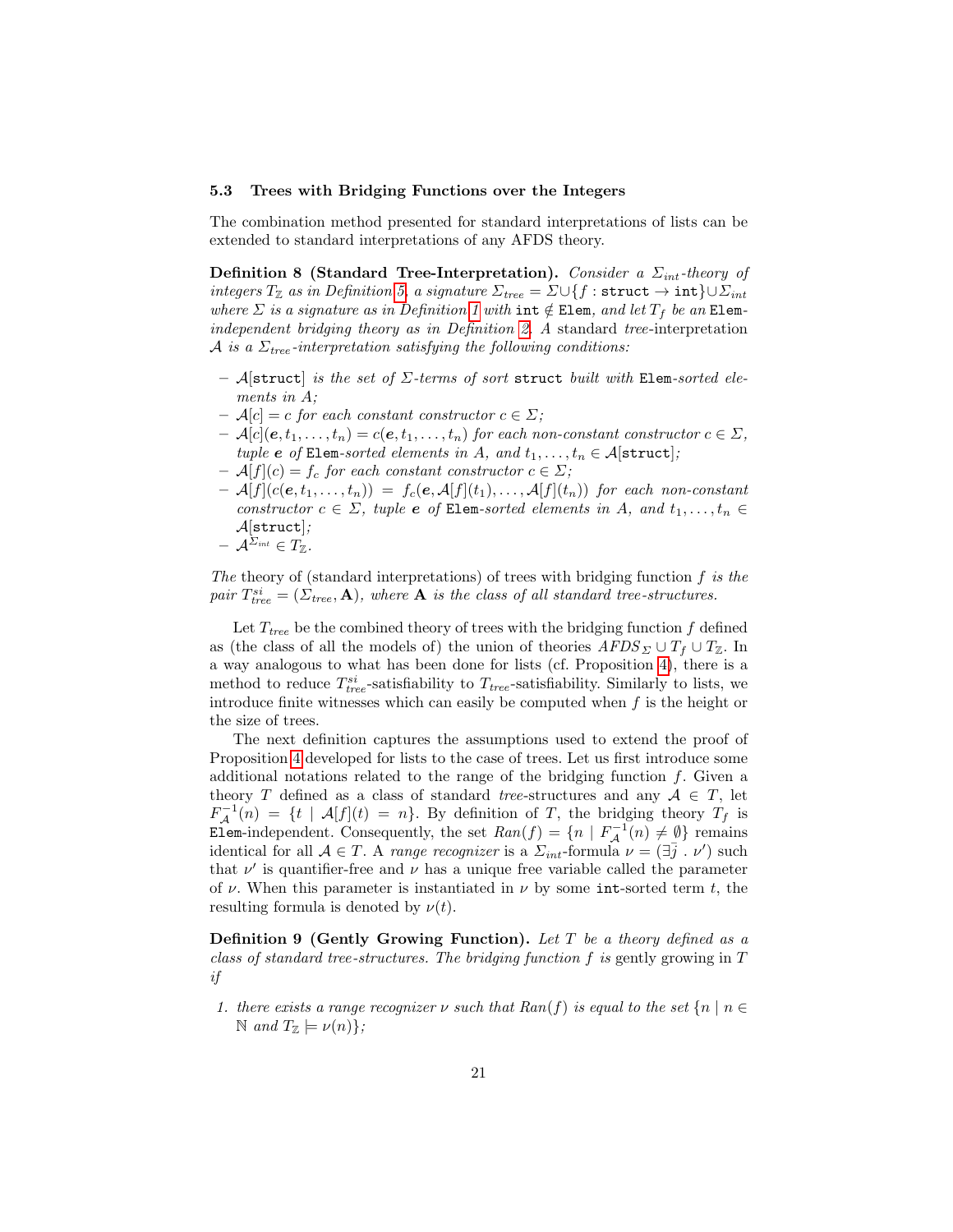- 2. for any  $n, m \in Ran(f)$  and any  $A \in T$ ,  $n \leq m \Longrightarrow |F_A^{-1}(n)| \leq |F_A^{-1}(m)|$ ;
- 3. there exists a computable function  $b : \mathbb{N} \to \mathbb{N}$  such that for any  $\hat{k} > 1$  and any  $A \in T$ ,  $|F_{\mathcal{A}}^{-1}(b(k))| \geq k$ ;
- 4. for any  $n \in \text{Ran}(f)$ , one can compute a finite non-empty set  $F^{-1}(n)$  of terms with variables of sorts in Elem such that

$$
T \models f(x) = n \Longleftrightarrow (\exists \bar{v}.\bigvee_{t \in F^{-1}(n)} x = t) \quad \text{where } \bar{v} = Var(F^{-1}(n))
$$

Remark 4. Definition [9](#page-21-1) strongly relates to the notion of sufficient surjectivity defined in [\[24\]](#page-44-5) via two ingredients: a cardinality constraint together with a finite set of shapes. When f is gently growing in T and  $Ran(f) = N$ , the sufficient surjectivity can be expressed as the T-valid formula

$$
f(x) \ge b(k) \vee (\exists \overline{v}.\bigvee_{t \in S_k} x = t)
$$

where  $S_k = \bigcup_{0 \leq n < b(k)} F^{-1}(n)$  and  $\bar{v} = Var(S_k)$ , for any  $k > 1$ . According to this disjunctive formula,  $n \geq b(k)$  plays the role of the cardinality constraint implying  $|F_{\mathcal{A}}^{-1}(n)| \geq k$  for any  $\mathcal{A} \in T$ , and the remaining disjuncts provide the finite set of shapes. For simplicity, Definition  $9(2)$  includes a monotonicity assumption that allows us to use  $n \geq b(k)$  as a simple uniform cardinality constraint. Despite its name, sufficient surjectivity does not imply surjectivity. To overcome this problem, [\[19\]](#page-44-11) advocates the need of an additional assumption stating that  $Ran(f)$  can be given by a range recognizer in the target theory, namely  $\nu$  in Definition [9\(](#page-21-1)1). The case  $\nu = (n > 0)$  is sufficient to consider the classical bridging functions discussed in the example below.

<span id="page-22-0"></span>Example 10. Let us assume that  $T_{\mathbb{Z}}$  denotes the theory of linear integer arithmetic extended with the max function. Consider  $\Sigma = \{cons : \text{elem} \times \text{struct} \times \}$  $\cdots \times$  struct  $\rightarrow$  struct, nil: struct, and the bridging theories corresponding to the size and the height of trees:

$$
-T_{sz} = \left\{ sz(cons(e, y_1, ..., y_m)) = 1 + \sum_{i=1}^m sz(y_i), \ sz(nil) = 0 \right\}
$$
  

$$
-T_{ht} = \left\{ ht(cons(e, y_1, ..., y_m)) = 1 + \max_{i \in [1,m]} ht(y_i), \ ht(nil) = 0 \right\}
$$

where  $m$  is the number of struct occurrences in the input sorts of  $cons$ .

If  $m > 1$  then sz (resp. ht) is gently growing in  $T_{tree}^{si}$ , assuming  $T_f = T_{sz}$ (resp.  $T_f = T_{ht}$ ) in the definition of  $T_{tree}^{si}$ . To state this result, the function b of Definition [9](#page-21-1) can be defined as the identity over N, but it is possible to get a better bound, e.g., thanks to Catalan numbers [\[34\]](#page-44-6) for the size of trees. Since  $Ran(sz) = Ran(ht) = N, \nu = (n \ge 0)$  is a suitable range recognizer for both sz and ht.

When  $m = 1$  (i.e.,  $cons :$  elem  $\times$  struct  $\rightarrow$  struct), sz and ht coincide with the length of lists  $\ell$ . According to Section [5.2,](#page-18-0)  $\ell$  is gently growing in  $T_{list}^{\geq 2}$ , that is,  $T_{tree}^{si} \cup \{\exists v, v': \texttt{elem}.~v \neq v'\}$ . The length function  $\ell$  is neither gently growing in  $T_{list}^{=1}$  due to Definition [9\(](#page-21-1)3), nor in  $T_{list}^{si}$  since  $T_{list}^{=1} \subset T_{list}^{si}$ .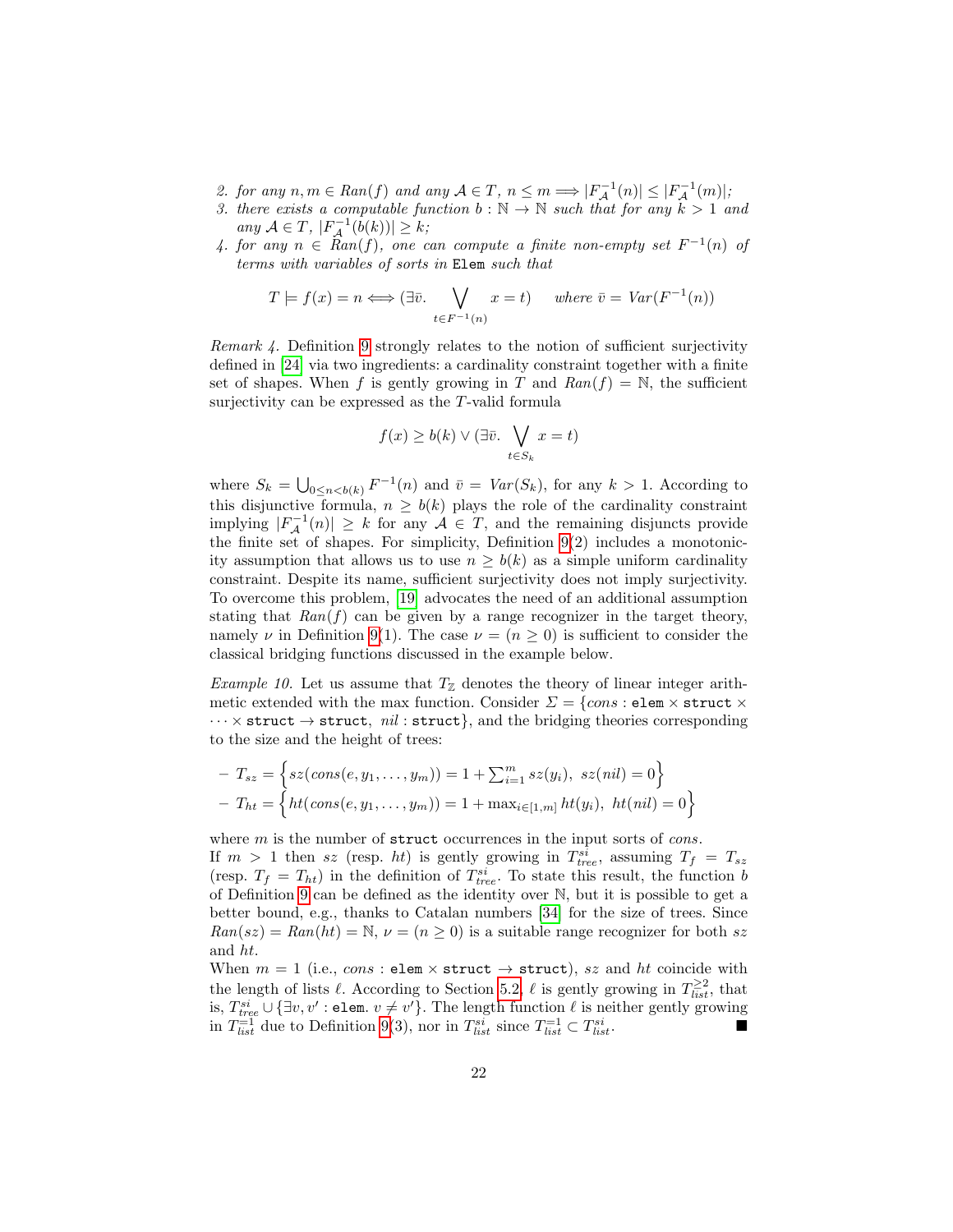Definition [9](#page-21-1) is general enough to encompass bridging functions which are not surjective between trees and the set of natural numbers, provided that a range recognizer is known. A simple motivating example is given below.

Example 11. Consider  $\Sigma = \{cons : \text{elem} \times \text{struct} \rightarrow \text{struct}, \text{nil} : \text{struct}\},\$ the bridging theory  $T_f = \{ \forall e \forall y. f(cons(e, y)) = 2 + f(y), f(nil) = 0 \}$ , and the corresponding theory  $T_{tree}^{si}$ . Let  $T = T_{tree}^{si} \cup {\exists v, v' : \text{elem. } v \neq v'}$ . In this theory T, the range of  $f$  is the set of even natural numbers, and  $f$  is gently growing, with  $\nu$ , b and  $F^{-1}$  defined as follows:

 $-\nu = (\exists j.\; n = 2j),$  $- b(k) = 2 \log_2(k),$  $-F^{-1}(0) = \{nil\}$  and for any strictly positive even number n,  $F^{-1}(n) =$  $\{cons(e_1, \ldots cons(e_{n/2}, nil) \ldots)\}.$ 

In Definition [9,](#page-21-1) the use of a range recognizer requires a generalization of the notion of range constraint introduced in the particular case of lists with length.

Definition 10 (Range Constraint). Assume f is gently growing in a theory T with v as range recognizer. Given a set of literals  $\varphi$  in separate form and a natural number n, a T-range constraint for  $\varphi$  bounded by n is a  $\Sigma_{int}$ -formula  $\rho = \bigwedge_{f_x \in \text{Var}_{\text{int}}(\varphi_f)} \nu(f_x) \wedge \rho(f_x)$  where  $\rho(f_x)$  is either  $f_x = i \tag{0 \leq i \leq n}$  or  $f_x \ge n$ . A T-range constraint  $\rho$  is feasible for  $\varphi$  if  $\varphi_{int} \wedge \rho$  is T<sub>Z</sub>-satisfiable. The set  $\mathcal{R}_{T,n}(\varphi)$  is defined as the set of all T-range constraints bounded by n that are feasible for  $\varphi$ .

In the rest of this section,  $T$  is clear from the context, and so a  $T$ -range constraint is simply called range constraint. Accordingly,  $\mathcal{R}_{T,n}(\varphi)$  is abbreviated into  $\mathcal{R}_n(\varphi)$ .

We are now ready to generalize the proof of Proposition [4](#page-16-1) where at least two elements are assumed. Like in  $T_{list}^{\geq 2}$ , some additional constraints on the minimal cardinality of elements also have to be considered. Given any sort  $\sigma$  in Elem, we define the theory  $T_{\sigma}^{\geq \kappa}$  of at least  $\kappa$  elements of sort  $\sigma$  as follows:  $T_{\sigma}^{\geq \kappa}$  =  $\{\exists v_1,\ldots,v_\kappa:\sigma. v_1 \neq \cdots \neq v_\kappa\}$  for any  $\kappa \geq 2$ , and  $T_{\sigma}^{\geq 1} = \emptyset$ . A cardinality *mapping* is a mapping  $\kappa$  : Elem  $\rightarrow$  N<sup>+</sup>. For any cardinality mapping  $\kappa$ , let  $T_{\text{Elem}}^{\geq \kappa} = \bigcup_{\sigma \in \text{Elem}} T_{\sigma}^{\geq \kappa(\sigma)}$ , and  $T_{tree}^{\geq \kappa} = T_{tree}^{si} \cup T_{\text{Elem}}^{\geq \kappa}$ . By definition,  $T_{tree}^{si} = T_{tree}^{\geq 1}$ <br>where **1** is the (lowest) cardinality mapping such that  $\mathbf{1}(\sigma) = 1$  for any  $\sigma \in \text{E$ According to Definition [6,](#page-14-2)  $T_{list}^{\geq 2}$  corresponds to  $T_{tree}^{\geq 2}$  such that Elem = {elem},  $2(\text{elem}) = 2, \Sigma = \{cons : \text{elem} \times \text{struct} \rightarrow \text{struct}, \ nil : \text{struct}\}, \text{and } f \text{ is the}$ length  $\ell$ .

<span id="page-23-0"></span>**Proposition 7.** Let  $\kappa$  be any cardinality mapping. Assume f is gently growing in  $T^{\geq \kappa}_{tree}$ . For any set of literals  $\varphi$  in combinable separate form, there exists a bound n such that

- 
$$
\varphi
$$
 is  $T_{tree}^{\geq \kappa}$ -equivalent to  $\bigvee_{\rho \in \mathcal{R}_n(\varphi)} (\varphi \wedge \rho)$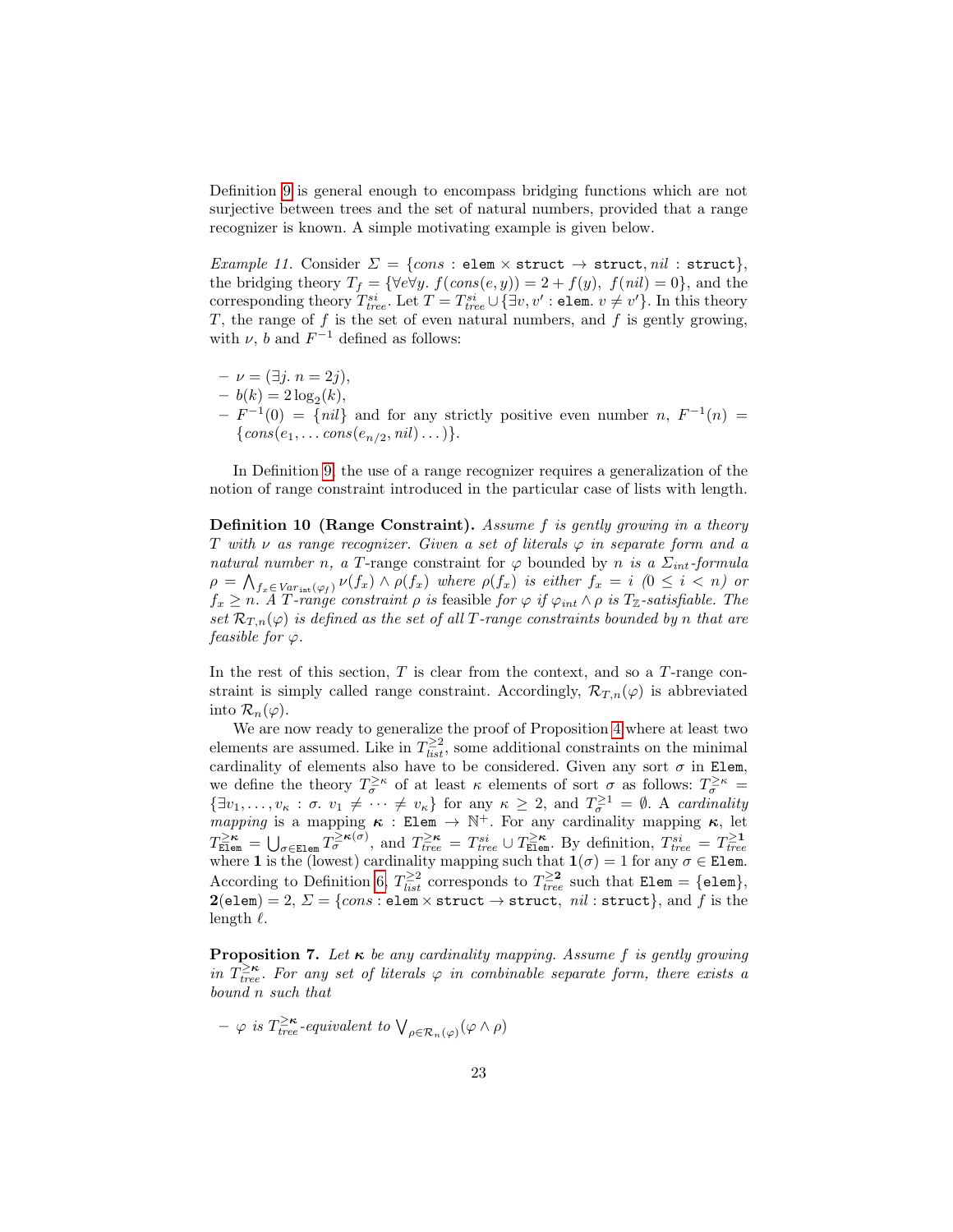– For any  $\rho \in \mathcal{R}_n(\varphi)$ , there exists a formula denoted by witness $(\varphi \wedge \rho)$  such that  $\varphi \wedge \rho$  is  $T^{\geq \kappa}_{tree}$ -equivalent to  $(\exists \bar{v})$  witness $(\varphi \wedge \rho)$  for the set of variables  $\bar{v} = \textit{Var}(\textit{witness}(\varphi \land \rho)) \setminus \textit{Var}(\varphi \land \rho), \textit{ and any \; Elemented\; arranged \; form}$ of witness  $(\varphi \wedge \rho)$  is  $T^{\geq \kappa}_{tree}$ -satisfiable iff it is  $T_{tree}$ -satisfiable.

*Proof.* By assumption, there exist computable functions b and  $F^{-1}$  as given in Definition [9.](#page-21-1) The proof of Proposition [4](#page-16-1) can be adapted by using b and  $F^{-1}$ .

Since  $\varphi$  is a combinable separate form, it is obtained by an arrangement over struct-variables. Let  $m$  be the number of the corresponding equivalence classes over struct-variables. We define the bound  $n$  used in range constraints as  $n = b(m)$ . Let us now define the witness of a range constraint  $\rho$ :

- $-$  witness<sub>rc</sub>({ $f_x = i$ } $\cup \rho$ ) =  $\bigvee_{t \in F^{-1}(i)} (x = t \wedge witness_{rc}(\rho))$  if  $0 \le i < n$ , where variables in  $t$  are fresh variables of sort in Elem;
- $-$  witness<sub>rc</sub>({ $f_x \ge n$ }  $\cup \rho$ } = witness<sub>rc</sub>( $\rho$ ).

Then, we define  $witness(\varphi \wedge \rho)$  as

$$
\bigwedge_{\sigma \in \text{Elem}} (\bigwedge_{v \in W_{\sigma}} (v = v) \land \bigwedge_{v, v' \in W_{\sigma}, v \neq v'} (v \neq v')) \land \varphi \land \rho \land \text{witness}_{rc}(\rho)
$$

where  $W_{\sigma}$  denotes a set of  $\kappa(\sigma)$  variables<sup>[4](#page-24-0)</sup> of sort  $\sigma$  for any  $\sigma \in \mathbb{E}$ lem. The construction of a  $T^{\geq \kappa}_{tree}$ -interpretation is analogous to the construction given in Proposition [4](#page-16-1) for lists, by using terms in  $T_{\text{struct}}(\Sigma, \bigcup_{\sigma \in \text{Elem}} W_{\sigma})$  corresponding to instances of terms in  $\bigcup_{n\geq 0} F^{-1}(n)$ , instead of using *nil*-terminated lists.

Given a  $T_{tree}$ -satisfiable Elem-sorted arranged form of  $witness(\varphi \wedge \rho)$ , let  $\varphi'$ be the equivalent formula obtained as in Proposition [4](#page-16-1) by solving the structsorted equalities with syntactic unification. Again, there are enough distinct terms to interpret differently the minimal struct-variables in  $\varphi'$ , thanks to the function b. Then, the interpretation of the other struct-variables follows from  $\varphi'$ . With this interpretation and by using the injectivity of constructors in  $\Sigma$ , we can prove by structural induction that all flat struct-disequalities are satisfied. The struct-variables also occur in the subset  $\varphi_f$  of  $\varphi'$ . Since  $\varphi$  is a combinable separate form,  $\varphi_f$  is satisfied too. The interpretation is thus a  $T_{tree}^{\geq \kappa}$ -model of  $\varphi'$ , or equivalently, of the given Elem-sorted arranged form of  $witness(\varphi \land \rho)$ .  $\Box$ 

Since the finite witnessability and smoothness proofs for  $T_{list}^{\geq 2}$  can be directly extended to  $T^{\geq \kappa}_{tree}$ , the following politeness result holds for  $T^{\geq \kappa}_{tree}$ , as well as for  $T_{tree}^{si}$ .

<span id="page-24-1"></span>**Proposition 8.** Let  $\kappa$  be any cardinality mapping. If f is gently growing in  $T^{\geq \kappa}_{tree}$ , then  $T^{\geq \kappa}_{tree}$  is polite with respect to Elem.

<span id="page-24-0"></span><sup>&</sup>lt;sup>4</sup> Trivial equalities  $v = v$  are used to introduce fresh variables denoting elements. Actually, trivial equalities of sort  $\sigma$  can be omitted when  $\kappa(\sigma) > 1$ : in that case, the non-empty conjunction of disequalities  $v \neq v'$  of sort  $\sigma$  is sufficient.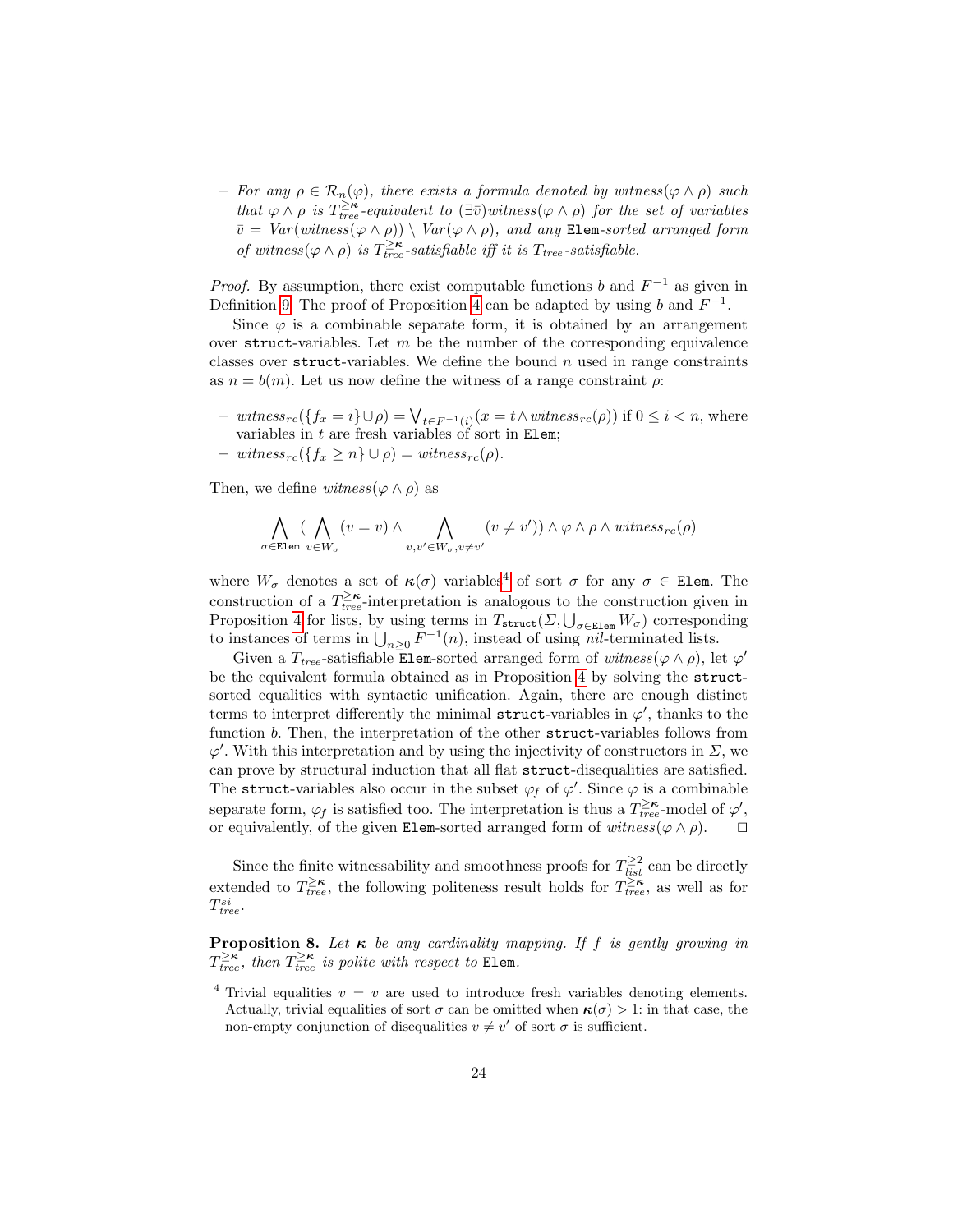*Proof.* By definition of  $T_{tree}^{\geq \kappa}$ , any set of elements can be used to build the trees, provided that, for each  $\sigma \in \text{Elem}$ , the number of  $\sigma$ -sorted elements is greater or equal than  $\kappa(\sigma)$ . Hence, any  $T^{\geq \kappa}_{tree}$ -satisfiable formula remains  $T^{\geq \kappa}_{tree}$ -satisfiable when adding elements of sorts in Elem, and so  $T^{\geq \kappa}_{tree}$  is smooth.

To show the finite witnessability of  $T_{tree}^{\geq \kappa}$ , we can use the *witness* function defined for Proposition [7.](#page-23-0) For any combinable separate form  $\varphi$ , consider the disjunction  $\bigvee_{\rho \in \mathcal{R}_n(\varphi)}$  witness $(\varphi \wedge \rho)$ . For this disjunction, one can observe that the  $T_{tree}^{\geq \kappa}$ -model built in the proof of Proposition [7](#page-23-0) interprets each  $\sigma \in \text{Element}$  as the set of its interpreted  $\sigma$ -sorted variables. Thus, this disjunction is a finite witness of  $\varphi$  in  $T_{tree}^{\geq \kappa}$  with respect to Elem.

Theorem [2](#page-19-1) (for lists) can be generalized to trees:

**Theorem 3.** Assume f is gently growing in  $T_{tree}^{\geq \kappa}$ . Let  $T_{elem}$  be a  $\Sigma_{elem}$ -theory sharing only the sorts in Elem with  $T^{\geq \kappa}_{tree}$ . For any combinable separate form  $\varphi$ and any finite set  $\varphi_{elem}$  of  $\Sigma_{elem}$ -literals, the formula  $\varphi \wedge \varphi_{elem}$  is  $T_{tree}^{\geq \kappa} \cup T_{elem}$ satisfiable iff there exists a range constraint  $\rho \in \mathcal{R}_n(\varphi)$  and an arrangement arr such that (1) witness( $\varphi \wedge \rho$ )  $\wedge$  arr is  $T_{tree}$ -satisfiable and (2)  $\varphi_{elem} \wedge arr$  is  $T_{elem}$ -satisfiable, where witness $(\varphi \wedge \rho)$  is the formula defined for Proposition [7](#page-23-0) and arr is an arrangement over the Elem-sorted variables in witness( $\varphi \wedge \rho$ ).

Proof. In a way similar to Theorem [2,](#page-19-1) the combination method known for polite theories [\[13,](#page-43-9)[20\]](#page-44-10) can be applied to  $T_{tree}^{\geq \kappa} \cup T_{elem}$ , using the finite witness of a combinable separate form given in the proof of Proposition [8.](#page-24-1) Then, Proposition [7](#page-23-0) shows that  $witness(\varphi \wedge \rho) \wedge arr$  is  $T^{\geq \kappa}_{tree}$ -satisfiable iff it is  $T_{tree}$ -satisfiable.  $\square$ 

Consequently, the  $T_{tree}^{\geq \kappa} \cup T_{elem}$ -satisfiability problem can be shown NP-decidable if, in the related combination procedure, the guessing of range constraints can be done in nondeterministic polynomial time; the witness function is computable in polynomial time; and the  $T_{elem}$ -satisfiability problems is NP-decidable. For example, it is easy to see that the first two conditions can be met in the particular case of  $T_{list}^{\geq 2}$ . Even if it seems difficult to get witness functions computable in polynomial time in the general case, NP-decidability is easy to prove in some more noteworthy cases. Consider a theory  $T_{tree}^{si}$  as in Example [10](#page-22-0) where  $T_f = T_{sz}$  or  $T_f = T_{ht}$ . Similarly to Proposition [3,](#page-15-0)  $T_{tree}^{si}$ -satisfiability reduces to  $T_{tree}$ -satisfiability by guessing only range constraints bounded by  $n = 1$  and by computing the corresponding formulas thanks to the function  $w$ . In the related decision procedure, the guessing of range constraints can be done in nondeterministic polynomial time and the function  $w$  is computable in polynomial time. Thus the  $T_{tree}^{si}$ -satisfiability problem is NP-decidable. Similarly to Proposition [6,](#page-20-0) the combination procedure for  $T_{tree}^{si} \cup T_{elem}$ -satisfiability is simpler when  $T_{elem}$  is stably infinite with respect to Elem. Again, the form of this procedure shows that the  $T_{tree}^{si} \cup T_{elem}$ -satisfiability problem is NP-decidable if the  $T_{elem}$ -satisfiability problem is NP-decidable. When  $T_{elem}$  is not stably infinite with respect to Elem, the sizes of witnesses might explode with a negative impact on complexity.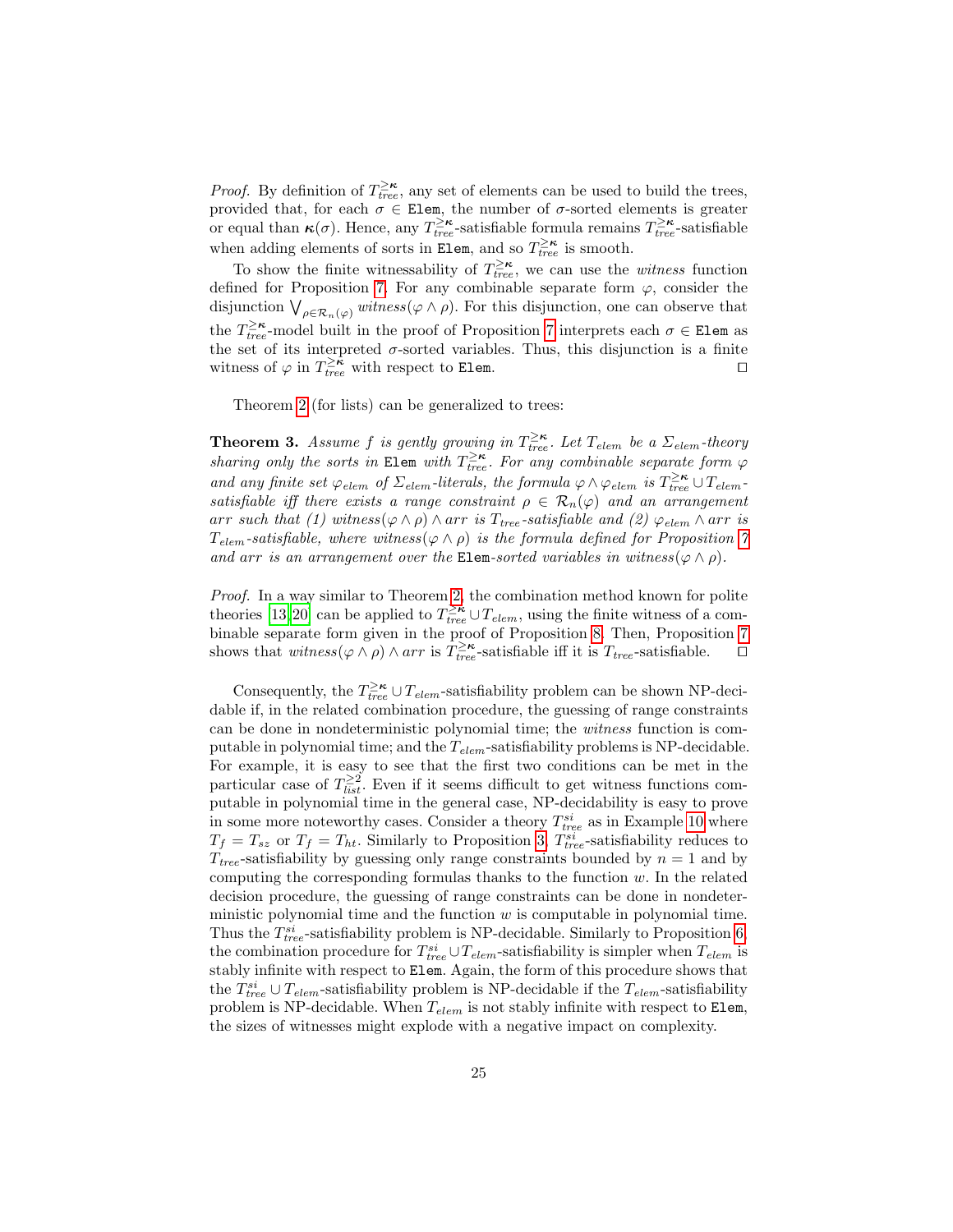Example 12. Consider the theory of standard interpretations of (binary) trees  $T_{tree}^{si}$  with constructors  $\mathit{\Sigma} = \{cons: \texttt{element} \times \texttt{struct} \rightarrow \texttt{struct}, \; nil: \}$ struct}, the size function  $sz$  as defined in Example [10,](#page-22-0) and the theory of elements with only one object:  $T_{elem} = \{ \forall x : \text{elem. } x = d \}.$  Let  $\varphi = \{ x_1 = \varphi \}$  $cons(d, y, nil), x_2 = cons(d, nil, y), sz(x_3) \leq 2, sz(y) = 1, x_1 \neq x_2 \neq x_3 \neq y \neq z_3$ nil}. The combinable separate form of  $\varphi$  is as follows:

- $-\varphi_s = \{x_1 = cons(d, y, z), x_2 = cons(d, z, y), z = nil, x_1 \neq x_2 \neq x_3 \neq y \neq z\}$
- $\varphi_{int} = \{sz_{x_1} = 1 + sz_y + sz_z, sz_{x_2} = 1 + sz_z + sz_y, sz_{x_3} \leq 2, sz_y = 1, sz_z = 0\}$
- $\varphi_{sz} = \{sz_{x_1} = sz(x_1), sz_{x_2} = sz(x_2), sz_{x_3} = sz(x_3), sz_y = sz(y), sz_z =$  $sz(z)$

In [\[34\]](#page-44-6), Catalan numbers are used to get additional counting constraints for the particular case where the trees are generated by finitely many constants. In our setting, Catalan numbers are also applicable to get the bound of range constraints. The n-th Catalan number is the number of structurally different trees with  $n$  nodes, this is, the amount of different trees that can be built with one element. The formula to compute the  $n$ -th Catalan number is given by  $C_n = \frac{1}{n+1} \times {2n \choose n}$ . To find the bound, we look for the first n such that  $C_n$ is greater than the number of different trees in the formula. Our combinable separate form involving five different trees, we use  $n = 3$  since  $C_2 = 2$  and  $C_3 = 5$ . There are  $4^5 = 1024$  possible range constraints, since each variable can be equal to 0, 1, 2 or greater than or equal to 3. However only three of them are feasible:

- $-sz_{x_1} = sz_{x_2} = sz_{x_3} = 2, sz_y = 1, sz_z = 0$ . It is  $T_{tree}^{si}$ -unsatisfiable:  $y =$  $cons(d, nil, nil)$ , thus  $x_1$  and  $x_2$  are the two possible trees of size 2, whereas  $x_3$  should also be a tree of size 2, different to both  $x_1$  and  $x_2$ .
- $s z_{x_1} = s z_{x_2} = 2, s z_{x_3} = s z_y = 1, s z_z = 0$ . It is  $T_{tree}^{si}$ -unsatisfiable since  $x_3 = y = cons(d, nil, nil).$
- $s z_{x_1} = s z_{x_2} = 2, s z_{x_3} = 0, s z_y = 1, s z_z = 0$ . It is  $T_{tree}^{si}$ -unsatisfiable since  $x_3 = z = nil.$

Hence  $\varphi$  is  $T_{tree}^{si}$ -unsatisfiable.

Assume the signature  $\Sigma$  includes an additional constant of sort struct, say a, such that  $sz(a) = 0$ . Since there are now more trees of the same size, the same bound n still works even it is not optimal. Then, the formula  $\varphi$  becomes  $T_{tree}^{si}$ -satisfiable by considering for instance the feasible range constant  $sz_{x_1}$  =  $sz_{x_2} = 2, sz_{x_3} = 0, sz_y = 1, sz_z = 0$  which leads to a satisfiable witness, e.g.,  $y = \cos(d, nil, nil), z = nil, x_3 = a, x_2 = \cos(d, nil, \cos(d, nil, nil)),$  and  $x_1 = const(d, cons(d, nil, nil), nil).$ 

Back to the original signature  $\Sigma$  including only the *nil* constant, let us now consider the same formula but using the height function instead of the size:  $\varphi' = \{x_1 = cons(d, nil, y), x_2 = cons(d, y, nil), ht(x_3) \le 2, ht(y) = 1, x_1 \neq x_2 \neq 0\}$  $x_3 \neq y \neq nil$ . The combinable separate form remains the same (replacing sz by ht) except for  $\varphi'_{int}$  which becomes  $\{ht_{x_1} = 1 + max(ht_y, ht_z), ht_{x_2} =$  $1 + max(ht_z, ht_y), ht_{x_3} \leq 2, ht_y = 1, ht_z = 0$ . The number of trees with height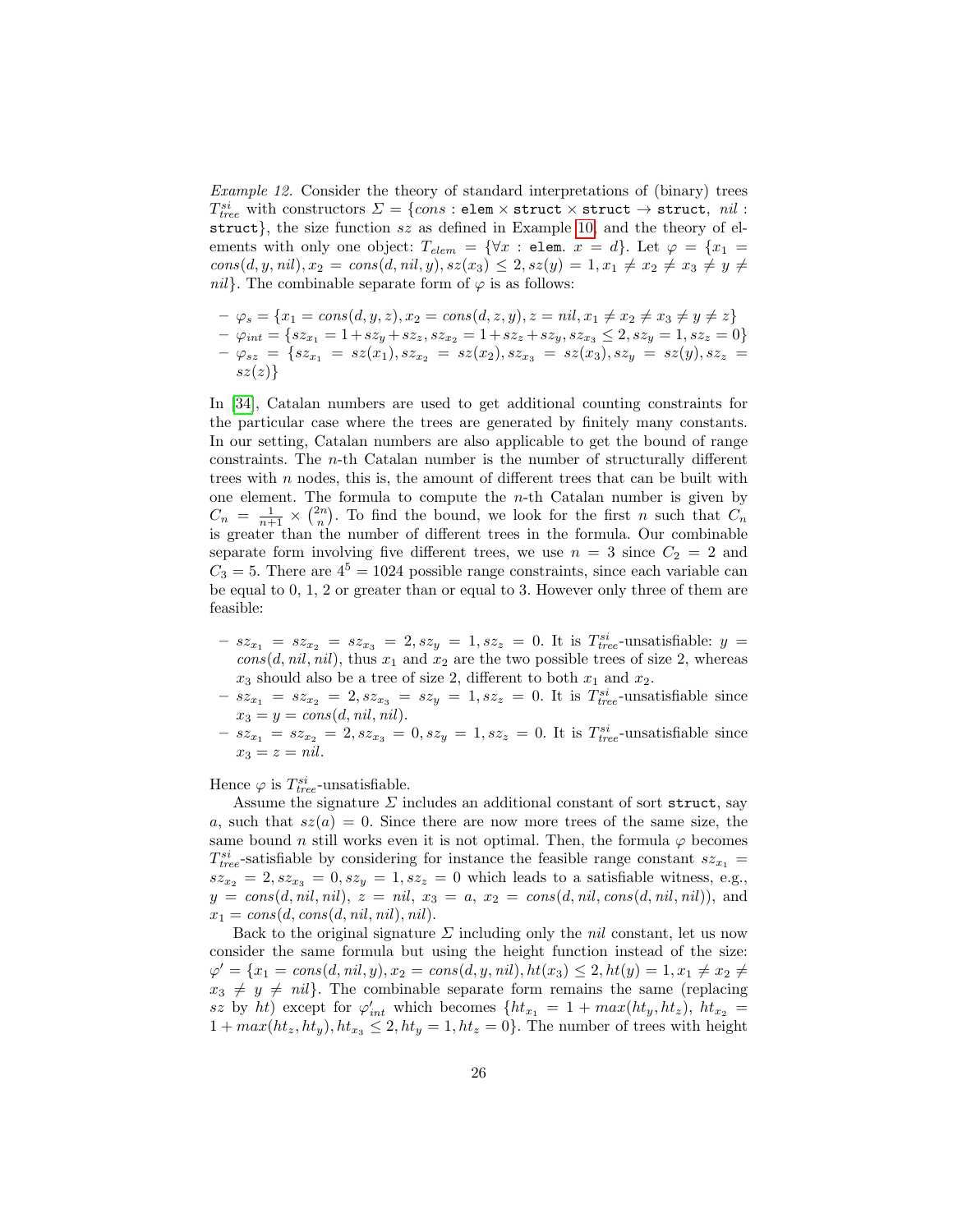n (built with only one element) can be computed using a simple formula:  $H_n =$  $H_{n-1}^2 + 2 \times H_{n-1} \times (\sum_{i=0}^{n-2} H_i)$ , where  $H_1 = H_0 = 1$ . With five different trees (i.e.,  $x_1, x_2, x_3, y, z$ ), and since  $H_2 = 3$  and  $H_3 = 21$ , we use  $n = 3$ . From the possible range constraints, the following ones are feasible:

- $h t_{x_1} = h t_{x_2} = 2, h t_y = 1, h t_z = 0$  with  $h t_{x_3} = 0$  or  $h t_{x_3} = 1$ . These are not  $T_{tree}^{si}$ -satisfiable for reasons analogous to the size case.
- $h t_{x_1} = h t_{x_2} = h t_{x_3} = 2, h t_y = 1, h t_z = 0.$  Considering the witness  $x_3 =$  $cons(d, cons(d, nil, nil), cons(d, nil, nil)),$  it is  $T_{tree}^{si}$ -satisfiable.

Therefore  $\varphi'$  is  $T_{tree}^{si}$ -satisfiable.

# <span id="page-27-0"></span>6 Axiomatized Data Structures

The previous section focused on standard theories, that is, theories corresponding precisely to standard data structures such as finite lists and trees. This involves restricting the class of models of AFDS, axiomatized in Section [3.](#page-6-0) It is also sometimes useful to weaken AFDS to a subset of its axioms. We now consider again axiomatized theories as a mean to represent data structures. The signature not only comprises constructors, but may also include defined symbols, e.g. selectors, bridging functions, or functions over elements. In the end of the section, we show that this class of theories is stable with respect to combination with theories for elements or bridging functions. The related combination procedure will be the one presented in Section [4](#page-8-0) for AFDS, and so it is not based on a guessing of range constraints as for standard interpretations. In the theories considered below, any disequality between variables, say  $x \neq y$ , is indeed easy to satisfy due to the existence of a term-generated model where  $x$  and  $y$  are interpreted by different free constants.

#### 6.1 Data Structure Theories

In this section, we now investigate the possibility to consider source theories axiomatized by some of the axioms of AFDS. In addition, we allow selectors and the related projection axioms.

<span id="page-27-1"></span>Definition 11 (Data Structure Signature with Free Sorts). Consider a set of sorts Elem and a disjoint sort struct. A data structure signature  $\Sigma_s$  is a signature on {struct} ∪ Elem, including (but not restricted to)

- $\Sigma$ , the signature of constructor symbols  $c : \sigma_1 \times \cdots \times \sigma_n \to$  struct, with  $\sigma_1, \ldots, \sigma_n \in \{\texttt{struct}\} \cup \texttt{Elem};$
- $\Sigma'$ , the signature of selector symbols  $s_i^c$  :  $\texttt{struct} \rightarrow \sigma_i$ , with  $c : \sigma_1 \times \cdots \times \sigma_n$  $\sigma_n \to$  struct a non-constant constructor in  $\Sigma$ .

A sort of Elem is free (in  $\Sigma_s$ ) if it occurs only in the arities of functions symbols in  $\Sigma \cup \Sigma'$ . Given a signature  $\Sigma_t$  sharing only sorts with  $\Sigma_s$ , a consistent  $\Sigma_t$ theory shares only free sorts with a consistent  $\Sigma_s$ -theory if the sorts shared by  $\Sigma_s$  and  $\Sigma_t$  are free in  $\Sigma_s$ .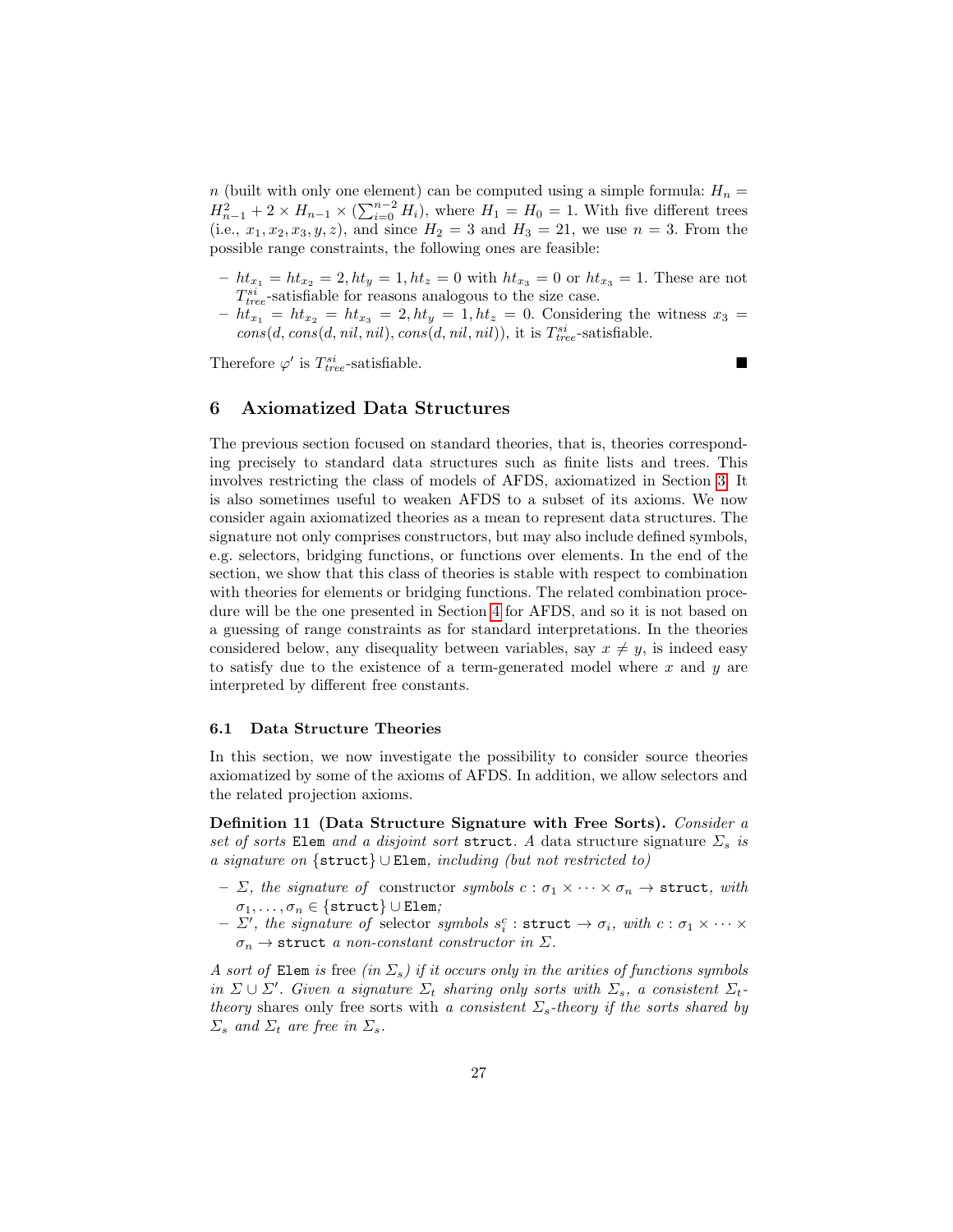To simplify the notation, we assume from now on that constructor symbols  $c \in \Sigma$  have arities  $c : \sigma_1 \times \cdots \times \sigma_m \times$  struct  $\times \cdots \times$  struct  $\rightarrow$  struct as in Definition [1,](#page-6-1) that is, all Elem-sorted arguments come first.

Notice that among all selectors corresponding to the constructors, a data structure signature may only contain a few of them. Furthermore a data structure signature  $\Sigma_s$  may contain, in addition to constructors in  $\Sigma$  and selectors in  $\Sigma'$ , various other symbols, e.g. operators on elements and bridging functions: in general,  $\Sigma \cup \Sigma' \subseteq \Sigma_s$ . This section provides the necessary tools to build new expressive data structure theories by combination, starting with a simple data structure theory with only free sorts.

Definition 12 (Data Structure Theories). Consider a data structure signature  $\Sigma_s$  and the set of axioms

$$
Proj_{\Sigma'} = \{ \ \forall x_1 \ldots x_n \ldotp s_i^c(c(x_1, \ldots, x_n)) = x_i \ | \ s_i^c \in \Sigma' \ \}
$$

The class of Data Structure Theories  $\mathbf{DST}^+$  comprises all theories  $T_s$  such that  $T_s$  is the union of Proj $_{\Sigma'}$  and any subset of axioms among Inj $_c$ , Dis $_{c,d}$ , Acyc $_{\Sigma}$ as given in Definition [1.](#page-6-1)

The class  $\text{DST}^+$  includes theories of practical interest worth considering for non-disjoint combinations with bridging functions. It contains the theory of Absolutely Free Data Structures, possibly with selectors, but also, for instance, the theory of equality, or simply, injective functions. It appears that those theories satisfy a model-theoretic property instrumental to prove the completeness of the combination procedure. They admit some particular Herbrand models similar to the ones we can build for the theory of equality. This property captures data structure theories that can be somehow reduced to the theory of equality. One could alternatively use the locality approach [\[23\]](#page-44-15) to get a reduction to the theory of equality through a finite instantiation of axioms. But our model-based approach eases the construction of a model for data structures extended with bridging functions.

Rather than considering the satisfiability of a set of literals modulo a theory, we explore, in an equivalent way, the consistency of the theory extension including the set of (ground) literals. This however requires to extend the signature with free constants. We focus on particular formulas that will be witnessable in a way similar to Definition [7.](#page-18-1)

<span id="page-28-0"></span>Definition 13 (Witnessable Extension). Consider a data structure signature  $\Sigma_s$  including the signature  $\Sigma$  of constructors and the signature  $\Sigma'$  of selectors, together with a finite set of constants C such that  $\Sigma_s \cup C$  is a constant expansion of  $\Sigma_s$ . Given a  $\Sigma_s$ -theory  $T_s$ , a witnessable  $T_s$ -extension is a  $\Sigma_s\cup C$ theory  $T_s \cup G$  where

- C includes a constant of sort  $\sigma$  for each sort  $\sigma$  in Elem  $\cup$  {struct};
- $− G$  is a finite set of ground  $\Sigma$ <sub>s</sub>∪C-literals such that its **struct**-sorted subterms only occur in flat literals.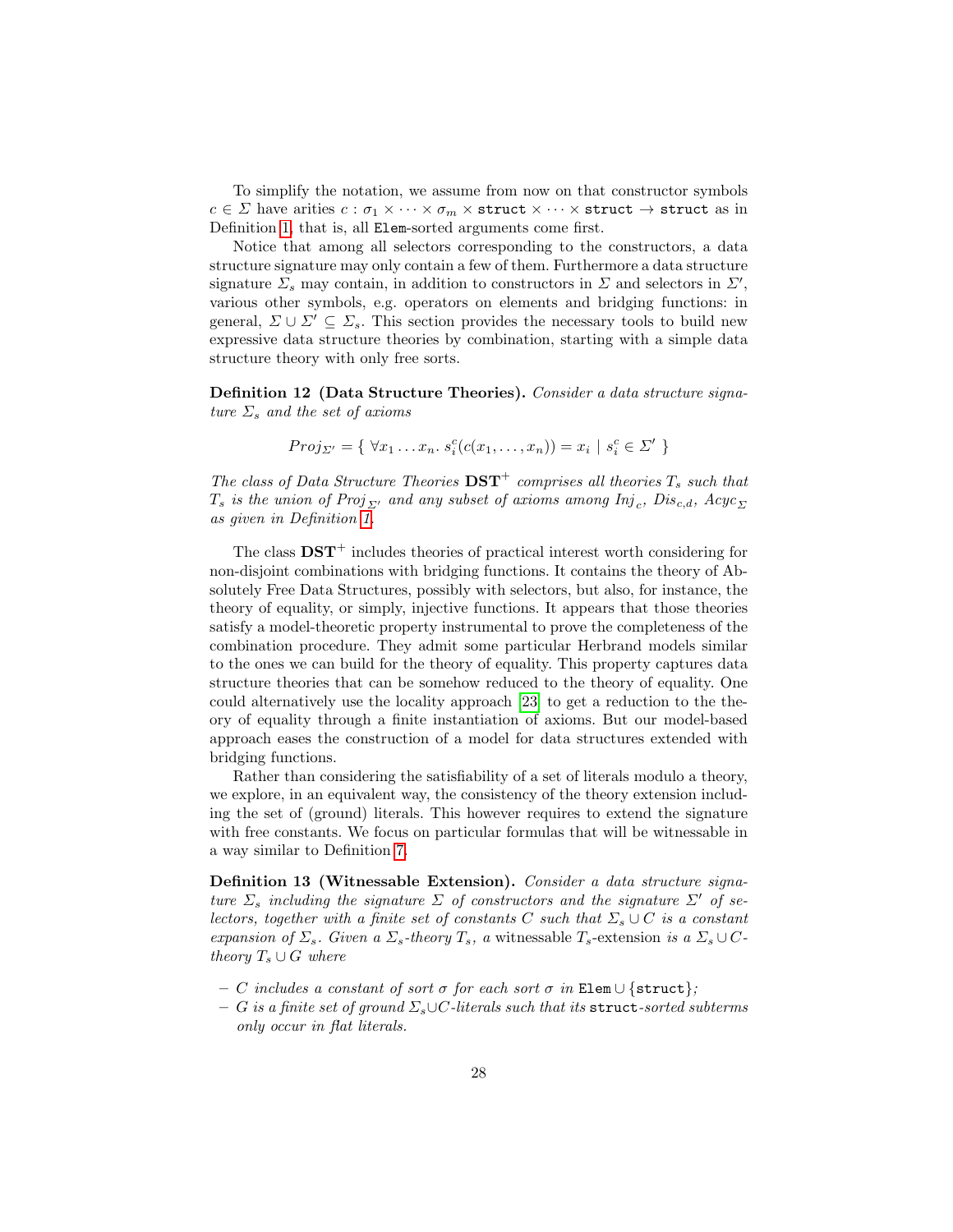By flattening, any finite set of  $\Sigma_s$ -literals  $\varphi$  is  $T_s$ -equivalent to a sentence  $(\exists \bar{v})G$ , where  $T_s \cup G$  corresponds to a witnessable  $T_s$ -extension, considering variables in G as free constants. We focus on theories admitting models defined on structures of terms generated by some constructors and the free constants occurring in  $T_s\cup G.$ 

The model-theoretic properties of  $\mathbf{DST}^+$  theories are essential for combinations: models can be generated from some of their symbols (i.e., the constructors). The following definition captures these properties:

**Definition 14 (Polished Theory).** A consistent  $\Sigma$ <sub>s</sub>-theory  $T_s$  is polished if, for any witnessable  $T_s$ -extension  $T_s \cup G$  on signature  $\Sigma_s \cup C$ , we have:

- <span id="page-29-0"></span>(i) If  $T_s \cup G$  is consistent, it admits a model H such that  $\mathcal{H}^{\Sigma \cup C}$  is  $T(\Sigma \cup$  $(C \cup D)$  /=<sub>E</sub> where E is a finite set of ground flat  $\Sigma \cup C$ -equalities defined as the set of  $\Sigma \cup C$ -equalities in G plus some additional equalities between constants of  $C$  occurring in  $G$ , and  $D$  is a set of fresh elements of non-free Elem-sorts of  $\Sigma_s$ . Such a model H is called a basic Herbrand model.
- (ii) For any sets D and D' of fresh elements, respectively of non-free  $Elem$ -sorts and free sorts (in  $\Sigma_s$ ), if  $T_s \cup G$  admits a basic Herbrand model  $\mathcal{H}_1$  such that  $\mathcal{H}_1^{\Sigma\cup C}$  is  $T(\Sigma\cup C\cup D)/=_E$ , then it also admits a model  $\mathcal{H}_2$  such that  $\mathcal{H}_2^{\Sigma\cup C}$  is  $T(\Sigma\cup C\cup D\cup D')$  /=  $_E$ .

A basic Herbrand model is constructed on the subsignature  $\Sigma$  of  $T_s$ . This introduces a natural distinction between *constructors* in  $\Sigma$  and defined symbols in  $\Sigma_s \setminus \Sigma$ . The constructors build the domain of the basic Herbrand model, while the defined symbols are interpreted as operators on this domain. For instance, the defined symbols in AFDS are the selectors. The motivation for such a definition is to capture the fact that the theory is tolerant to combinations with other theories, and in particular, that there is some freedom for choosing domains with arbitrary cardinality for free Elem-sorts. Polished theories are indeed polite, but they furthermore have the property that the domain is term-generated modulo the set E of  $\Sigma \cup C$ -equalities in G when G corresponds to a S-sorted arranged form for the set  $S$  of free sorts in Elem.

Proposition 9. Polished theories are polite with respect to the set of free sorts in Elem.

*Proof.* Consider a polished  $\Sigma_s$ -theory  $T_s$  (cf. Definition [14\)](#page-29-0), and let S be the set of sorts that are free in  $\Sigma_s$ . Assume any set  $\varphi$  of  $\Sigma_s$ -literals such that, considering variables of  $\varphi$  as free constants,  $T_s \cup \varphi$  can be viewed as a witnessable  $T_s$ -extension. For any S-sorted arranged form  $\varphi'$  of  $\varphi$ ,  $T_s \cup \varphi'$  corresponds to a witnessable  $T_s$ -extension which is consistent if and only if  $\varphi'$  is  $T_s$ -satisfiable. By Definition [14](#page-29-0) (*i*), if  $\varphi'$  is  $T_s$ -satisfiable, then there exists a  $T_s$ -interpretation H of  $\varphi'$  such that  $\mathcal{H}[\sigma] = \bigcup_{v \in Var_{\sigma}(\varphi')} \mathcal{H}[v]$  for each  $\sigma \in S$ . Hence,  $\varphi$  is a finite witness of itself in  $T_s$  with respect to  $S$ .

Smoothness with respect to S is a consequence of Definition [14](#page-29-0) (*ii*).  $\Box$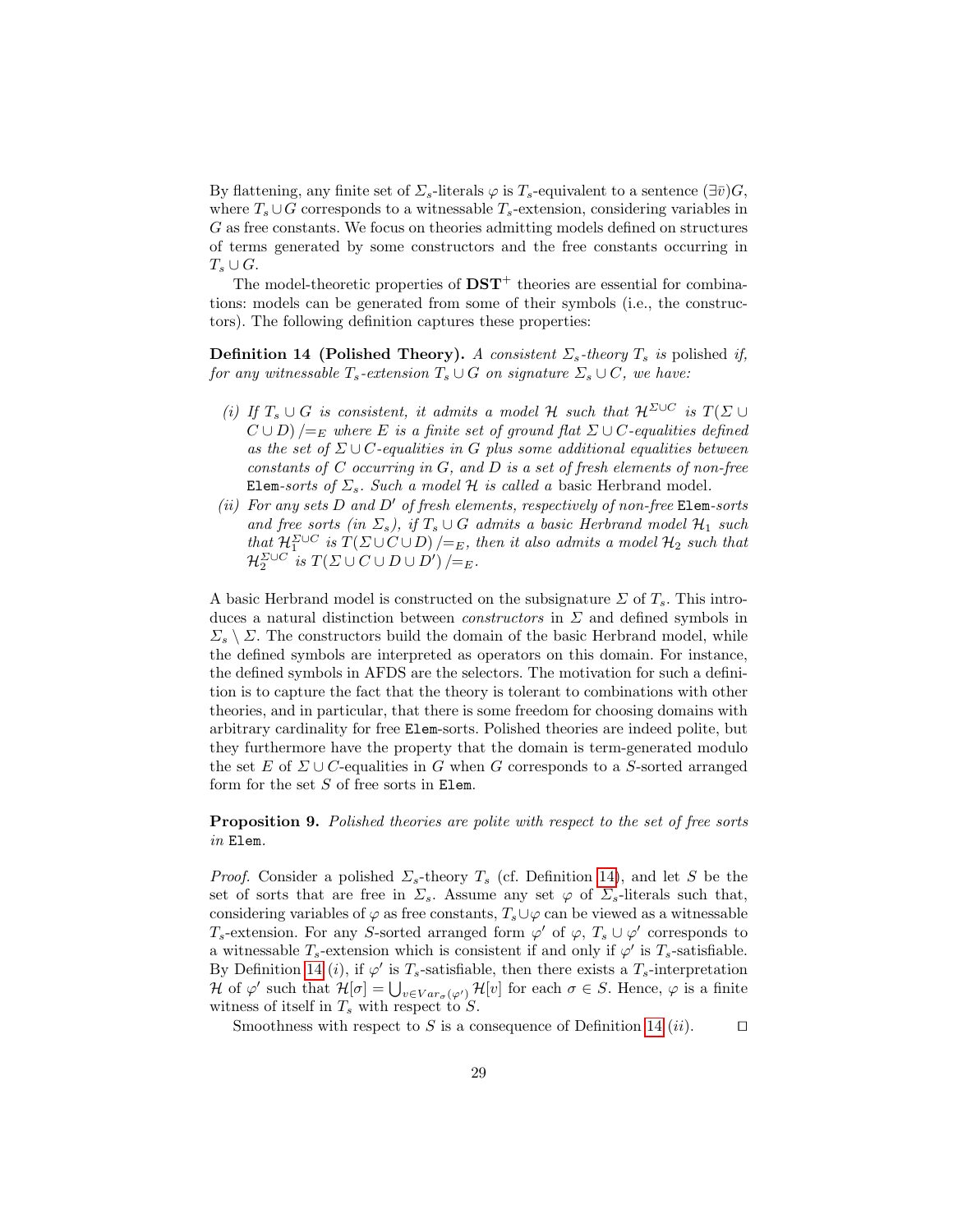The set E of equalities used to build a basic Herbrand model can be obtained by guessing or in a deductive way. In a guessing approach, the set  $E$  would be maximal (obtained from an arrangement) and in that case no additional equality would be needed. An attractive approach is to get directly the right  $E$  thanks to a deductive process. This is possible for theories  $T_s$  in  $\text{DST}^+$  since a saturation-based calculus (see Figure [2\)](#page-32-1) provides a  $T_s$ -satisfiability procedure together with a saturated set of literals including E and yielding a basic Herbrand model.

## <span id="page-30-0"></span>**Proposition 10.** Theories in  $\text{DST}^+$  are polished.

*Proof.* Consider first the finite witnessability property given in Definition  $14(i)$ . Assume  $T_s$  is any  $\Sigma_s$ -theory in  $\mathbf{DST}^+$  and  $\mathfrak{T}_s = T_s \cup G$  is any witnessable  $T_s$ -extension. In that case,  $\Sigma_s = \Sigma \cup \Sigma'$ .

To check the consistency of  $\mathfrak{T}_s$ , we can use a (simplified) superposition calculus. It can be viewed as an abstract congruence closure procedure for the theory of equality extended with additional inference rules to take into account the axioms in  $T_s$ . In Figure [2,](#page-32-1) we provide a version of this calculus instantiated for the case of  $AFDS^+ = AFDS \Sigma \cup Proj \Sigma'$ . This inference system is parameterized by an ordering  $>$  on constants in C. Notice that there is a one to one correspondence between the axioms of  $AFDS^+$  and inference rules of this calculus. A satisfiability procedure for a theory comprising only a subset of  $APDS^+$  is simply obtained by removing the inference rules corresponding to the missing axioms. For instance, if we omit  $\text{Inj}_c$ ,  $\text{Dis}_{c,d}$ ,  $\text{Acyc}_{\Sigma}$  and  $\text{Proj}_{c,i}$ , we retrieve the inference system for the satisfiability problem in the theory of equality.

Given the input  $G$ , the calculus terminates, and computes a finite saturated set of flat literals, say  $G_*$ . If  $G_*$  does not contain the empty clause, the theory  $\mathfrak{T}_s = T_s \cup G$  is consistent. Along the lines of the model-generation technique for superposition calculi [\[5\]](#page-43-13), the set of equalities in  $G_*$  defines a convergent term rewrite system R helpful to build a model. Formally, let  $R = \{c_1 \rightarrow c_2 \mid c_1 = c_2 \in$  $G_*, c_1, c_2 \in C, c_1 > c_2$   $\cup$  { $f(c_1, \ldots, c_n) \rightarrow c_{n+1} | f(c_1, \ldots, c_n) = c_{n+1} \in G_*$  }.

We consider the structure  $\mathcal{H}_1$  of R-normal forms in  $T(\Sigma \cup C)$  together with an interpretation of selectors in  $\Sigma'$ , and  $H_1$  the domain of  $\mathcal{H}_1$ . By Definition [13,](#page-28-0) it is possible to choose, for each sort  $\sigma \in \text{Element} \setminus \{\text{struct}\},\$ an arbitrary but fixed constant  $u_{\sigma} \in C_{\sigma}$  in R-normal form. Using this constant  $u_{\sigma}$ , any selector  $s_i^c$ : struct  $\rightarrow \sigma$  in  $\Sigma'$  is interpreted in  $\mathcal{H}_1$  as follows:

- For any struct-sorted normal form which is a constant  $x \in C$ ,  $\mathcal{H}_1[s_i^c](x) = x'$ if  $s_i^c(x)\downarrow_R = x' \in C$ , otherwise,  $\mathcal{H}_1[s_i^c](x) = \mathfrak{u}_{\sigma}$ .
- For any struct-sorted normal form corresponding to a term  $t = c(t_1, \ldots, t_n)$ ,  $\mathcal{H}_1[s_i^c](t) = t_i.$
- For any other struct-sorted normal form  $t$ ,  $\mathcal{H}_1[s_i^c](t) = \mathbf{u}_{\sigma}$ .

To show that  $\mathcal{H}_1 \models T_s$ , consider the set of constants  $C_G \subseteq C$  occurring in G which are R-normal forms. By definition,  $C_G \subseteq H_1$ . We can check that:

– For any axiom  $\psi$  in  $T_s$  and any assignment in  $H_1$  such that all terms in  $\psi$ are assigned to values in  $C_G$ ,  $\psi$  evaluates to true in  $\mathcal{H}_1$ . Otherwise, it would contradict that  $G_*$  is saturated.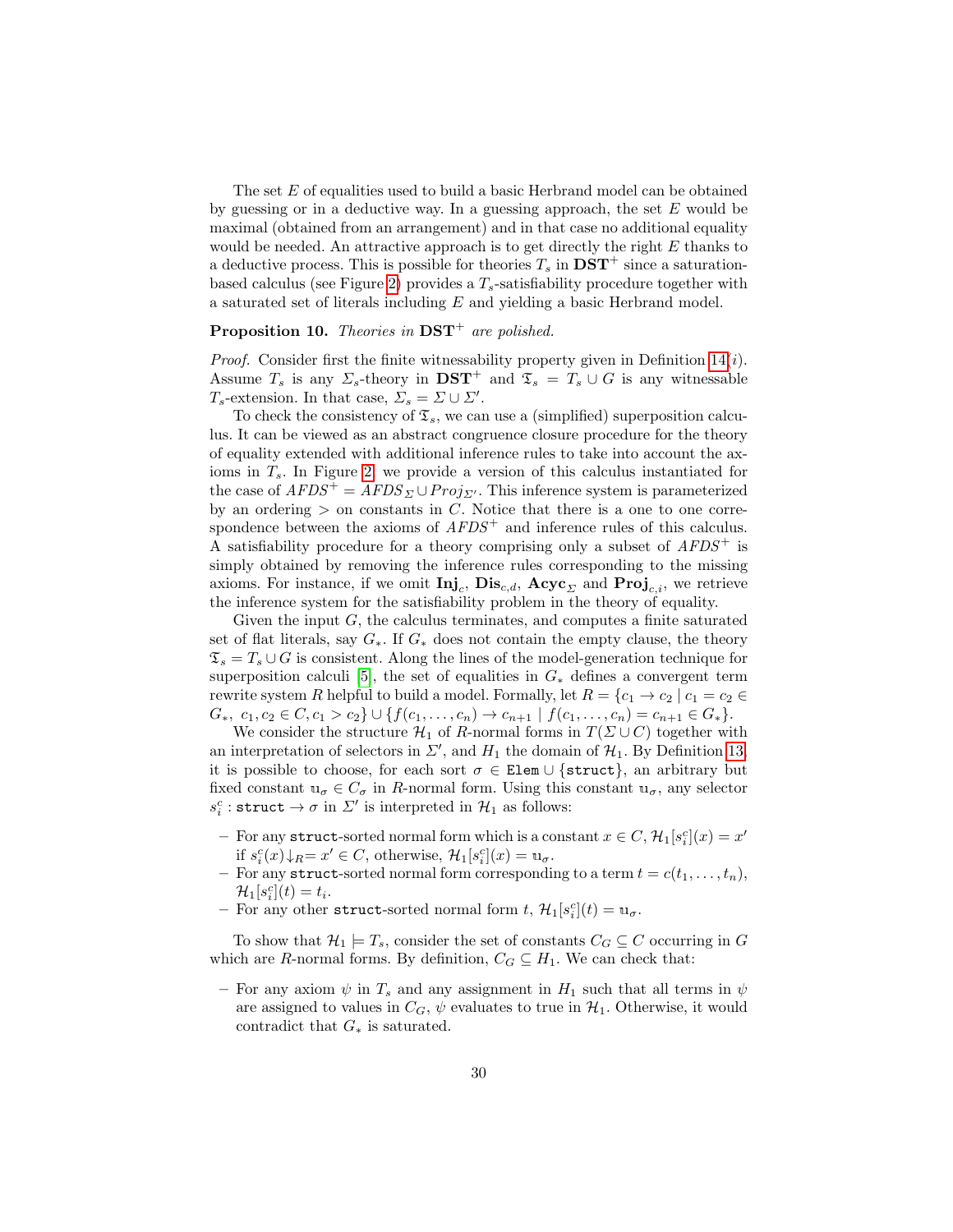– For any axiom  $\psi$  in  $AFDS_{\Sigma} \cup Proj_{\Sigma'}$  and any assignment in  $H_1$  such that some term in  $\psi$  is assigned to a value in  $H_1 \backslash C_G$ ,  $\psi$  evaluates to true in  $\mathcal{H}_1$ .

Since  $T_s$  is included in  $AFDS \Sigma \cup Proj \Sigma'$ , all axioms in  $T_s$  evaluate to true for any assignment in  $H_1$ , i.e.,  $\mathcal{H}_1 \models T_s$ . Clearly,  $\mathcal{H}_1 \models G$ , and so  $\mathcal{H}_1$  is a model of  $\mathfrak{T}_s = T_s \cup G.$ 

It remains to introduce an equational theory E that follows Definition [14.](#page-29-0) Let E be the set of  $\Sigma \cup C$ -equalities in G plus the set of C-equalities in  $G_*$ . It is easy to check that for any  $\Sigma \cup C$ -terms s, t, we have  $s =_E t$  if and only if  $s\downarrow_R=t\downarrow_R$ :

- Assume  $s =_E t$ . Since  $E \subseteq G_*$ , we have  $s =_R t$  and so  $s \downarrow_R = t \downarrow_R$ .
- Conversely, any rule  $l \to r$  in R used to R-normalize s and t is such that  $l = E r$ , and so  $s \downarrow_R = t \downarrow_R$  implies  $s = E t$ .

Consequently, the model  $\mathcal{H}_1$  constructed above is indeed in the desired form.

Consider now the (smoothness) property given in Definition  $14(ii)$ . Since all Elem-sorts are free in  $T_s$ , there are no fresh elements of non-free Elem-sorts. Hence, the set  $D$  in Definition [14\(](#page-29-0)ii) is empty. So we have to show the existence of a model  $\mathcal{H}_2$  of  $\mathfrak{T}_s$  such that its  $\Sigma \cup C$ -reduct  $\mathcal{H}_2^{\Sigma \cup C}$  is  $T(\Sigma \cup C \cup D')$  /= $_E$ , where D' is any set of fresh elements of Elem-sorts. Let  $\mathcal{H}_2$  be the  $(\Sigma' \cup \Sigma \cup C)$ -structure defined by  $T(\Sigma \cup C \cup D')/=E$  together with an interpretation of selectors in  $\Sigma'$ , and  $H_2$  the domain of  $\mathcal{H}_2$ . By definition,  $H_1 \subseteq H_2$ . Any selector  $s_i^c$ : struct  $\rightarrow \sigma$ in  $\Sigma'$  is interpreted in  $\mathcal{H}_2$  as follows:

- for any struct-sorted  $a \in H_1$ ,  $\mathcal{H}_2[s_i^c](a) = \mathcal{H}_1[s_i^c](a)$ ;
- for any struct-sorted  $a' \in H_2 \backslash H_1$ ,  $\mathcal{H}_2[s_i^c](a') = a'_i$  if  $a' = \mathcal{H}_2[c](a'_1, \ldots, a'_n)$ , otherwise  $\mathcal{H}_2[s_i^c](a') = \mathfrak{u}_{\sigma}$ .

By construction,  $\mathcal{H}_2^{\Sigma\cup C}$  is  $T(\Sigma\cup C\cup D')/_{E}$ . We can check that  $\mathcal{H}_2$  is a model of  $T_s$ :

- Let  $\psi$  be any axiom in  $T_s$ . By assigning all variables in  $\psi$  to values in  $H_1$ ,  $\psi$ evaluates to true in  $\mathcal{H}_2$  since  $\mathcal{H}_1$  is a model of  $T_s$ .
- Let  $\psi$  be any axiom in  $AFDS_{\Sigma} \cup Proj_{\Sigma'}$ . By assigning some variable in  $\psi$ to a value in  $H_2 \backslash H_1$ ,  $\psi$  evaluates to true in  $\mathcal{H}_2$ .

Since  $T_s$  is included in  $AFDS_\Sigma \cup Proj_{\Sigma'}$ , all axioms in  $T_s$  evaluate to true for any assignment in  $H_2$ , which means that  $\mathcal{H}_2$  is a model of  $T_s$ . Furthermore, all literals in G are also true in  $\mathcal{H}_2$ , and so  $\mathcal{H}_2$  is a model of  $\mathfrak{T}_s = T_s \cup G$ .

Since any polished  $\Sigma_s$ -theory is polite with respect to the set of sorts that are free in  $\Sigma_s$ , it can be combined with an arbitrary disjoint theory of elements whose sorts are free in  $\Sigma_s$ , and a satisfiability procedure for the resulting combined theory is provided by the combination procedure known for polite theories [\[13,](#page-43-9) [20\]](#page-44-10). In the following, we show that combining a polished theory with a target theory and a bridging theory is a way to build a new polished theory T. A T-satisfiability procedure is given by the combination procedure presented in Section [4.](#page-8-0)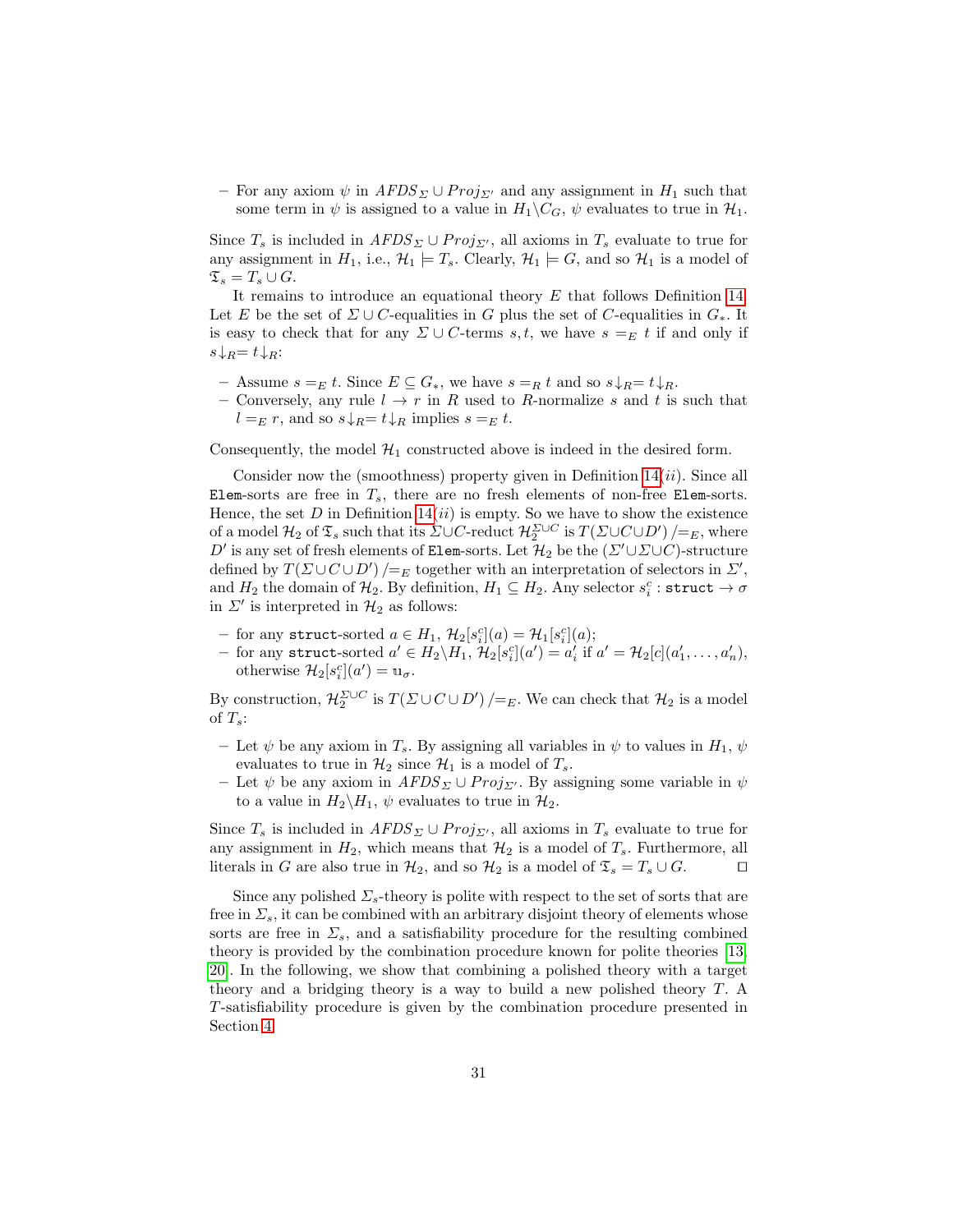```
\mathbf{Sup}:x, x = y \vdash x' = y if x > x', x > yCong1: x_j = x'_j, x = f(\ldots, x_j, \ldots) \vdash x = f(\ldots, x'_j, \ldots) if x_j > x'_jCong2: x = f(x_1, ..., x_n), x' = f(x_1, ..., x_n) \vdash x = x'Param: x = x', x \neq y \vdash x' \neq y if x > x', x > yRef : x \neq x \vdash \botInj<sub>c</sub>: x = c(x_1, ..., x_n), x = c(x'_1, ..., x'_n) \vdash x_1 = x'_1 ... x_n = x'_n if c \in \SigmaDis<sub>c,d</sub> : x = c(x_1, ..., x_n), x = d(y_1, ..., y_m) ⊢ ⊥ if c, d \in \Sigma, c \neq d\mathbf{Acyc}_{\Sigma}: x = t_1[x_1], \ldots, x_{n-1} = t_n[x] \vdash \bot \text{ if } t_1, \ldots, t_n \text{ are } \Sigma \text{-terms of depth 1}\mathbf{Proj}_{c,i} : x = c(x_1, \ldots, x_n) \vdash x_i = s_i^c(x)
```
<span id="page-32-1"></span>Fig. 2.  $T_s$ -satisfiability procedure

#### <span id="page-32-0"></span>6.2 Completeness of the Combination Procedure

The combination of a polished source theory  $T_s$  with a target theory  $T_t$  (and a bridging theory  $T_f$ ) results in an extension of  $T_s$  with new function symbols in  $\Sigma_t$ , and a new bridging function f. To build on the politeness of  $T_s$ , we assume that  $T_t$  provides a theory of elements for **Elem**-sorts that are free in  $T_s$ . The assumption on signatures used in Section [4](#page-8-0) corresponds to a particular case where the  $\Sigma_s$ -theory  $T_s$  is the polished theory  $AFDS_\Sigma$ , in which all Elem-sorts are free.

In what follows, we study the satisfiability problem modulo  $T = T_s \cup T_f \cup T_t$ where  $T_f$  is a bridging theory between a polished theory  $T_s$  and a theory  $T_t$ sharing only free sorts with  $T_s$  (cf. Definition [11\)](#page-27-1). The combination procedure described in Section [4](#page-8-0) is sound and complete also here. We prove the completeness of the combination procedure thanks to a combined model constructed using rewriting techniques. Given a bridging function  $f :$  struct  $\rightarrow$  t where t is a sort from the target theory, a bridging theory provides a convergent term rewrite system F such that for any term s of sort struct, its normal form  $f(s) \downarrow_F$ corresponds to a term that can be interpreted in a model of the target theory. To prove completeness, we carefully study the interplay between the equational theory  $E$  related to a basic Herbrand model and the term rewrite system  $F$ .

<span id="page-32-2"></span>For convenience, we will consider theory extensions including the sets of ground literals rather than handling literals and theories separately.

**Assumption 1 (Input theories)** Let  $T_s$  be a polished  $\Sigma_s$ -theory and  $T_t$  a  $\Sigma_t$ theory sharing only free sorts with  $T_s$ . Let C and  $C_t$  be two finite sets of constants such that  $\Sigma_s \cup C$  and  $\Sigma_t \cup C_t$  are constant expansions of  $\Sigma_s$  and  $\Sigma_t$ , respectively, where  $C_{\sigma} \subseteq (C_t)_{\sigma}$  for any sort  $\sigma$  occurring in  $\Sigma_s \cap \Sigma_t$ . Let  $\alpha$  be an arrangement over  $C \cap C_t$ .

- 1.  $\mathfrak{T}_s$  is a consistent  $\Sigma_s \cup C$ -theory including  $\alpha$ , corresponding to a witnessable  $T_s$ -extension. It admits a basic Herbrand model H such that  $\mathcal{H}^{\Sigma\cup C}$  is  $T(\Sigma\cup$  $C\cup D$ )  $\equiv_{E}$ .
- 2.  $\mathfrak{T}_t$  is a consistent  $\Sigma_t \cup C_t$ -theory defined as the union of  $T_t$  and some finite set of ground  $\Sigma_t \cup C_t$ -literals including  $\alpha$ .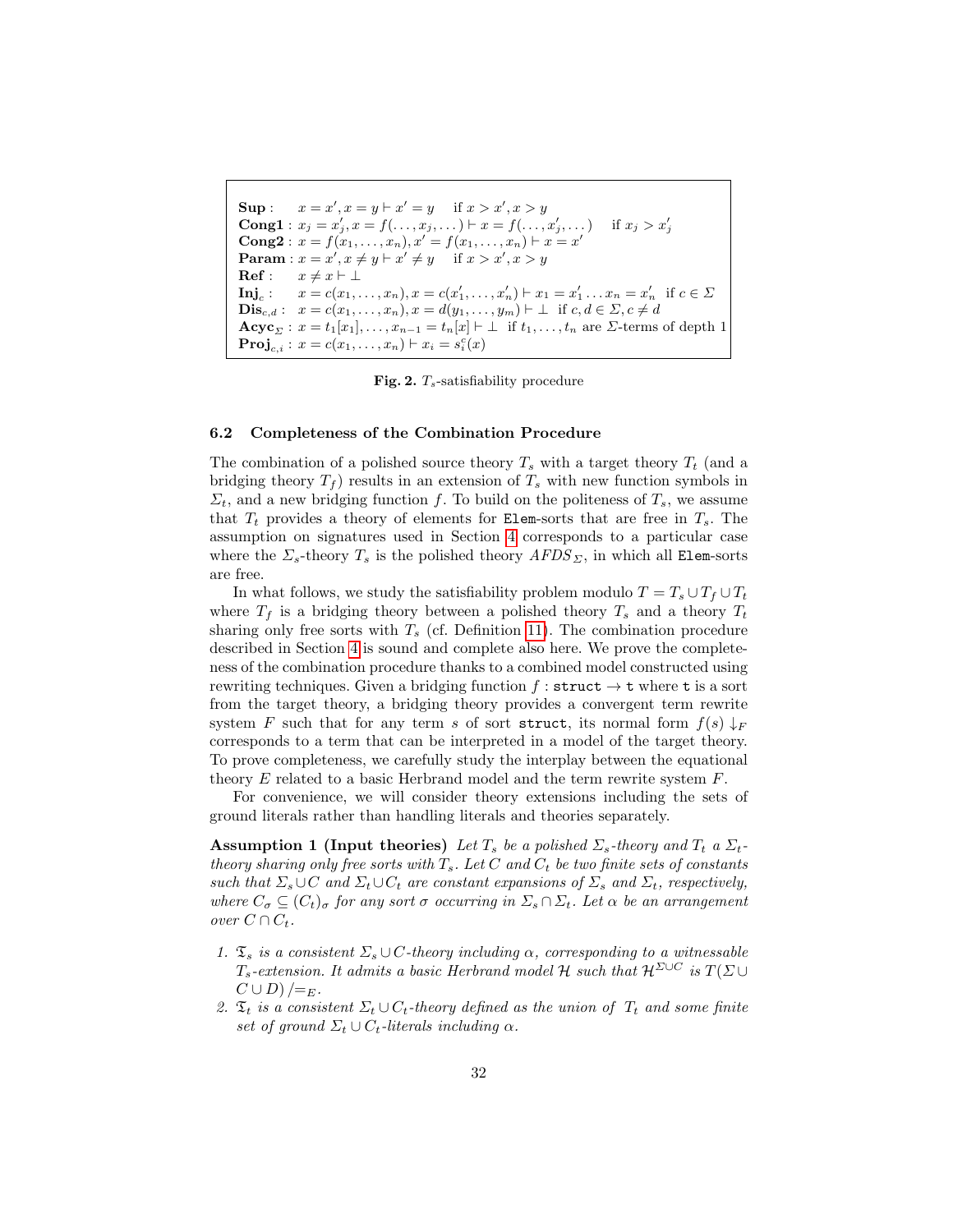Notice that the arrangement  $\alpha$  is over the set of constants in C whose sorts are shared by  $\Sigma_s$  and  $\Sigma_t$ . From now on, we consider that Assumption [1](#page-32-2) holds.

<span id="page-33-2"></span>A bridging theory  $T_f$  (Definition [2\)](#page-8-2) is an equational theory that can naturally be oriented as a term rewrite system F.

**Proposition 11.** Let  $T_f$  be a bridging theory as introduced in Definition [2,](#page-8-2) and let  $\mathfrak{T}_F = T_f \cup \{f(x) = f_x \mid x \in C_{\text{struct}}\}$ . The term rewrite system  $F = \{f(l) \rightarrow$  $r | f(l) = r \in \mathfrak{T}_F$  is convergent and satisfies the following properties:

- $f(c(e; t_1, \ldots, t_n)) \downarrow_F = f_c(e; f(t_1) \downarrow_F, \ldots, f(t_n) \downarrow_F)$  for any non-constant constructor  $c \in \Sigma$ ;
- $f(c) \downarrow_F = f_c$  for any constant c in  $\Sigma$ , where  $f_c$  is a constant in  $\Sigma_t$ ;
- $-f(x)\downarrow_F = f_x$  for any struct-sorted constant  $x \in C$ , where  $f_x \in C_t$ .

<span id="page-33-0"></span>Example 13. Consider the length function  $\ell$  over lists of integers, and let  $\Sigma =$  ${cons : \text{int} \times \text{struct} \rightarrow \text{struct}, \textit{nil} : \text{struct}, \Sigma' = \emptyset, C = \{x, y, z, e, e'\}.$ The theory  $\mathfrak{T}_s = \{x = \text{cons}(e, y), y = \text{cons}(e', z), z = \text{nil}, x \neq z, e \neq e'\}$  is a consistent witnessable  $T_s$ -extension for the empty  $\Sigma$ -theory  $T_s = \emptyset$ , which is polished since it belongs to  $\mathbf{DST}^+$ . Assume the theory of integers  $T_t$ , a finite set of constants  $C_t \supseteq \{\ell_x, \ell_y, \ell_z, e, e'\}$ , and  $\mathfrak{T}_t = T_t \cup \{e \neq e'\}$ . Given the bridging theory

$$
T_{\ell} = {\ell(\text{cons}(X, Y)) = 1 + \ell(Y), \ell(nil) = 0},
$$

the corresponding rewrite system is  $F = \{ \ell(\text{cons}(X, Y)) \to 1 + \ell(Y), \ell(\text{nil}) \to \ell(\text{nil}) \}$  $0\} \cup \{ \ell(x) \to \ell_x, \ell(y) \to \ell_y, \ell(z) \to \ell_z \}.$ 

While building a  $\mathfrak{T}_s \cup \mathfrak{T}_r \cup \mathfrak{T}_t$ -model, to get a well-defined interpretation for the bridging function f, we need a  $\mathfrak{T}_t$ -model in which f returns the same value for all E-equal input terms of sort struct. This motivates the following definition of E-compatibility. Below, a constructor-based term denotes a term only built over constructors in  $\Sigma$  together with constants, and such that all struct-sorted free constants occurring in the term belong to C.

**Definition 15 (E-Compatibility).** F is E-compatible in a model A of  $\mathfrak{T}_t$  if for any constructor-based terms s and t,  $s =_E t \Rightarrow A[f(s) \downarrow_F] = A[f(t) \downarrow_F]$ .

<span id="page-33-1"></span>**Proposition 12.** Under Assumption [1,](#page-32-2)  $\mathfrak{T}_s \cup \mathfrak{T}_f \cup \mathfrak{T}_t$  is consistent if F is Ecompatible in a model of  $\mathfrak{T}_t$ .

*Proof.* We know that F is E-compatible in a model  $\mathcal A$  of  $\mathfrak T_t$ , and there exists a model H of  $\mathfrak{T}_s$  such that  $\mathcal{H}^{\Sigma\cup C}$  is  $T(\Sigma\cup C\cup D\cup D')$  /=  $_E$  where

- $D'$  is a set of elements of shared sorts,
- $\mathcal{H}[\sigma] = \mathcal{A}[\sigma]$  for each shared sort.

Given  $A$  and  $H$ , let us define an interpretation  $M$  as follows. The domains of M are:

–  $\mathcal{M}[\sigma] = \mathcal{A}[\sigma]$  for any sort  $\sigma$  in  $\Sigma_t$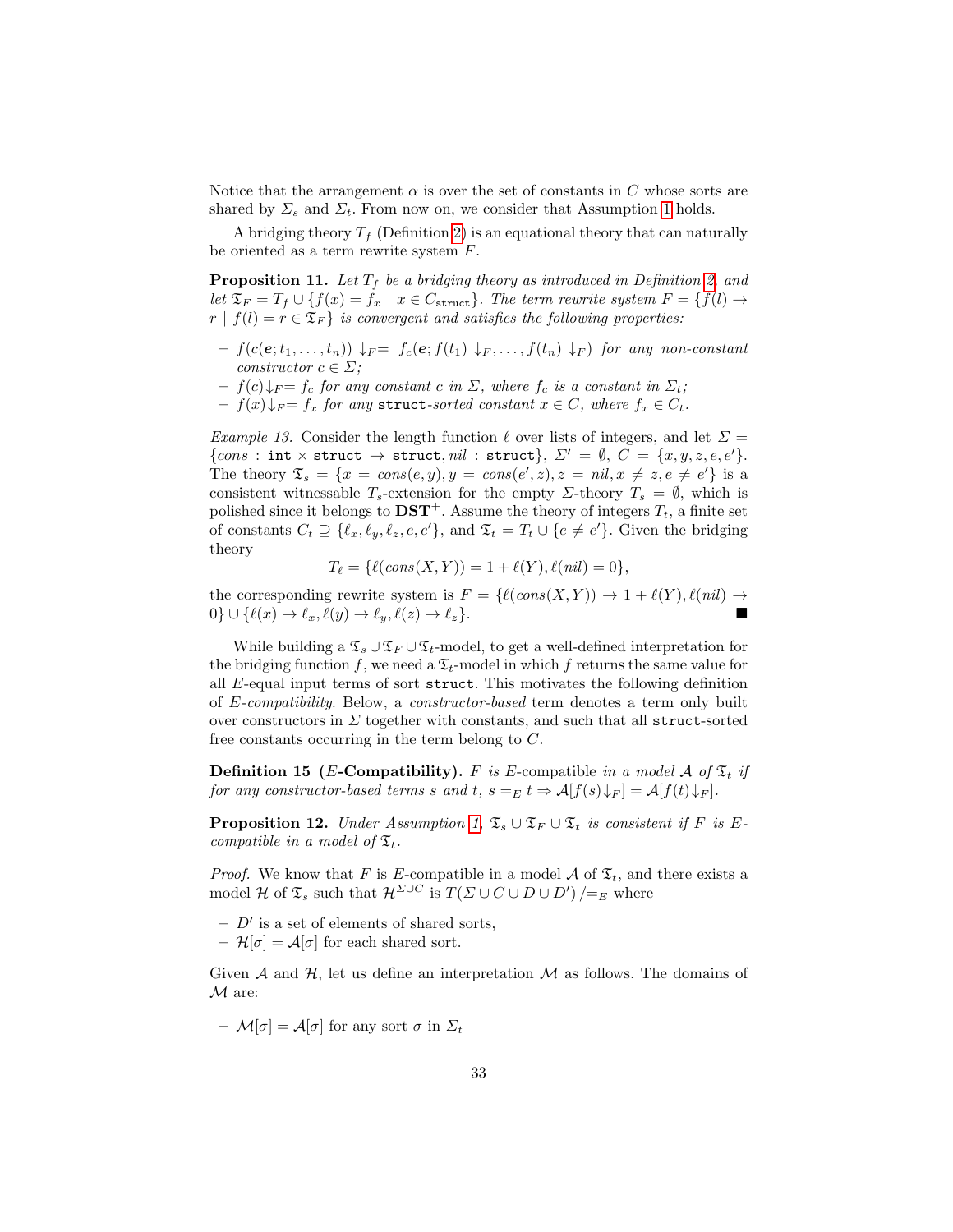$\mathcal{M}[\sigma] = \mathcal{H}[\sigma]$  for any sort  $\sigma$  in  $\Sigma_s$ 

The function symbols are interpreted as follows<sup>[5](#page-34-0)</sup>:

- For any g in  $\Sigma_t \cup C_t$ ,  $\mathcal{M}[g] = \mathcal{A}[g]$  and for any g in  $\Sigma_s \cup C$ ,  $\mathcal{M}[g] = \mathcal{H}[g]$ ; this is well-defined due to the arrangement  $\alpha$  over  $C \cap C_t$
- For any constructor-based term t,  $\mathcal{M}[f]([t]) = \mathcal{A}[f(t) \downarrow_F]$

 $M$  is well-defined due to the assumption that F is E-compatible in  $A$ . Let us check that M is a model of  $\mathfrak{T}_s \cup \mathfrak{T}_F \cup \mathfrak{T}_t$ .

- $\mathcal{M}^{\Sigma_s \cup C} = \mathcal{H}$ , which is a model of  $\mathfrak{T}_s$  by assumption.
- $\mathcal{M}^{\Sigma_t \cup C_t} = \mathcal{A}$ , which is a model of  $\mathfrak{T}_t$  by assumption.
- $-$  For any constructor-based term  $t$ , we have that

$$
\mathcal{M}[f(t)] = \mathcal{M}[f]([\![t]\!]) = \mathcal{A}[f(t)\downarrow_F] = \mathcal{M}[f(t)\downarrow_F]
$$

by definition of M. Therefore M is a model of  $\mathfrak{T}_F$ .

The missing piece of the method is to provide a way to check the E-compatibility of F in a model of  $\mathfrak{T}_t$ . In the following, we show that this property can be reduced to a  $\mathfrak{T}_t$ -satisfiability problem.

<span id="page-34-1"></span>**Proposition 13.** F is E-compatible in a model of  $\mathfrak{T}_t$  if the theory  $\mathfrak{T}_t \cup CP_E$  is consistent, where  $CP_E$  is the target encoding of E (Definition [4\)](#page-9-1).

*Proof.* Let A be a model of  $\mathfrak{T}_t \cup CP_E$ . Let R be the convergent term rewrite system associated to E. Since  $\alpha \subseteq \mathfrak{T}_t$ , A satisfies  $\alpha$ , and we have that  $\mathcal{A}[e\downarrow_R] =$  $\mathcal{A}[e]$  for any constant e of sort in  $\Sigma_s \cap \Sigma_t$ . We first prove by structural induction that for any constructor-based term u,  $\mathcal{A}[f(u\downarrow_R)\downarrow_F] = \mathcal{A}[f(u)\downarrow_F]$ . (Inductive case) Assume  $u = c(e; u_1, \ldots, u_n)$ .

- If 
$$
c(e; u_1, \ldots, u_n) \downarrow_R = c(e \downarrow_R; u_1 \downarrow_R, \ldots, u_n \downarrow_R)
$$
, then we have:

$$
\mathcal{A}[f(c(e; u_1, \ldots, u_n) \downarrow_R) \downarrow_F] \n= \mathcal{A}[f(c(e \downarrow_R; u_1 \downarrow_R, \ldots, u_n \downarrow_R)) \downarrow_F] \n= \mathcal{A}[f_c(e \downarrow_R; f(u_1 \downarrow_R) \downarrow_F, \ldots, f(u_n \downarrow_R) \downarrow_F)] \n= f_c(\mathcal{A}[e \downarrow_R]; \mathcal{A}[f(u_1 \downarrow_R) \downarrow_F], \ldots, \mathcal{A}[f(u_n \downarrow_R) \downarrow_F]) \n= f_c(\mathcal{A}[e]; \mathcal{A}[f(u_1 \downarrow_R) \downarrow_F], \ldots, \mathcal{A}[f(u_n \downarrow_R) \downarrow_F]) \n= f_c(\mathcal{A}[e]; \mathcal{A}[f(u_1) \downarrow_F], \ldots, \mathcal{A}[f(u_n) \downarrow_F]) \n= \mathcal{A}[f_c(e; f(u_1) \downarrow_F, \ldots, f(u_n) \downarrow_F)] \n= \mathcal{A}[f(c(e; u_1, \ldots, u_n)) \downarrow_F]
$$

<span id="page-34-0"></span><sup>&</sup>lt;sup>5</sup> For any constructor-based term t,  $\llbracket t \rrbracket$  is the equivalence class of t modulo = $_E$ .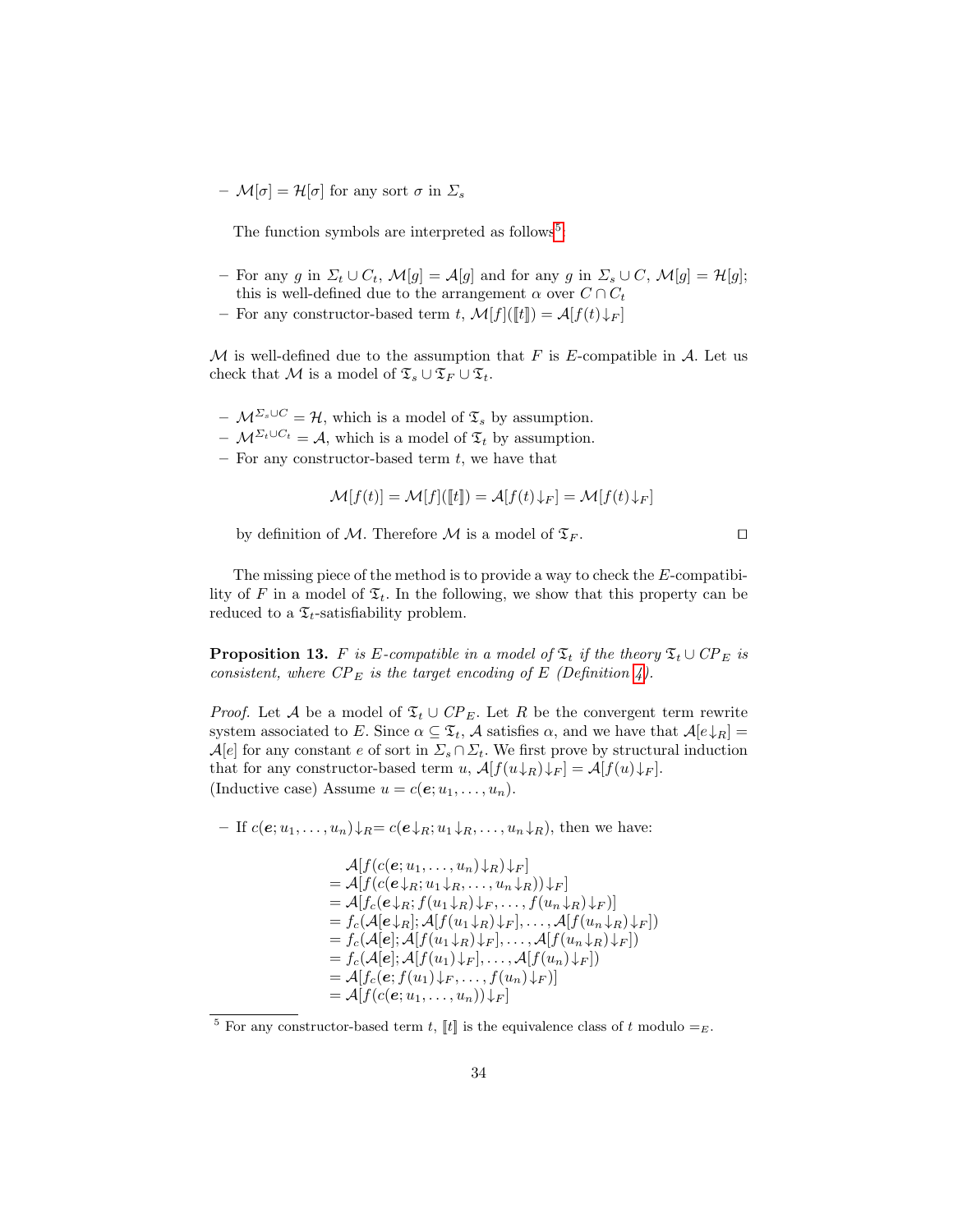– Otherwise,  $c(e; u_1, \ldots, u_n)$  ↓R is necessarily a constant  $x'$ , and the terms  $u_1 \downarrow_R, \ldots, u_n \downarrow_R$  are constants  $x_1, \ldots, x_n$ . By assumption on A, we have

$$
\begin{aligned}\n\mathcal{A}[f(x') \downarrow F] &= \mathcal{A}[f_{x'}] \\
&= \mathcal{A}[f_c(e; f_{x_1}, \dots, f_{x_n})] \\
&= \mathcal{A}[f_c(e; f(x_1) \downarrow F, \dots, f(x_n) \downarrow F)] \\
&= \mathcal{A}[f_c(e; f(u_1 \downarrow R) \downarrow F, \dots, f(u_n \downarrow R) \downarrow F)] \\
&= f_c(\mathcal{A}[e]; \mathcal{A}[f(u_1 \downarrow R) \downarrow F], \dots, \mathcal{A}[f(u_n \downarrow R) \downarrow F]) \\
&= f_c(\mathcal{A}[e]; \mathcal{A}[f(u_1) \downarrow F], \dots, \mathcal{A}[f(u_n) \downarrow F]) \\
&= \mathcal{A}[f_c(e; f(u_1) \downarrow F, \dots, f(u_n) \downarrow F)] \\
&= \mathcal{A}[f(c(e; u_1, \dots, u_n)) \downarrow F]\n\end{aligned}
$$

(Base case) Assume u is a constant x. If  $x \downarrow_R = x$ , then  $f(x \downarrow_R) \downarrow_F = f(x) \downarrow_F$ , and so  $\mathcal{A}[f(x\downarrow_R)\downarrow_F] = \mathcal{A}[f(x)\downarrow_F]$ . Otherwise, we have  $x\downarrow_R=x'$ . Then, by assumption on A, we have  $\mathcal{A}[f(x')\downarrow_F] = \mathcal{A}[f_{x'}] = \mathcal{A}[f_x] = \mathcal{A}[f(x)\downarrow_R].$ 

To conclude the proof, let s and t be any constructor-based terms. If  $s =_E t$ , then  $s \downarrow_R = t \downarrow_R$  and  $\mathcal{A}[f(s) \downarrow_F] = \mathcal{A}[f(s \downarrow_R) \downarrow_F] = \mathcal{A}[f(t \downarrow_R) \downarrow_F] = \mathcal{A}[f(t) \downarrow_F]$ . This means F is E-compatible in the model A of  $\mathfrak{T}_t$ .

*Example 14.* (Example [13](#page-33-0) continued). For the given  $\mathfrak{T}_s$ , we have that  $E = \{x =$  $cons(e, y), y = cons(e', z), z = nil$  and so  $CP_E = \{\ell_x = 1 + \ell_y, \ell_y = 1 + \ell_z\}$  $\ell_z, \ell_z = 0$ . Since  $\mathfrak{T}_t \cup CP_E$  is consistent,  $\mathfrak{T}_s \cup \mathfrak{T}_F \cup \mathfrak{T}_t$  is consistent thanks to Proposition [13](#page-34-1) and Proposition [12.](#page-33-1)

As a side remark, in the trivial case of  $F = \{f(x_k) \to f_{x_k}\}_{k \in K}$ , the combination becomes disjoint, and the consistency of  $\mathfrak{T}_s \cup \mathfrak{T}_F \cup \mathfrak{T}_t$  corresponds to the consistency of the union of three disjoint theories, including the theory of equality for  $f$ .

Proposition [12](#page-33-1) and Proposition [13](#page-34-1) are instrumental to prove the completeness of the combination procedure. To relate the case of polished theories with the procedure presented in Section [4,](#page-8-0) it is sufficient to notice that separate forms correspond to witnessable  $T_s$ -extensions. Then, the following result subsumes Theorem [1:](#page-10-0)

<span id="page-35-0"></span>**Theorem 4.** Let  $T = T_s \cup T_f \cup T_t$ , where  $T_s$  is a polished theory,  $T_t$  shares only free sorts with  $T_s$  and  $T_f$  is a bridging theory. A combinable separate form  $\varphi_s \cup \varphi_t \cup \varphi_f$  is T-satisfiable if and only if  $\varphi_s$  is T<sub>s</sub>-satisfiable and  $\varphi_t$  is T<sub>t</sub>satisfiable.

Proof. Soundness is straightforward just like in Section [4.](#page-8-0) Let us focus on the completeness. Consider  $\varphi = \varphi_s \cup \varphi_t \cup \varphi_f$  and the sets of variables  $V = Var(\varphi_s)$ , and  $V_t = \{x \mid x \in Var_{\sigma}(\varphi), \sigma \text{ is a sort in } \Sigma_t\}.$  We can consider without loss of generality that V includes a variable v for each sort in Elem  $\cup$  {struct} (it can be enforced by adding the trivial equality  $v = v$  to the input).

By assumption,  $\varphi$  is a combinable separate form and so there exist arrangements  $\alpha, \alpha'$  as introduced in Definition [4](#page-9-1) such that  $\alpha \cup \alpha' \subseteq \varphi_s$  and  $\alpha \cup CP_E \subseteq \varphi_t$ . By viewing  $\varphi$  as a set of ground literals in a constant expansion of  $\Sigma_s \cup \Sigma_f \cup \Sigma_t$ ,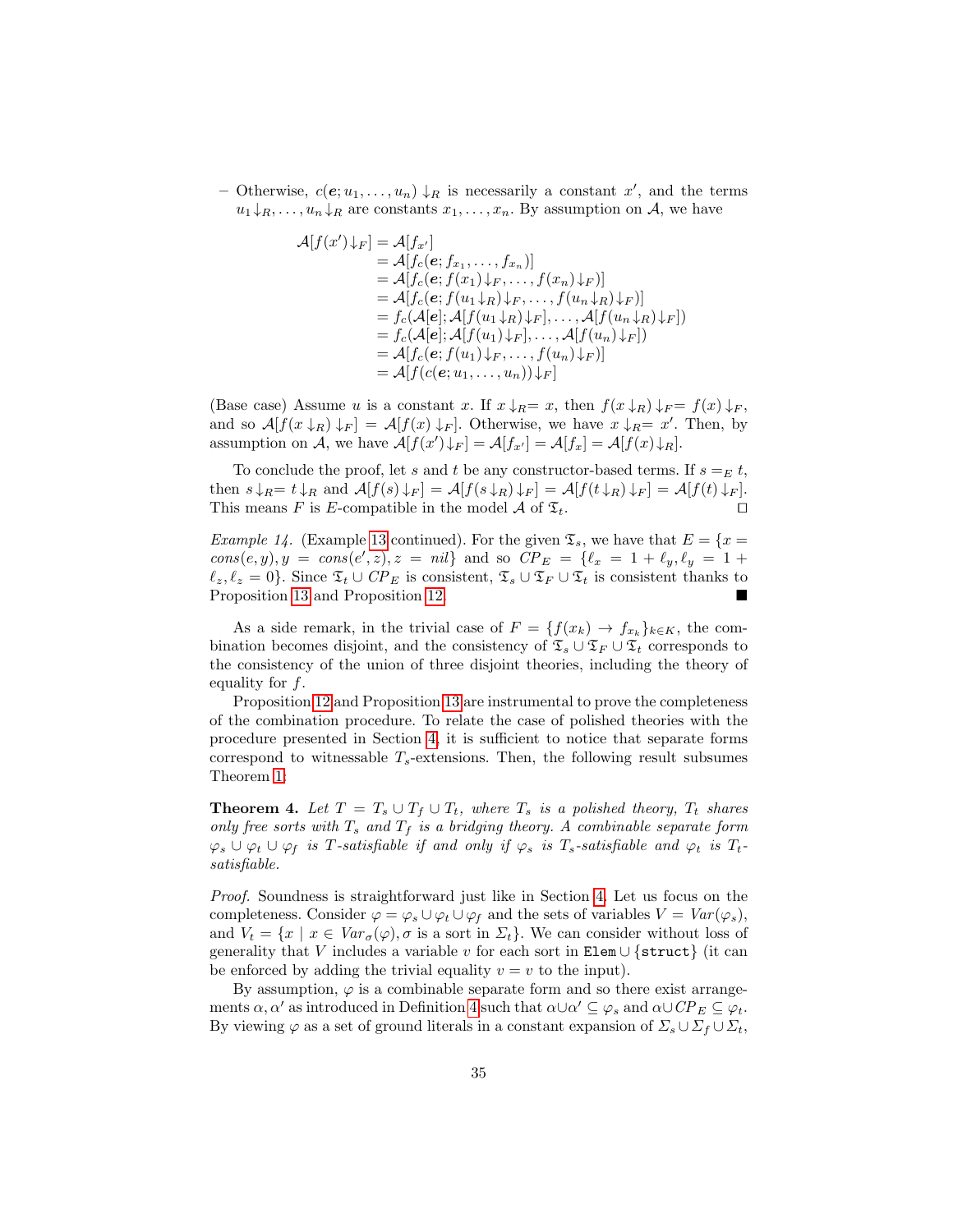we can introduce the same theories  $\mathfrak{T}_s$ ,  $\mathfrak{T}_t$  and  $\mathfrak{T}_F$  as in Assumption [1](#page-32-2) and Proposition [11.](#page-33-2) Consider  $C = V$  and  $C_t = V_t$ . Then, the theories are defined as follows:

- the  $\Sigma_s$  ∪ C-theory  $\mathfrak{T}_s$  is  $T_s \cup \varphi_s$ ,
- the  $\Sigma_t \cup C_t$ -theory  $\mathfrak{T}_t$  is  $T_t \cup \varphi_t$ ,
- $\mathfrak{T}_F = T_f \cup \varphi_f.$

By assumption,  $\varphi_s$  is  $T_s$ -satisfiable and  $\varphi_t$  is  $T_t$ -satisfiable. Since  $\varphi_t = \varphi_t \cup$  $CP_E$ ,  $\varphi_t \cup CP_E$  is  $T_t$ -satisfiable. Thus,  $\varphi_s$  is  $T_s$ -satisfiable and  $\varphi_t \cup CP_E$  is  $T_t$ -satisfiable. Equivalently,  $\mathfrak{T}_s$  and  $\mathfrak{T}_t \cup CP_E$  are consistent. By applying Propo-sition [12](#page-33-1) and Proposition [13,](#page-34-1) we get that  $\mathfrak{T}_s \cup \mathfrak{T}_F \cup \mathfrak{T}_t$  is consistent, and so  $T_s \cup T_f \cup T_t \cup \varphi$  is consistent, or equivalently,  $\varphi$  is T-satisfiable.

The following example illustrates the application of the procedure when the target theory is not stably infinite with respect to the sorts that are free in the signature of the source theory.

<span id="page-36-0"></span>*Example 15.* Let  $T_t$  be the theory of Booleans and a theory of binary trees over Booleans, with Elem = {bool}, constructors  $\Sigma = \{nil : \text{struct}, \text{cons} : \text{bool} \times \}$ struct  $\times$  struct  $\rightarrow$  struct}, and selectors *val*, *left*, *right*, formally defined by  $T_s = \{val(cons(I, X, Y)) = I, left(cons(I, X, Y)) = X, right(cons(I, X, Y)) =$ Y }. Assume the bridging theory for the function and : struct  $\rightarrow$  bool is  $T_{and}$  =  ${and(nil) = true, and (cons(I, X, Y)) = I \wedge and(X) \wedge and(Y)}.$ 

Let  $T = T_s \cup T_{and} \cup T_t$ , and consider the T-satisfiability problem  $\varphi = \{v_1 \neq$  $v_2, v_1 \neq v_3, x = \text{cons}(e, y, z), v_1 = \text{val}(y), v_3 = \text{val}(z), \text{and}(x) \neq v_3, \text{val}(x) =$  $true, v_2 = and(y), and(z) = true\},$  or in separate form:

- $-\varphi_s = \{x = cons(e, y, z), val(x) = b, v_1 = val(y), v_3 = val(z)\}\$
- $-\varphi_t = \{v_1 \neq v_2, v_1 \neq v_3, and_x \neq v_3, v_2 = and_y, and_z = true, b = true\}$
- $-\varphi_{and} = \{and_x = and(x), and_y = and(y), and_z = and(z)\}\$

The T-unsatisfiability of  $\varphi$  follows from Theorem [4:](#page-35-0)

- Assume an arrangement  $\alpha$  containing  $e = b$ . In the target theory, the equality  $e = b$  implies  $e = true$  since  $b = true$  is in  $\varphi_t$ . Since  $e = and_z = true$ , the equality and  $_x = e \wedge and_y \wedge and_z$  in  $CP_E$  reduces to and  $_x = and_y$ . Then, and  $x \neq v_3$  becomes  $v_2 \neq v_3$  since and  $x =$  and  $y = v_2$ . Finally,  $\{v_1 \neq v_2 \neq v_3\}$ is  $T_t$ -unsatisfiable.
- If  $\alpha$  is an arrangement containing  $e \neq b$ , then  $\varphi_s \cup \alpha$  is  $T_s$ -unsatisfiable.

п

#### 6.3 Modularity Results

The combined model constructed for the proof of Theorem [4](#page-35-0) is a basic Herbrand model of the combined theory  $T$ , actually showing that  $T$  remains a polished theory, albeit with fewer free sorts. Compared to the source polished theory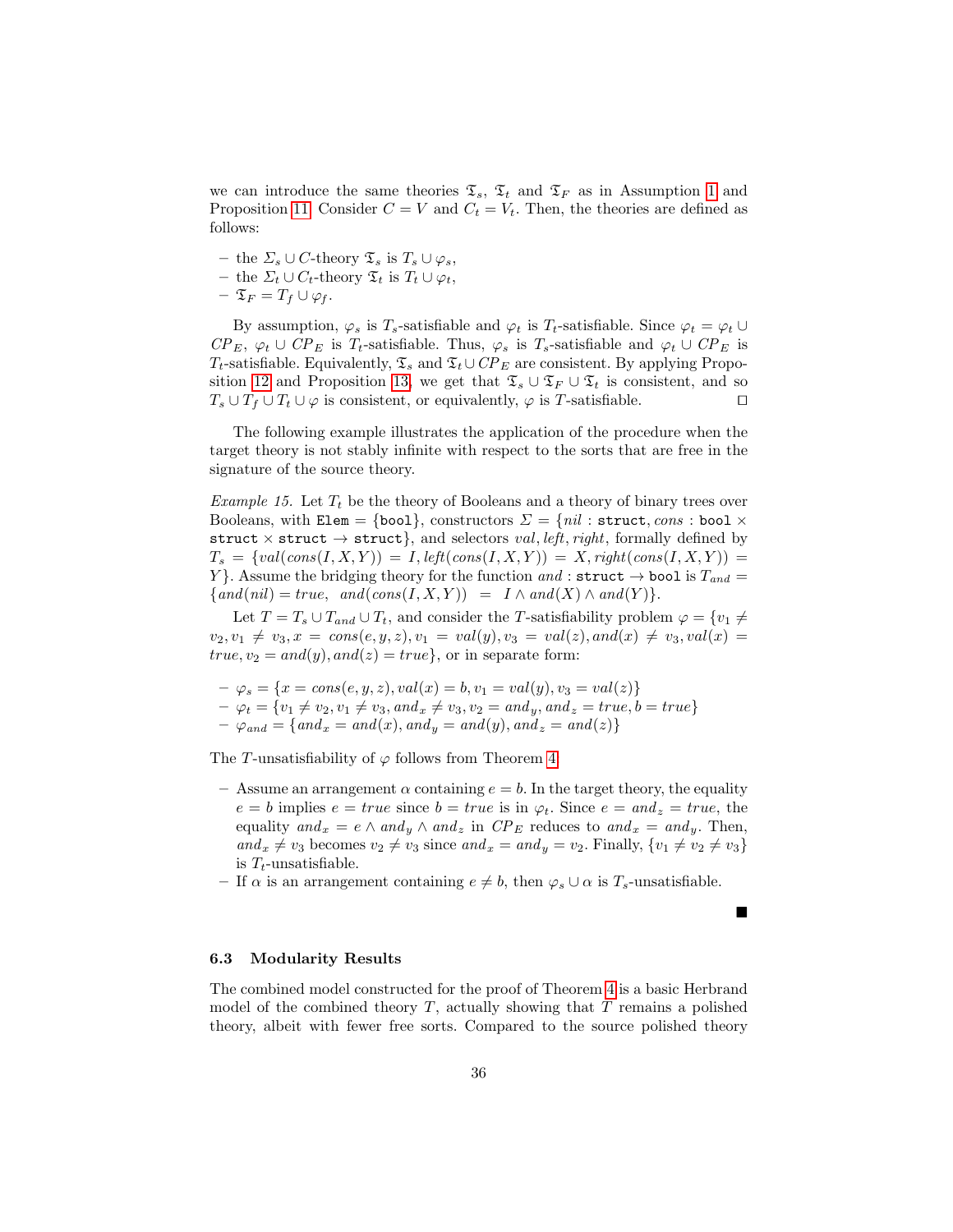$T_s$ , the combined polished theory T includes an extended theory of elements. To state this modularity result, let us introduce the *data signature* of a polished  $\Sigma_s$ theory  $T_s$  defined as the subsignature  $\Omega$  of  $\Sigma_s$  comprising all function symbols  $f:\sigma_1{\times} \cdots {\times} \sigma_n\to \sigma_{n+1},$  with  $\sigma_1,\ldots,\sigma_{n+1}\in$  Elem. Then, the  $\varOmega$ -theory  $T^e_s=T^{\varOmega}_s$ is called the *data theory* of  $T_s$ .

**Proposition 14.** The combined theory  $T$  from Theorem  $\lambda$  is a polished theory whose data theory is  $T_s^e \cup T_t$ .

*Proof.* The fact that  $T$  is a polished theory is a consequence of the model construction used in the proof of Theorem [4.](#page-35-0) Let us prove that the data theory of T is  $T_s^e \cup T_t$ . The combined model built in Theorem [4](#page-35-0) shows that any model of  $T^e_s \cup T_t$  can be expanded to a model of T, and conversely any model of T can be reduced to a model of  $T_s^e \cup T_t$ .

Let  $\Omega$  be the data signature of  $T_s$ . For any  $\Omega \cup \Sigma_t$ -sentence  $\varphi$ , we can now show that  $T_s^e \cup T_t \models \varphi$  iff  $T \models \varphi$ . This is proved by contradiction.

Theorem [4](#page-35-0) shows that a new polished theory is built by considering simultaneously two "dimensions": the addition of a target theory, and the addition of a bridging theory. It is also possible to consider these two dimensions separately, as discussed below.

The combined model construction seen in Section [6.2](#page-32-0) also holds in the case  $T_f = \emptyset$  and  $T = T_s \cup T_t$ . Similarly to the case of a non-empty bridging theory  $T_f$ , T is polished and a T-satisfiability procedure is provided by the combination method, where for any separate form  $\varphi$ , the sets of literals  $\varphi_f$  and  $CP_E$  are both empty. Since any separate form is its own witness, we retrieve exactly the combination method known for unions of polite theories  $T_s$  and arbitrary theories  $T_t$  [\[13,](#page-43-9)[20\]](#page-44-10), already applied in Section [5.](#page-13-0) Thus, this leads to the following modularity result:

Corollary 1. The class of polished theories with a decidable satisfiability problem is closed by combination with a decidable theory sharing only free sorts.

It is important to notice that the number of free sorts strictly decreases when a polished theory is combined with a theory sharing only free sorts, if there is indeed at least one shared free sort. Hence, a polished theory can be repeatedly combined with such theories but only finitely many times before reaching a final "fully instantiated" polished theory with an empty set of free sorts.

A combination  $T_s \cup T_f \cup T_t$  is said to be *direct* when  $T_s$  is polished,  $T_t = T_s^e$ and  $T_f$  is a bridging theory. In that case  $T_s^e \cup T_t = T_s^e$  and the combined model construction seen in Section [6.2](#page-32-0) also holds in a simplified version not relying on the politeness of  $T_s$ .

Corollary 2. The class of polished theories with a decidable satisfiability problem is closed by direct combination with a bridging theory.

The above modular approach is particularly useful when several bridging functions are defined on the same target theory. To build the combined theory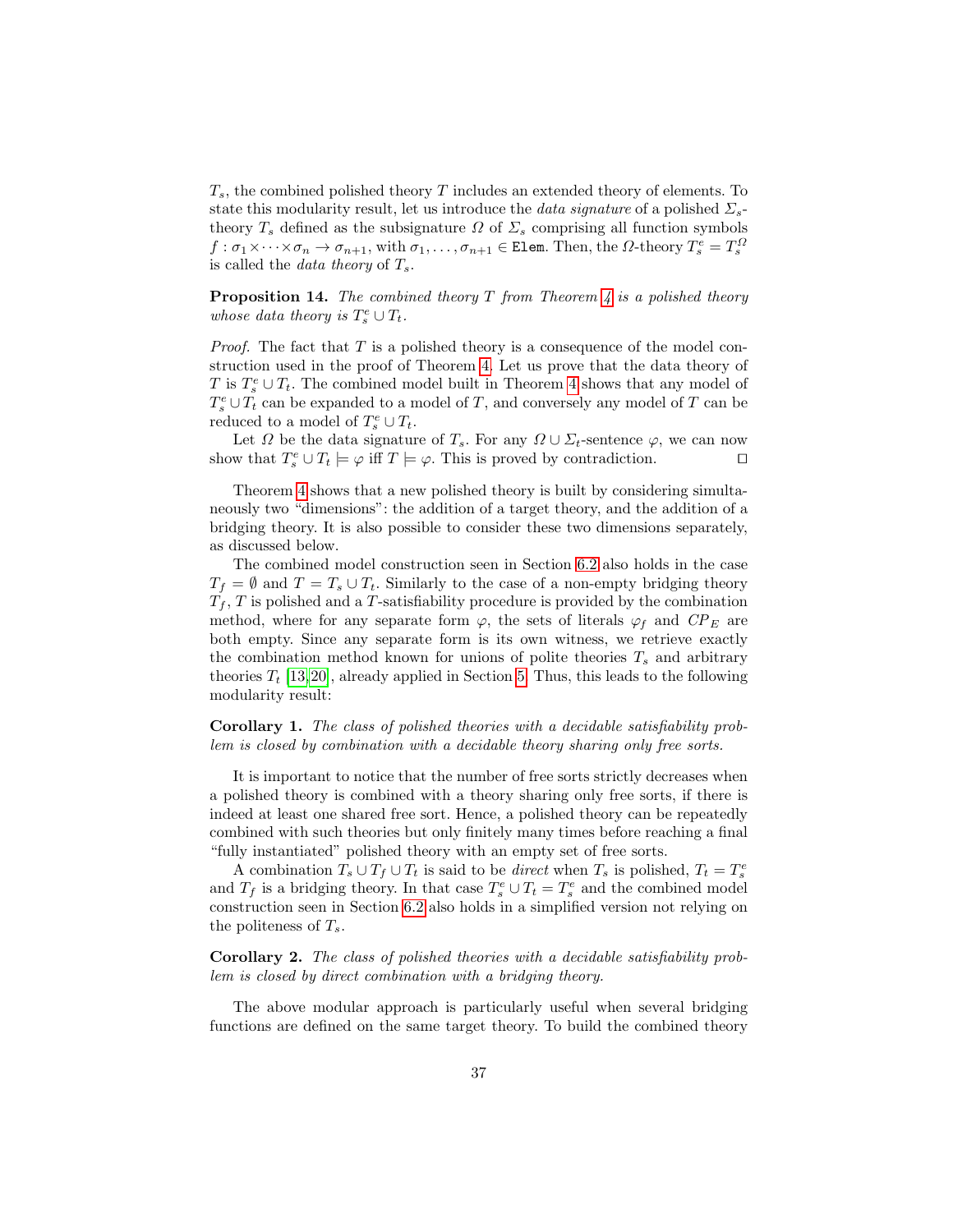in that case, the target theory is first added to the data structure theory, and then each bridging theory is added in an incremental way.

Notice that there is no restriction on the (decidable) target theory. Actually,  $T_t$  could be also a polished theory obtained from a previous application of the combination method. Consider the case

$$
T = (T_{tree} \cup T_t) \cup T_{sz}
$$

where  $T_{tree}$  denotes a polished theory of trees and  $T_{sz}$  denotes the bridging theory defining the size of trees thanks to a target theory

$$
T_t = (T_{list} \cup T_{\mathbb{Z}}) \cup T_{\ell}
$$

corresponding to a theory of lists extended with a bridging function  $\ell$  computing the length of lists. Applying twice the combination method is a way to build a Tsatisfiability procedure where  $T$  corresponds to the union of two disjoint polished theories extended with their respective bridging functions to  $T_{\mathbb{Z}}$ :

$$
T = (T_{tree} \cup T_{sz} \cup T_{\mathbb{Z}}) \cup (T_{list} \cup T_{\ell} \cup T_{\mathbb{Z}}).
$$

In the same vein, the combination method applied twice yields a satisfiability procedure for a theory of lists of trees extended with tree size sz and list length  $\ell$ . The above examples illustrate the generality of our combination method. To conclude this discussion on the applications of Theorem [4,](#page-35-0) we may remark that any  $\Sigma_s$ -theory  $T_s$  can be considered as a polished theory for  $\Sigma = \emptyset$ . In that case,  $T_f$  reduces to the theory of equality over the function symbol  $f :$  struct  $\rightarrow \infty$ , and our combination method leads to a satisfiability procedure for a disjoint union of (many-sorted) theories  $T_s \cup T_f \cup T_t$ .

# <span id="page-38-0"></span>7 Related Work

#### 7.1 Axiomatized Data Structures

One particular aspect of our work is that the sorts for elements and for the data structure are distinct. This is crucial for our politeness results. Data structure theories  $\text{DST}^+$  do not include function or constant symbols over sorts for elements; these are supposed to be defined by an additional, separate, theory of elements. In [\[34\]](#page-44-6) the elements are denoted using a finite or infinite set of constants. In our work, any separate theory can be used to define how elements are interpreted.

The theory of Absolutely Free Data Structures is essentially the theory of finite trees. Syntactic unification thus naturally provides a solver for the equalities. For instance, the procedure given in [\[24\]](#page-44-5) is based on syntactic unification to solve equations over trees, while disequalities are processed one by one thanks to the convexity of this theory. The theory of finite of trees is indeed a typical example of a Shostak theory. We build on this to present a clean, abstract satisfiability procedure, by applying a solver (for equalities) together with a canonizer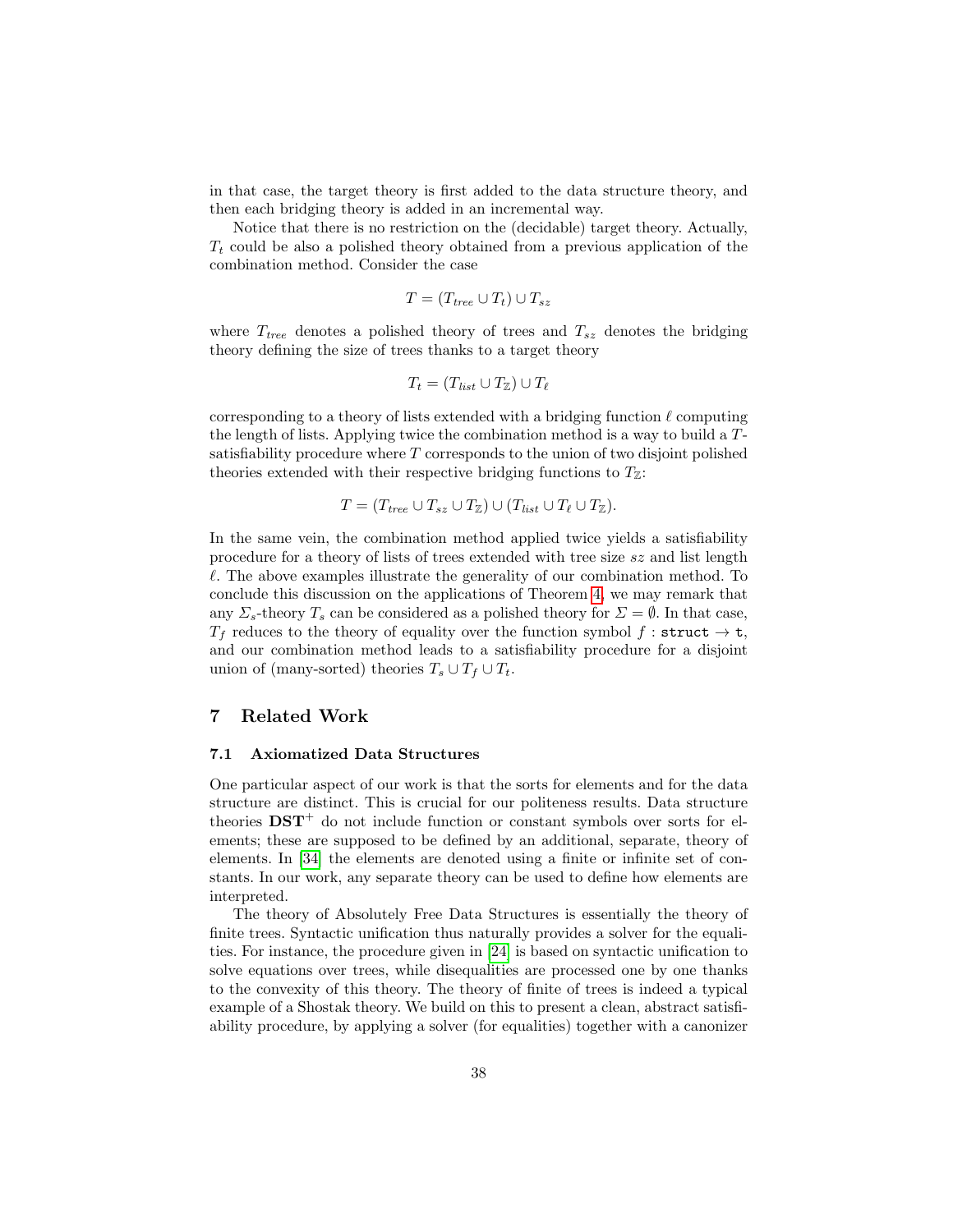(for disequalities). In practice, an efficient implementation of this satisfiability procedure would use (bidirectional) congruence closure, similarly to [\[18,](#page-43-14) [34\]](#page-44-6) for the satisfiability of ground literals.

While Absolutely Free Data Structures are nicely handled by a solver and a canonizer, other axiomatized theories in  $\text{DST}^+$  do not fit this schema, but their decision procedures can still be described in an abstract way as inference systems. The abstract congruence closure procedure given in Figure [2](#page-32-1) for theories in  $DST^+$  is defined as a superposition calculus. As illustrated for instance in [\[6\]](#page-43-15), superposition calculi are well-suited to develop abstract decision procedures for axiomatized data structure theories. In the same vein, a dedicated superposition calculus has been developed in [\[17\]](#page-43-8) for an AFDS theory whose constructors are the successor and 0, and a standard superposition calculus is applied in [\[2\]](#page-42-1), e.g, for a theory of lists defined by projection axioms  $\{car(cons(E, Y)) = E, \,cdr(cons(E, Y)) = Y\}.$  In our framework, selectors car and  $cdr$ , are partially defined by these projection axioms. Then, the extension to a total function is achieved similarly to [\[23\]](#page-44-15) by using an arbitrary but fixed constant (of sort elem for  $car :$  struct  $\rightarrow$  elem, and of sort struct for  $cdr:$  struct  $\rightarrow$  struct). In [\[34\]](#page-44-6), car and cdr are defined as functions from trees to trees such that  $car(nil) = cdr(nil) = nil$ . Such a definition is not possible here since distinct sorts are used for the elements and for the data structure.

Our combination approach is strongly inspired by the locality approach, and many notions and model constructions we use are borrowed from [\[22,](#page-44-4) [23\]](#page-44-15). All the theories in  $\text{DST}^+$  correspond to subtheories of Absolutely Free Data Structures successfully considered in [\[23\]](#page-44-15). In our many-sorted framework, the output sort for the data structure, say struct, is distinguished from the input sorts for elements (Elem) that are possibly shared with the target theory. This crucial hypothesis enables new politeness results, leading to satisfiability procedures for unions of theories sharing sorts that are not covered by [\[23\]](#page-44-15), e.g., the one in Example [15.](#page-36-0) With respect to the locality approach, we here trade the expressiveness of bridging theories for a simpler combination schema. In our context, the bridging theory  $T_f$  is exhaustive in the sense that f is defined for each constructor in  $\Sigma$ . Moreover,  $T_f$  is simply defined by a set of equalities. In [\[23\]](#page-44-15), further bridging theories are successfully considered, by using guarded equalities and by relaxing the exhaustivity assumption to allow constants in  $\Sigma$  that are undefined for f. Extending our approach to bridging theories expressed by guarded equalities may be done at the cost of using a conditional term rewrite system in the completeness proof of Section [6.2.](#page-32-0)

To prove locality properties, a classical approach [\[22,](#page-44-4) [23\]](#page-44-15) amounts to build (total) models from some particular weak partial models. A couple of models built in this paper can be related to models used in [\[23\]](#page-44-15) for showing locality results:

– the combined model constructed in the proof of Theorem [1](#page-10-0) corresponds to the model used in the proof of Theorem 13 in [\[23\]](#page-44-15), showing that the nondisjoint combination  $AFDS \Sigma \cup T_f \cup T_t$  satisfies some locality property with respect to the disjoint combination  $AFDS \Sigma \cup T_t$ ;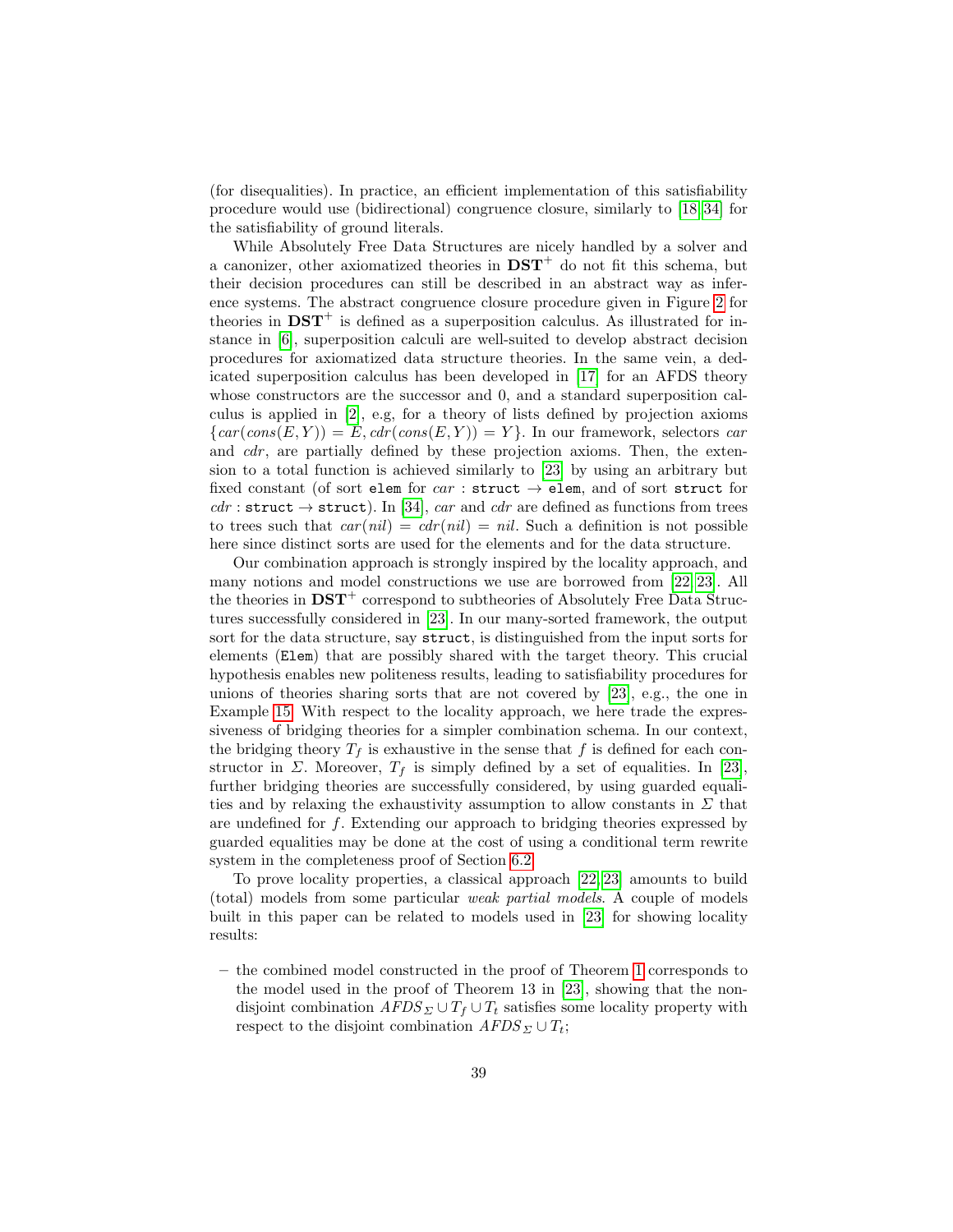– the term-generated model constructed in the proof of Proposition [10](#page-30-0) corresponds to the model used in the proof of Theorem 10 in [\[23\]](#page-44-15), showing that theories in  $\text{DST}^+$  are local.

The decision procedures developed here and in [\[22,](#page-44-4) [23\]](#page-44-15) are correct for essentially the same reasons. Thus, proofs are naturally based on similar model constructions.

#### 7.2 Standard Interpretations

The restriction to standard interpretations is presented in [\[22,](#page-44-4)[23\]](#page-44-15) as a restriction to term-generated models built without struct-sorted free constants, where additional constraints are used to express for instance the fact that the length of any list is positive. As noticed in [\[22,](#page-44-4)[23\]](#page-44-15), these constraints are not sufficient when the domain for elements is finite and struct-sorted disequalities are allowed in satisfiability problems. Actually, the main difficulty is to decide the satisfiability of a formula

$$
(SC) \qquad x_1 \neq \cdots \neq x_n \land f(x_1) = \cdots = f(x_n) = v
$$

where  $n > 1, x_1, \ldots, x_n$  are struct-variables and f is a bridging function with arity f : struct  $\rightarrow$  t. To tackle this problem, one can explore various assumptions on f.

- First, if  $f$  is bijective, then the formula  $SC$  is unsatisfiable.
- Second, if f is infinitely surjective, the formula  $SC$  is satisfiable in general, except for some particular values of  $f$ . In that case, there are usually infinitely many struct-elements mapped by  $f$  to the same value, except for some particular cases.
- $-$  Sufficient surjectivity  $[19,24]$  $[19,24]$  is a generalization of infinite surjectivity where the formula  $SC$  is satisfiable because there are at least n distinct structelements mapped by  $f$  to the same value, except for some particular values of  $f$ .
- Our notion of gently growing function refines the case of a sufficiently surjective function for  $t = int$ . In that case, the formula SC is satisfiable if v is large enough (greater or equal than  $b(n)$  according to Definition [9\)](#page-21-1), and possibly unsatisfiable for strictly smaller values. From our point of view, the restriction  $t = int$  allows us to express sufficient surjectivity in a simple way by using natural numbers. When  $f$  is gently growing in some theory T, any T-satisfiability problem can be reduced to a satisfiability problem in  $AFDS_\Sigma \cup T_\mathbb{Z}$  by a non-deterministic procedure guessing finitely many range constraints. This reduction can be viewed as a way to build a finite witness of any T-satisfiability problem, showing that  $T$  is polite. Hence,  $T$  is combinable with an arbitrary (non-necessarily stably infinite) theory of elements  $T_{elem}$  thanks to a combination method à la Nelson-Oppen [\[13,](#page-43-9) [20\]](#page-44-10).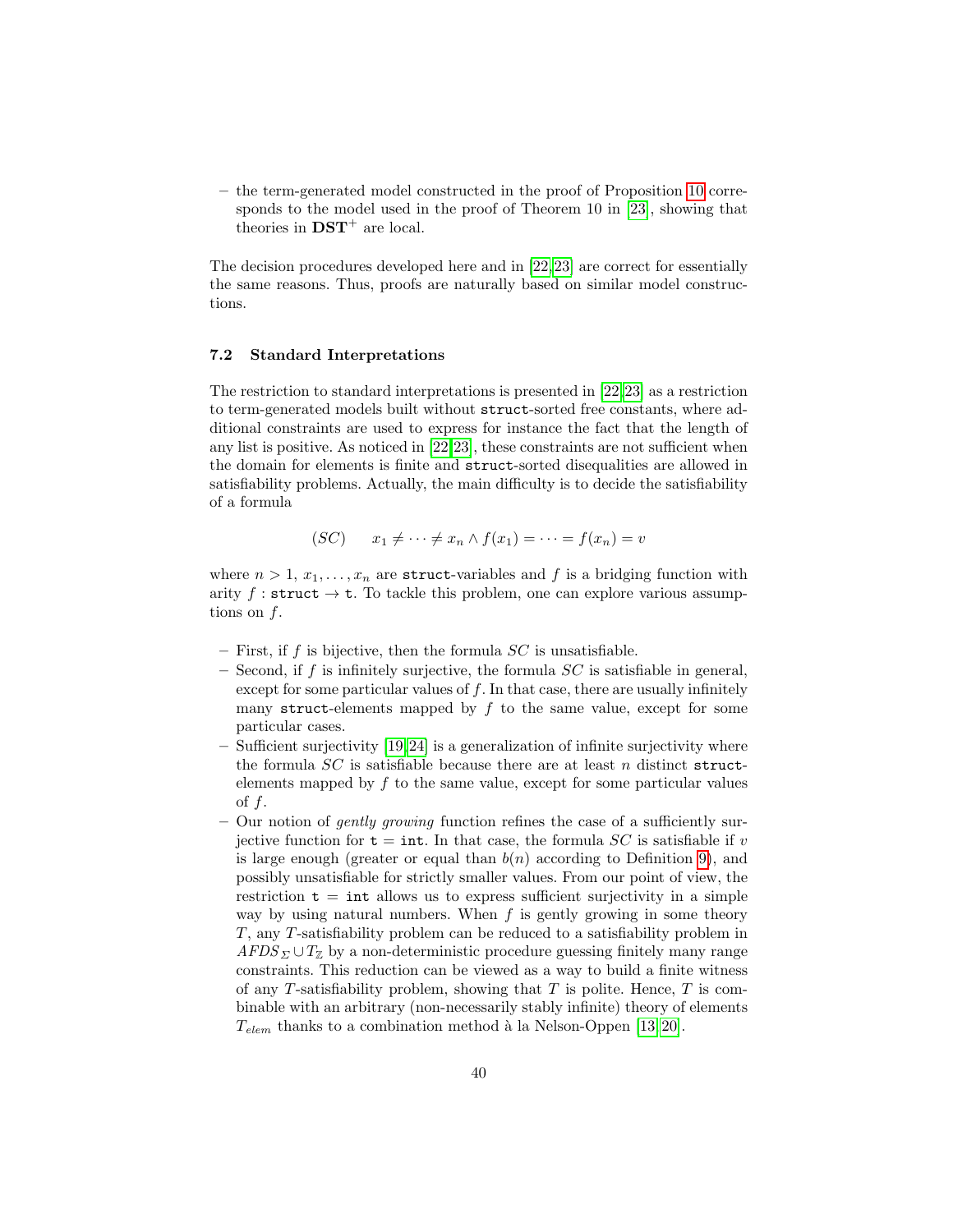Our approach for standard interpretations presents some similarities with the ad hoc decision procedure presented in [\[34\]](#page-44-6) for the particular case of trees combined with integer constraints via the standard length function. In [\[34\]](#page-44-6), the theory of trees includes selectors, where a selector for a given type  $\alpha$  is defined as expected for trees of type  $\alpha$  and as the identity otherwise. In the case of lists, the two possible types are *nil* and *cons*, and  $car(nil) = cdr(nil) = nil$ . This definition of selectors requires an additional predicate to check the type of a term. The approach followed in [\[34\]](#page-44-6) includes a type completion, to guess whether a list is of type *nil* or *cons*. This guessing is sound and complete in [\[34\]](#page-44-6) since the underlying theory includes the axiom of extensionality (called IsC in [\[22,](#page-44-4) [23\]](#page-44-15))

$$
\forall x. \ x \neq nil \Rightarrow x = cons(car(x), cdr(x)).
$$

Similarly, the formula

$$
\forall x. \; x \neq nil \Rightarrow \exists e, y. \; x = cons(e, y)
$$

stating that any list is constructed, holds in the case of standard interpretations, and the guessing of range constraints actually provides a guessing of types: the length 0 corresponds to *nil*, and any length  $\geq 1$  corresponds to the *cons* type.

In [\[34\]](#page-44-6), the decision procedure for the existential fragment is based on a reduction to  $T_{\mathbb{Z}}$  via the computation of a length constraint completion. This is sufficient when the length function is infinitely surjective due to an infinite constant domain. We state a similar result in Proposition [3,](#page-15-0) where the length constraint completion corresponds to the target encoding for the length func-tion (cf. Definition [4\)](#page-9-1) together with range constraints bounded by  $n = 1$ . To go beyond the case of infinite surjective length, [\[34\]](#page-44-6) also introduces a general notion of relativized length constraint completion to capture the existence of a reduction in  $T_{\mathbb{Z}}$ . In [\[34\]](#page-44-6), an algorithm is given to compute the relativized length constraint completion in the particular case of a finite constant domain of cardinality  $n$ . To reuse this relativized length constraint completion in our framework, we would have to consider the particular combination  $T_{tree}^{si} \cup T_{elem}$  where  $T_{elem} = {\exists e_1, \ldots, e_n, e_1 \neq \cdots \neq e_n \land \forall x. \ x = e_1 \lor \cdots \lor x = e_n}.$  Our approach, based on a reduction to  $AFDS_{\Sigma} \cup T_{\mathbb{Z}}$  instead of a reduction to  $T_{\mathbb{Z}}$  as in [\[34\]](#page-44-6), is more flexible and is suitable for a combination with any arbitrary theory of elements  $T_{elem}$ . The possibility of a richer theory on the constant domain, say  $T_{elem}$ , has been briefly outlined in [\[34\]](#page-44-6) (cf. Section 5.5). The idea, recasted in our framework, would be to reduce any  $T_{tree}^{si} \cup T_{elem}$ -satisfiability problem into a  $T_{\mathbb{Z}} \cup T_{elem}$ -satisfiability problem, and then to apply a Nelson-Oppen combination method for  $T_{\mathbb{Z}} \cup T_{elem}$ . In this paper, we show that a combination method à la Nelson-Oppen is applicable when combining  $T_{tree}^{si}$  with any arbitrary theory of elements  $T_{elem}$  since  $T_{tree}^{si}$  is indeed a polite theory.

# 8 Conclusion

This paper describes (Section [4\)](#page-8-0) a non-deterministic combination method à la Nelson-Oppen for unions of constructor-based theories connected to target the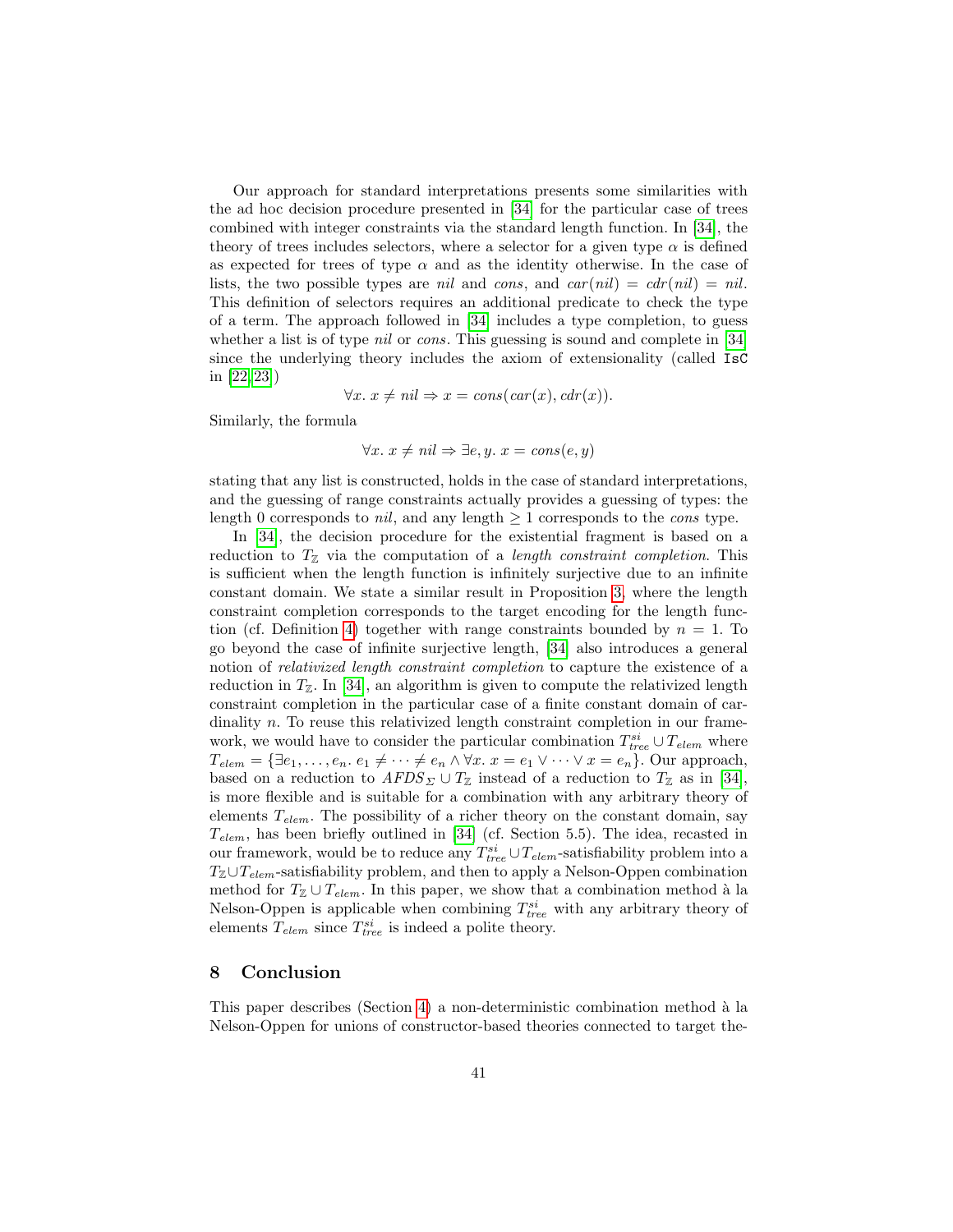ories via bridging functions. Similarly to the classical Nelson-Oppen method, implementations of this non-deterministic method should be based on practical refinements of the guessing phases. But this lightweight approach is in the line with disjoint combination procedures embedded in SMT solvers, and is thus amenable to integration in those tools.

We reuse the notions of witness and politeness (Section [5\)](#page-13-0), already introduced for non-stably infinite disjoint combinations, to adapt satisfiability procedures to standard interpretations. Hence, the combination method for polite theories is applicable to combine the theory of standard interpretations of lists (trees) with an arbitrary disjoint theory for elements.

To go beyond the case of absolutely free data structures, we have investigated in Section [6](#page-27-0) more data structure theories with bridging functions. The combination method of Section [4](#page-8-0) is indeed sound and complete for a large class of source data structure theories, ranging from the theory of equality to the theory of absolutely free data structures. Thanks to the politeness of these source theories, one can consider any arbitrary target theory, including a non-stably infinite one sharing some sorts with the source. Hence, we have identified two significant applications of politeness to non-disjoint combinations of theories. First, we have studied theories defined as classes of standard interpretations. Second, we have introduced the class of polished theories, including well-known axiomatized theories. Using the finite axiomatization of these theories, the satisfiability problem can be solved by applying an off-the-shelf equational theorem prover  $[1, 2]$  $[1, 2]$ .

We envision several further investigations. First, we would like to consider the case of non-absolutely free constructors, e.g., associative-commutative constructors. Second, we want to continue the study of saturation-based satisfiability procedures as a mean to build finite witnesses of polite theories. By introducing polished theories, we have focused on a basic case related to absolutely free data structures. We believe it is possible to go further, for instance to cope with data structure theories that are non-convex over the struct sort.

Finally, to go beyond the considered bridging axioms, a natural continuation is to identify other "simple" connecting axioms that could be compiled into a combination method `a la Nelson-Oppen.

Acknowledgments We are very grateful to the reviewers of this paper and of the previous related conference papers for their insightful remarks: the paper has been improved significantly thanks to their comments. Pascal Fontaine would also like to thank Jasmin C. Blanchette for discussions, encouragements and financial support through his ERC grant.

# References

- <span id="page-42-0"></span>1. A. Armando, M. P. Bonacina, S. Ranise, and S. Schulz. New results on rewritebased satisfiability procedures. ACM Trans. Comput. Log., 10(1), 2009.
- <span id="page-42-1"></span>2. A. Armando, S. Ranise, and M. Rusinowitch. A rewriting approach to satisfiability procedures. Inf. Comput., 183(2):140–164, 2003.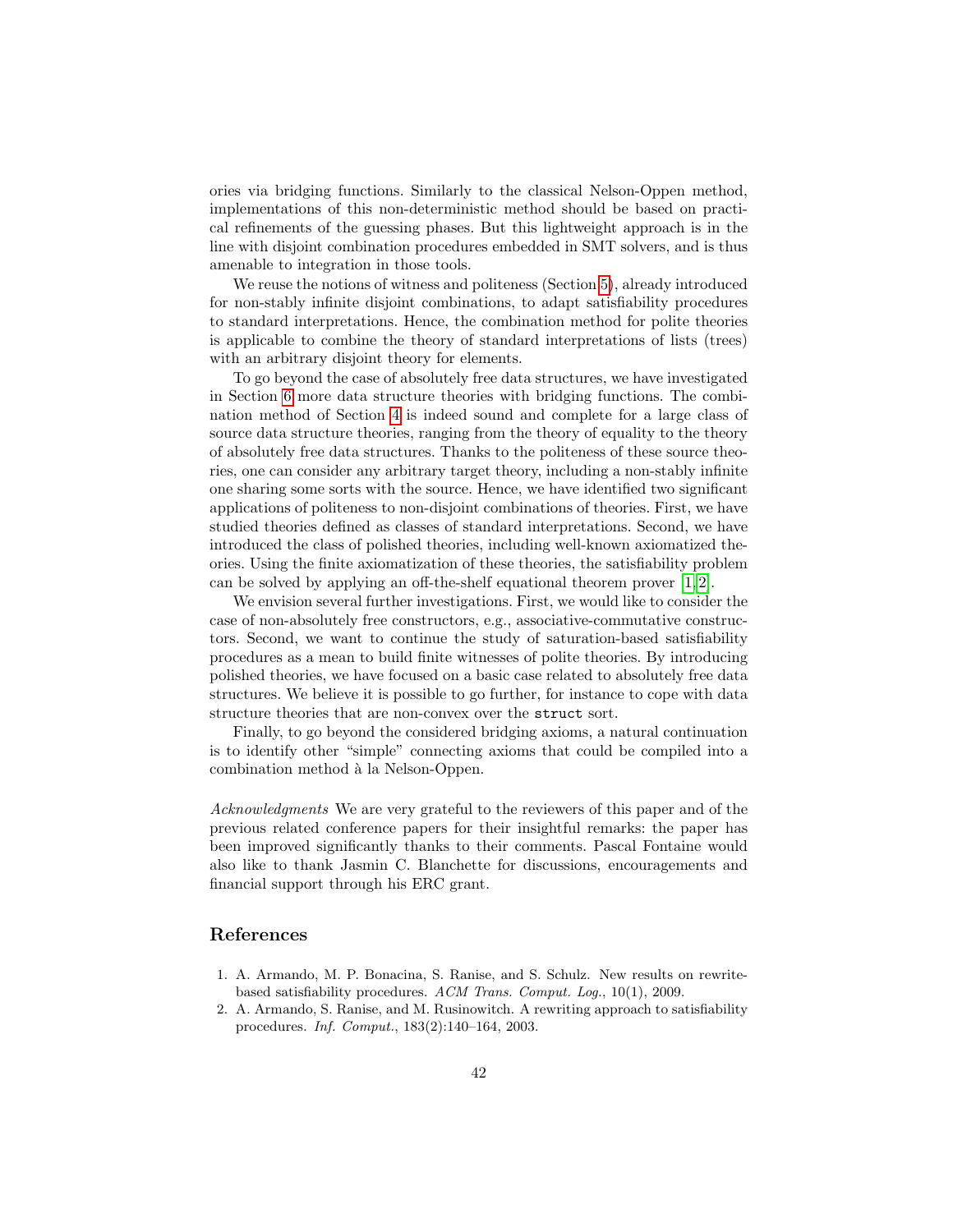- <span id="page-43-4"></span>3. F. Baader and S. Ghilardi. Connecting many-sorted theories. J. Symb. Log., 72(2):535–583, 2007.
- <span id="page-43-12"></span>4. F. Baader and T. Nipkow. Term rewriting and all that. Cambridge University Press, 1998.
- <span id="page-43-13"></span>5. L. Bachmair and H. Ganzinger. Rewrite-based equational theorem proving with selection and simplification. J. Log. Comput., 4(3):217–247, 1994.
- <span id="page-43-15"></span>6. C. Barrett, I. Shikanian, and C. Tinelli. An abstract decision procedure for a theory of inductive data types.  $JSAT$ ,  $3(1-2):21-46$ , 2007.
- <span id="page-43-5"></span>7. P. Baumgartner and U. Waldmann. Hierarchic superposition with weak abstraction. In M. P. Bonacina, editor, Automated Deduction - CADE-24 - 24th International Conference on Automated Deduction, Lake Placid, NY, USA, June 9-14, 2013. Proceedings, volume 7898 of Lecture Notes in Computer Science, pages 39–57. Springer, 2013.
- <span id="page-43-2"></span>8. P. Chocron, P. Fontaine, and C. Ringeissen. A Gentle Non-Disjoint Combination of Satisfiability Procedures. In S. Demri, D. Kapur, and C. Weidenbach, editors, Proc. of the 7th International Joint Conference on Automated Reasoning, IJCAR, volume 8562 of Lecture Notes in Computer Science, pages 122–136. Springer, 2014.
- <span id="page-43-10"></span>9. P. Chocron, P. Fontaine, and C. Ringeissen. A Polite Non-Disjoint Combination Method: Theories with Bridging Functions Revisited. In A. P. Felty and A. Middeldorp, editors, Automated Deduction - CADE-25 - 25th International Conference on Automated Deduction, Berlin, Germany, August 1-7, 2015, Proceedings, volume 9195 of Lecture Notes in Computer Science, pages 419–433. Springer, 2015.
- <span id="page-43-11"></span>10. P. Chocron, P. Fontaine, and C. Ringeissen. A rewriting approach to the combination of data structures with bridging theories. In C. Lutz and S. Ranise, editors, Frontiers of Combining Systems (FroCoS), volume 9322 of Lecture Notes in Computer Science, pages 275–290. Springer, 2015.
- <span id="page-43-3"></span>11. P. Fontaine, S. Ranise, and C. G. Zarba. Combining lists with non-stably infinite theories. In F. Baader and A. Voronkov, editors, Logic for Programming, Artificial Intelligence, and Reasoning (LPAR'04), volume 3452 of Lecture Notes in Computer Science, pages 51–66. Springer-Verlag, 2005.
- <span id="page-43-1"></span>12. S. Ghilardi. Model-theoretic methods in combined constraint satisfiability. Journal of Automated Reasoning, 33(3-4):221–249, 2004.
- <span id="page-43-9"></span>13. D. Jovanovic and C. Barrett. Polite theories revisited. In C. Fermueller and A. Voronkov, editors, Logic for Programming, Artificial Intelligence, and Reasoning (LPAR'10), volume 6397 of Lecture Notes in Computer Science, pages 402–416. Springer, 2010.
- <span id="page-43-7"></span>14. E. Kruglov and C. Weidenbach. Superposition decides the first-order logic fragment over ground theories. Mathematics in Computer Science, 6(4):427–456, 2012.
- <span id="page-43-0"></span>15. G. Nelson and D. C. Oppen. Simplification by cooperating decision procedures. ACM Trans. on Programming Languages and Systems, 1(2):245–257, Oct. 1979.
- <span id="page-43-6"></span>16. E. Nicolini, C. Ringeissen, and M. Rusinowitch. Combinable extensions of Abelian groups. In R. A. Schmidt, editor, Automated Deduction - CADE-22, 22nd International Conference on Automated Deduction, Montreal, Canada, August 2-7, 2009. Proceedings, volume 5663 of Lecture Notes in Computer Science, pages 51–66. Springer, 2009.
- <span id="page-43-8"></span>17. E. Nicolini, C. Ringeissen, and M. Rusinowitch. Combining satisfiability procedures for unions of theories with a shared counting operator. Fundam. Inform., 105(1- 2):163–187, 2010.
- <span id="page-43-14"></span>18. D. C. Oppen. Reasoning about recursively defined data structures. J. ACM, 27(3):403–411, 1980.